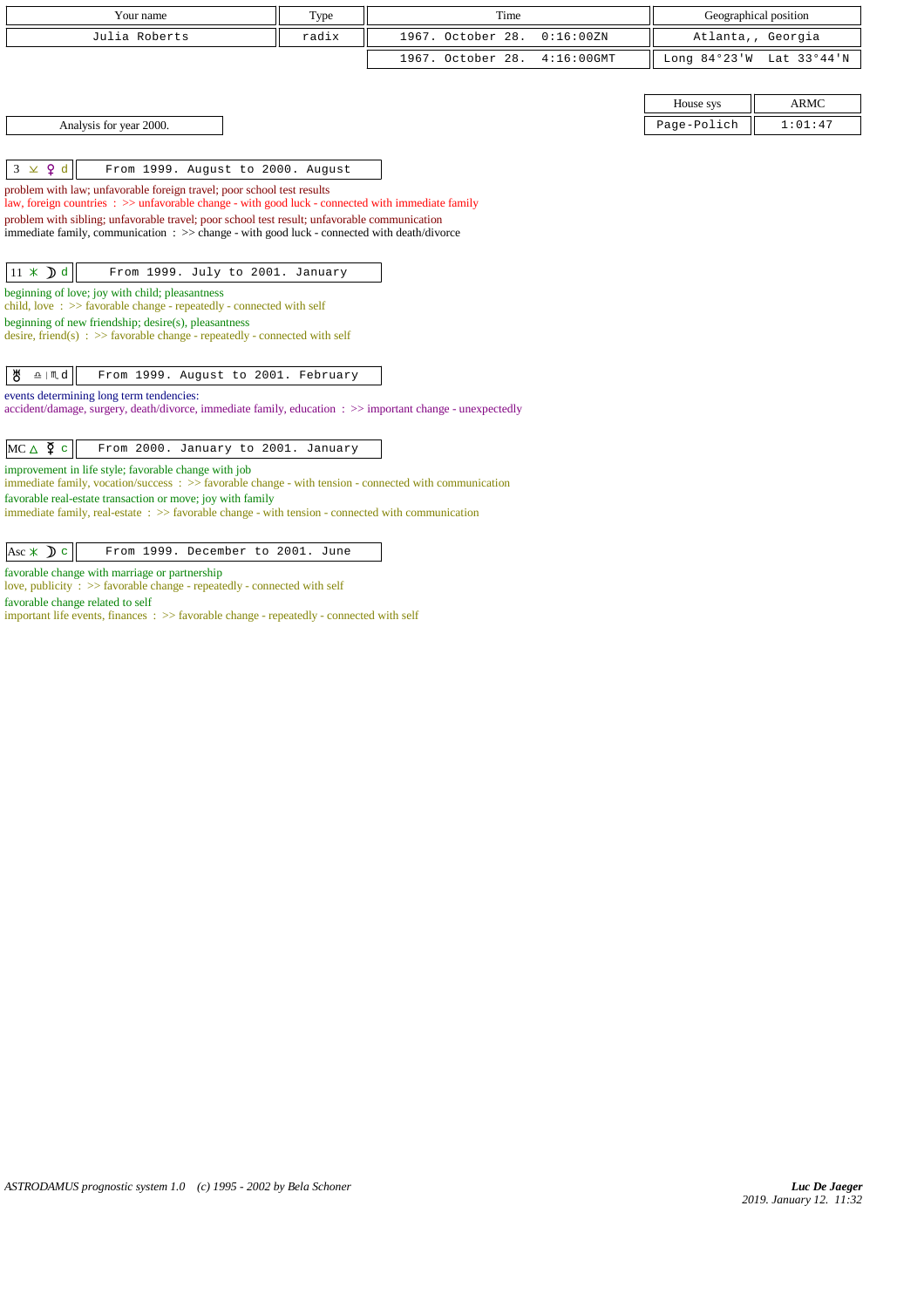| Your name                                                                                                                                                                                           | Type  | Time                               |             | Geographical position    |
|-----------------------------------------------------------------------------------------------------------------------------------------------------------------------------------------------------|-------|------------------------------------|-------------|--------------------------|
| Julia Roberts                                                                                                                                                                                       | radix | 1967. October 28.<br>0:16:00 ZN    |             | Atlanta,, Georgia        |
|                                                                                                                                                                                                     |       | 1967. October 28.<br>$4:16:00$ GMT |             | Long 84°23'W Lat 33°44'N |
|                                                                                                                                                                                                     |       |                                    |             |                          |
|                                                                                                                                                                                                     |       |                                    | House sys   | <b>ARMC</b>              |
| Analysis for year 2001.                                                                                                                                                                             |       |                                    | Page-Polich | 1:01:47                  |
|                                                                                                                                                                                                     |       |                                    |             |                          |
| Ψс<br>$12\sigma$<br>From 2000. July to 2001. November                                                                                                                                               |       |                                    |             |                          |
| favorable change with job or illness                                                                                                                                                                |       |                                    |             |                          |
| illness, work $\Rightarrow$ important change - with irregularity - connected with passion<br>secret, distant relatives : >> important change - with irregularity - connected with passion           |       |                                    |             |                          |
|                                                                                                                                                                                                     |       |                                    |             |                          |
| Asc of $\frac{1}{4}d$<br>From 2000. August to 2001. August                                                                                                                                          |       |                                    |             |                          |
| favorable change related to self                                                                                                                                                                    |       |                                    |             |                          |
| work, illness, foreign countries, law $\Rightarrow$ > important change - with great luck - connected with obligation<br>law, education: >> important change - with great luck - connected with work |       |                                    |             |                          |
|                                                                                                                                                                                                     |       |                                    |             |                          |
| $2 \times \Psi d$<br>From 2000. July to 2001. November                                                                                                                                              |       |                                    |             |                          |
| (if existed) end of risk of divorce; improvement of partner's financial situation                                                                                                                   |       |                                    |             |                          |
| sex/rarely childbirth, illness $\therefore$ >> favorable change - with irregularity - connected with passion<br>improvement of financial situation                                                  |       |                                    |             |                          |
| finances: >> favorable change - with irregularity - connected with passion                                                                                                                          |       |                                    |             |                          |
|                                                                                                                                                                                                     |       |                                    |             |                          |
| $x \mid \mathbb{M}$ C<br>From 2000. August to 2002. February                                                                                                                                        |       |                                    |             |                          |
| events determining long term tendencies:                                                                                                                                                            |       |                                    |             |                          |
| love, child, vocation/success, immediate family : >> important change - with dynamics                                                                                                               |       |                                    |             |                          |
| $11 \times 9$ c<br>From 2001. February to 2002. February                                                                                                                                            |       |                                    |             |                          |
| separation from friends; desires are fulfilled with great difficulties                                                                                                                              |       |                                    |             |                          |
| desire, friend(s) : $\gg$ unfavorable change - with good luck - connected with immediate family<br>gynecology problem; end of love; problem with child; unpleasantness                              |       |                                    |             |                          |

love, child : >> change - with good luck - connected with immediate family

 $\boxed{O \triangle + \mathfrak{m} \circ}$  From 2000. August to 2002. August

events determining long term tendencies:

finances, real-estate, immediate family : >> important change - with positive final result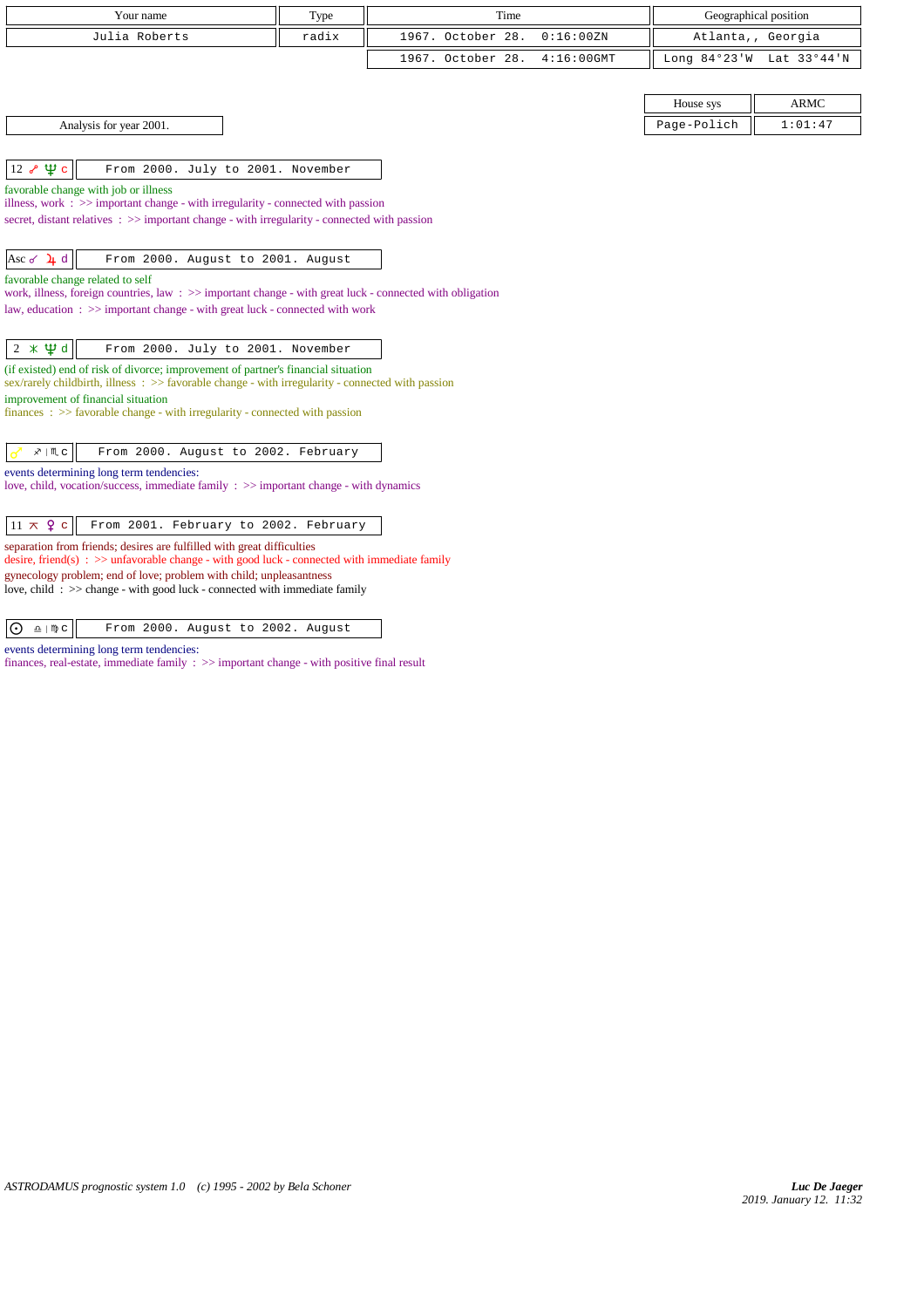| Your name                                                                                                                                                                         | Type  | Time              |               |             | Geographical position    |
|-----------------------------------------------------------------------------------------------------------------------------------------------------------------------------------|-------|-------------------|---------------|-------------|--------------------------|
| Julia Roberts                                                                                                                                                                     | radix | 1967. October 28. | 0:16:00 ZN    |             | Atlanta,, Georgia        |
|                                                                                                                                                                                   |       | 1967. October 28. | $4:16:00$ GMT |             | Long 84°23'W Lat 33°44'N |
|                                                                                                                                                                                   |       |                   |               |             |                          |
|                                                                                                                                                                                   |       |                   |               | House sys   | <b>ARMC</b>              |
| Analysis for year 2002.                                                                                                                                                           |       |                   |               | Page-Polich | 1:01:47                  |
|                                                                                                                                                                                   |       |                   |               |             |                          |
| Asc $\pi \psi$ c<br>From 2001. July to 2002. November                                                                                                                             |       |                   |               |             |                          |
| health problems;<br>foreign countries, law, love, child: >> unfavorable change - with irregularity - connected with passion                                                       |       |                   |               |             |                          |
| risk of divorce, end of love; health problem of partner (scale: 2)<br>sex/rarely childbirth, love $\Rightarrow$ $\Rightarrow$ change - with irregularity - connected with passion |       |                   |               |             |                          |
|                                                                                                                                                                                   |       |                   |               |             |                          |
| $12 \times 4$ d<br>From 2001. August to 2002. August                                                                                                                              |       |                   |               |             |                          |
| health problems, (possible hospitalization); unfavorable change with job<br>work, illness $\Rightarrow$ >> unfavorable change - with great luck - connected with law              |       |                   |               |             |                          |
| problems; health problems, (possible hospitalization)                                                                                                                             |       |                   |               |             |                          |
| death/divorce, distant relatives : >> change - with great luck - connected with work                                                                                              |       |                   |               |             |                          |
| $12 \triangle P$<br>From 2001. October to 2003. February                                                                                                                          |       |                   |               |             |                          |
| beginning of secret love (or attempt); resolution of problems                                                                                                                     |       |                   |               |             |                          |
| secret, isolation: >> favorable change - in the extreme - connected with illness                                                                                                  |       |                   |               |             |                          |
| favorable change with job or illness<br>illness, work $\Rightarrow$ Savorable change - in the extreme - connected with communication                                              |       |                   |               |             |                          |
|                                                                                                                                                                                   |       |                   |               |             |                          |
| $2 \times d$<br>From 2001. October to 2003. April                                                                                                                                 |       |                   |               |             |                          |
| end of love, divorce;<br>illness, sex/rarely childbirth $\Rightarrow$ unfavorable change - repeatedly - connected with self                                                       |       |                   |               |             |                          |
| financial decline, incidental expenses                                                                                                                                            |       |                   |               |             |                          |
| finances : $\gg$ change - repeatedly - connected with self                                                                                                                        |       |                   |               |             |                          |
| 뵁<br>From 2002. March to 2003. March<br>$11$ $\Box$<br>d                                                                                                                          |       |                   |               |             |                          |
| separation from friends; desires are fulfilled with great difficulties<br>$\text{friend}(s)$ , desire : $\gg$ unfavorable change - unexpectedly - connected with accident/damage  |       |                   |               |             |                          |
| gynecology problem; end of love; problem with child; unpleasantness<br>sex/rarely childbirth, love: >> unfavorable change - unexpectedly - connected with accident/damage         |       |                   |               |             |                          |
| $MC \triangle P d$<br>From 2002. February to 2003. June                                                                                                                           |       |                   |               |             |                          |
| improvement in life style; favorable change with job<br>immediate family, vocation/success: >> favorable change - in the extreme - connected with illness                         |       |                   |               |             |                          |
| favorable real-estate transaction or move; joy with family<br>immediate family, real-estate $\Rightarrow$ S favorable change - in the extreme - connected with illness            |       |                   |               |             |                          |

 $\boxed{\mathbf{D}$   $\mathbf{\mathfrak{m}}$  |  $\Delta$  d  $\boxed{\mathbf{From}$  2001. October to 2003. October

events determining long term tendencies:

important life events, finances : >> important change - repeatedly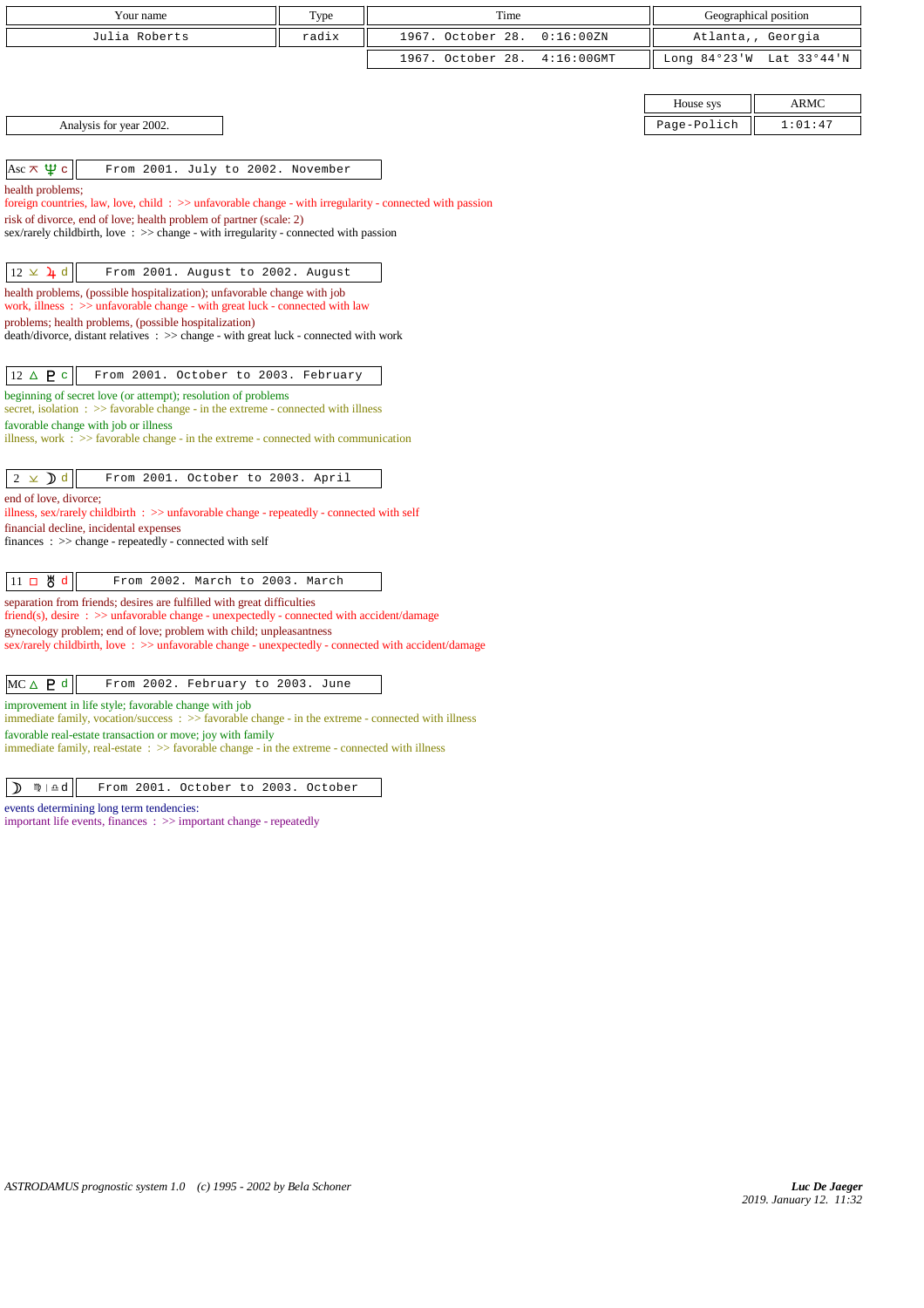| Your name                                                                                                                                                                                       | Type  | Time                               |             | Geographical position    |
|-------------------------------------------------------------------------------------------------------------------------------------------------------------------------------------------------|-------|------------------------------------|-------------|--------------------------|
| Julia Roberts                                                                                                                                                                                   | radix | 1967. October 28.<br>0:16:00 ZN    |             | Atlanta,, Georgia        |
|                                                                                                                                                                                                 |       | 1967. October 28.<br>$4:16:00$ GMT |             | Long 84°23'W Lat 33°44'N |
|                                                                                                                                                                                                 |       |                                    |             |                          |
|                                                                                                                                                                                                 |       |                                    | House sys   | <b>ARMC</b>              |
| Analysis for year 2003.                                                                                                                                                                         |       |                                    | Page-Polich | 1:01:47                  |
|                                                                                                                                                                                                 |       |                                    |             |                          |
| From 2002. December to 2003. December<br>$\mathbf{d}$<br>Asc $\triangle \sim$                                                                                                                   |       |                                    |             |                          |
| favorable change related to self<br>love, child, vocation/success, immediate family : >> favorable change - with dynamics - connected with illness                                              |       |                                    |             |                          |
| favorable change with marriage or partnership                                                                                                                                                   |       |                                    |             |                          |
| love, sex/rarely childbirth $\Rightarrow$ favorable change - with dynamics - connected with illness                                                                                             |       |                                    |             |                          |
|                                                                                                                                                                                                 |       |                                    |             |                          |
| Asc $\Box$ <b>P</b> c<br>From 2002. November to 2004. March                                                                                                                                     |       |                                    |             |                          |
| health problems; risk of accident or surgery in immediate environment: (scale: 3)<br>love, child, immediate family, education : >> unfavorable change - in the extreme - connected with illness |       |                                    |             |                          |
| risk of divorce, end of love; health problem of partner (scale: 3)                                                                                                                              |       |                                    |             |                          |
| love, sex/rarely childbirth : >> unfavorable change - in the extreme - connected with illness                                                                                                   |       |                                    |             |                          |
| $2\Delta \Phi$<br>From 2003. January to 2004. January                                                                                                                                           |       |                                    |             |                          |
| improvement of financial situation                                                                                                                                                              |       |                                    |             |                          |
| $finances : \gg$ favorable change - with tension - connected with immediate family<br>(if existed) end of risk of divorce; improvement of partner's financial situation                         |       |                                    |             |                          |
| sex/rarely childbirth, illness $\Rightarrow$ Savorable change - with tension - connected with immediate family                                                                                  |       |                                    |             |                          |
|                                                                                                                                                                                                 |       |                                    |             |                          |
| $ {\rm Asc} \times \odot d $<br>From 2003. January to 2004. July                                                                                                                                |       |                                    |             |                          |
| favorable change with marriage or partnership<br>partner/spouse, love: >> favorable change - with positive final result - connected with immediate family                                       |       |                                    |             |                          |
| favorable change related to self                                                                                                                                                                |       |                                    |             |                          |
| finances, real-estate, immediate family $\Rightarrow$ favorable change - with positive final result - connected with partner/spouse                                                             |       |                                    |             |                          |
| $3 \times P d$<br>From 2003. April to 2004. August                                                                                                                                              |       |                                    |             |                          |

problem with law; unfavorable foreign travel; poor school test results

law, foreign countries : >> unfavorable change - in the extreme - connected with death/divorce problem with sibling; unfavorable travel; poor school test result; unfavorable communication communication, immediate family : >> change - in the extreme - connected with death/divorce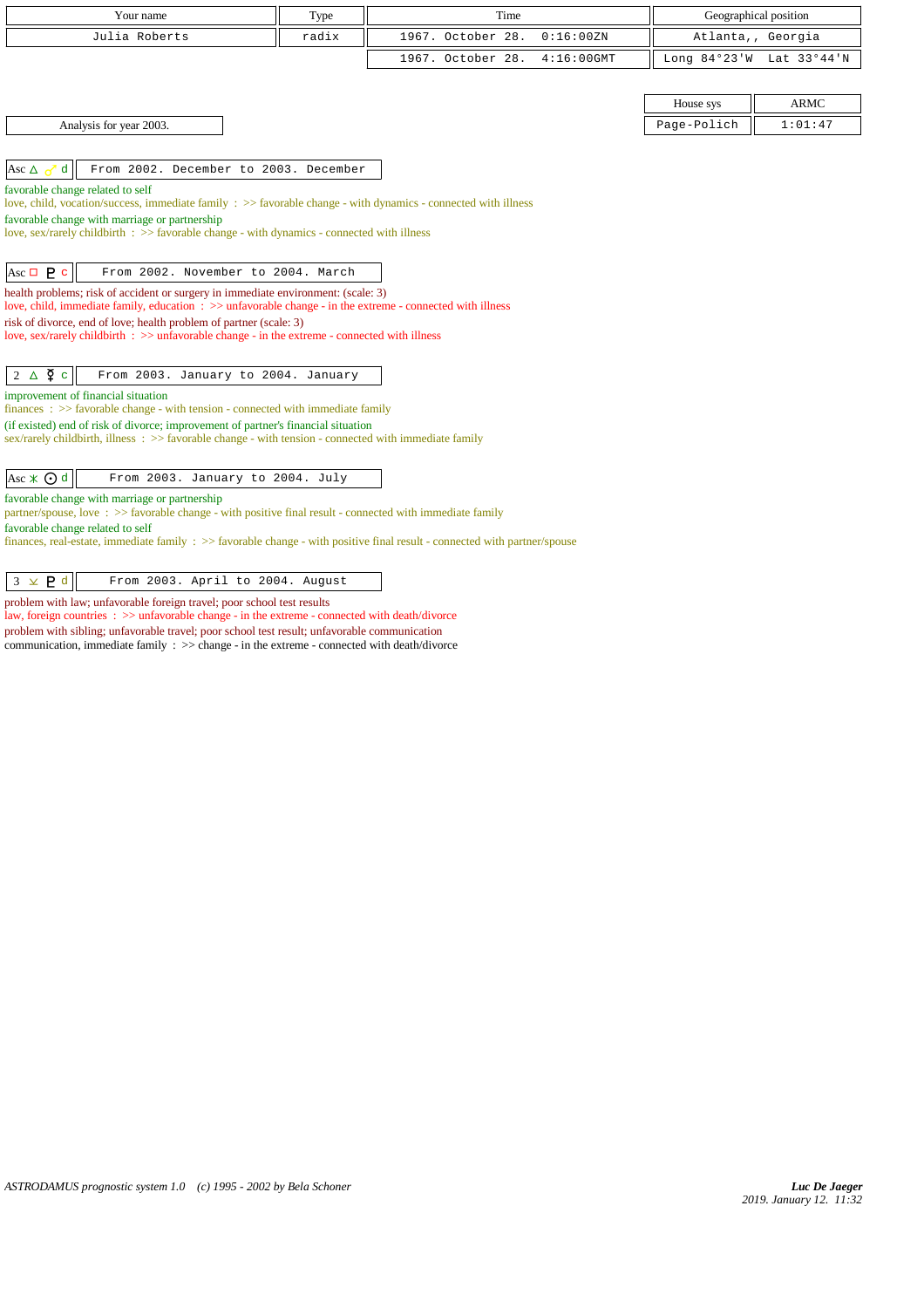| Your name                                                                                                                                                                                                                                                                                                                                                                   | Type  | Time                               |             | Geographical position    |
|-----------------------------------------------------------------------------------------------------------------------------------------------------------------------------------------------------------------------------------------------------------------------------------------------------------------------------------------------------------------------------|-------|------------------------------------|-------------|--------------------------|
| Julia Roberts                                                                                                                                                                                                                                                                                                                                                               | radix | 1967. October 28.<br>0:16:00 ZN    |             | Atlanta,, Georgia        |
|                                                                                                                                                                                                                                                                                                                                                                             |       | 1967. October 28.<br>$4:16:00$ GMT |             | Long 84°23'W Lat 33°44'N |
|                                                                                                                                                                                                                                                                                                                                                                             |       |                                    |             |                          |
|                                                                                                                                                                                                                                                                                                                                                                             |       |                                    | House sys   | <b>ARMC</b>              |
| Analysis for year 2004.                                                                                                                                                                                                                                                                                                                                                     |       |                                    | Page-Polich | 1:01:47                  |
| $\Psi$ d<br>MC <sub>o</sub><br>From 2003. July to 2004. November                                                                                                                                                                                                                                                                                                            |       |                                    |             |                          |
| favorable real-estate transaction or move; joy with family<br>real-estate, immediate family $\Rightarrow$ important change - with irregularity - connected with passion<br>authority, vocation/success: >> important change - with irregularity - connected with passion                                                                                                    |       |                                    |             |                          |
| Ψ<br>$x \mid y_0$ d<br>From 2003. June to 2004. December                                                                                                                                                                                                                                                                                                                    |       |                                    |             |                          |
| events determining long term tendencies:<br>foreign countries, law, love, child $\Rightarrow$ important change - with irregularity                                                                                                                                                                                                                                          |       |                                    |             |                          |
| From 2003. December to 2004. December<br>$12 \pi$<br>d                                                                                                                                                                                                                                                                                                                      |       |                                    |             |                          |
| beginning of secret love (or attempt); problems; health problems, (possible hospitalization)<br>death/divorce, accident/damage: >> unfavorable change - with dynamics - connected with love                                                                                                                                                                                 |       |                                    |             |                          |
| health problems, (possible hospitalization); unfavorable change with job<br>illness, work $\Rightarrow$ >> change - with dynamics - connected with love                                                                                                                                                                                                                     |       |                                    |             |                          |
| From 2003. December to 2005. June<br>ち<br>$H \mid \mathfrak{m} \subset$                                                                                                                                                                                                                                                                                                     |       |                                    |             |                          |
| events determining long term tendencies:<br>partner/spouse, external environment, accident/damage, surgery, death/divorce : >> important change - with obstacles                                                                                                                                                                                                            |       |                                    |             |                          |
| $12 \square$ Od<br>From 2004. January to 2005. July                                                                                                                                                                                                                                                                                                                         |       |                                    |             |                          |
| problems; health problems, (possible hospitalization)<br>death/divorce, accident/damage: >> important change - with positive final result - connected with immediate family<br>health problems, (possible hospitalization); unfavorable change with job<br>illness, work $\div \Rightarrow$ important change - with positive final result - connected with immediate family |       |                                    |             |                          |
|                                                                                                                                                                                                                                                                                                                                                                             |       |                                    |             |                          |

2 *d*  $\frac{M}{d}$  From 2004. June to 2005. June

improvement of financial situation

finances : >> important change - unexpectedly - connected with accident/damage

accident/damage, death/divorce : >> important change - unexpectedly - connected with immediate family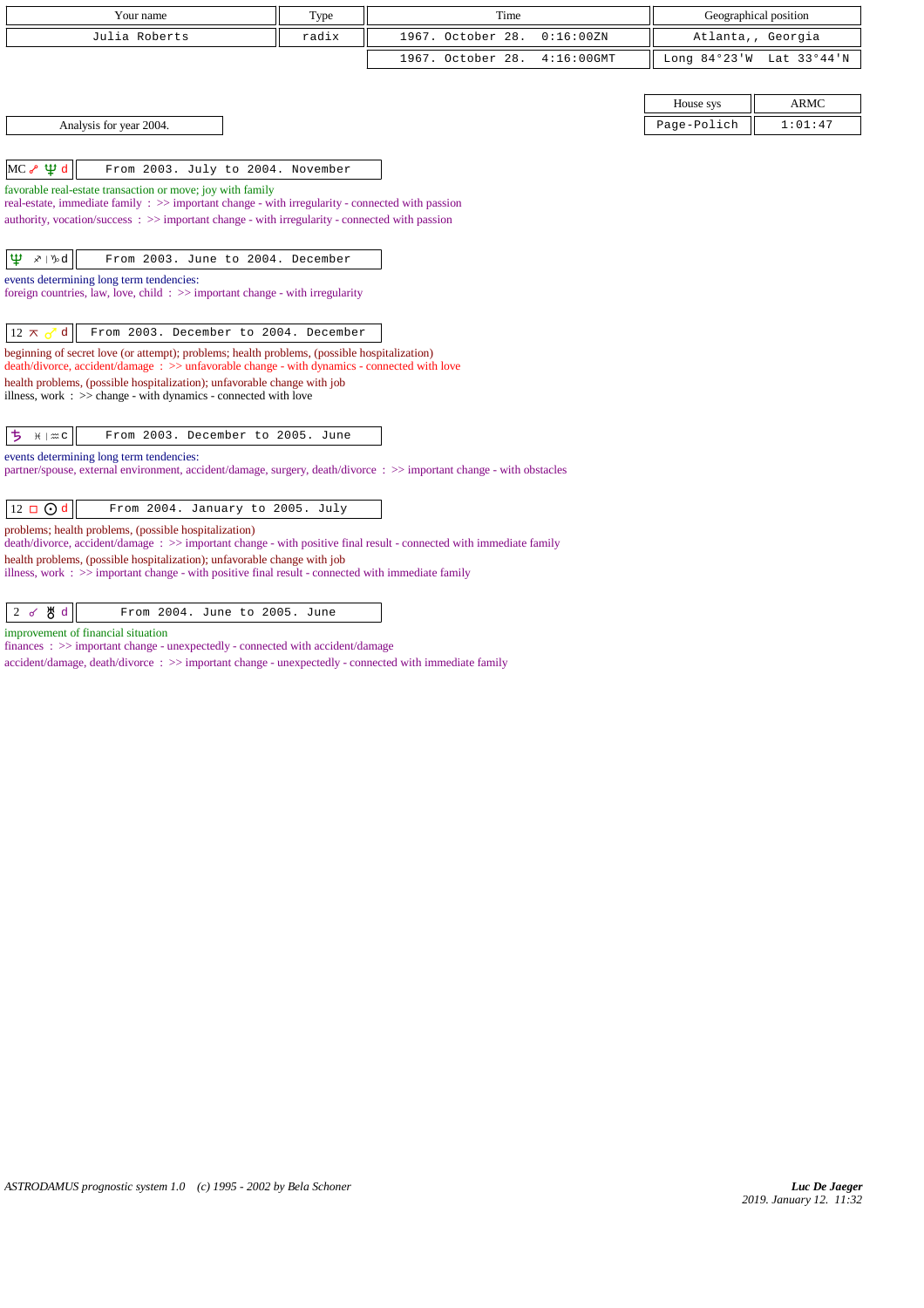| Your name                                                                                                                                                                                               | Type  | Time              |               |                | Geographical position |
|---------------------------------------------------------------------------------------------------------------------------------------------------------------------------------------------------------|-------|-------------------|---------------|----------------|-----------------------|
| Julia Roberts                                                                                                                                                                                           | radix | 1967. October 28. | 0:16:00 ZN    |                | Atlanta,, Georgia     |
|                                                                                                                                                                                                         |       | 1967. October 28. | $4:16:00$ GMT | Long $84°23'W$ | Lat 33°44'N           |
|                                                                                                                                                                                                         |       |                   |               |                |                       |
|                                                                                                                                                                                                         |       |                   |               | House sys      | <b>ARMC</b>           |
| Analysis for year 2005.                                                                                                                                                                                 |       |                   |               | Page-Polich    | 1:01:47               |
|                                                                                                                                                                                                         |       |                   |               |                |                       |
| $3 \times \Psi d$<br>From 2004. October to 2006. February                                                                                                                                               |       |                   |               |                |                       |
| problem with law; unfavorable foreign travel; poor school test results                                                                                                                                  |       |                   |               |                |                       |
| law, foreign countries $\Rightarrow$ >> unfavorable change - with irregularity - connected with passion<br>problem with sibling; unfavorable travel; poor school test result; unfavorable communication |       |                   |               |                |                       |
| travel, education $\Rightarrow$ $\Rightarrow$ change - with irregularity - connected with passion                                                                                                       |       |                   |               |                |                       |
|                                                                                                                                                                                                         |       |                   |               |                |                       |
| $MC \Box$ $\Box$ d<br>From 2004. October to 2006. April                                                                                                                                                 |       |                   |               |                |                       |
| (public) assault affecting life style; end of job; illness of parents<br>immediate family, influential $\Rightarrow$ > unfavorable change - repeatedly - connected with self                            |       |                   |               |                |                       |
| unfavorable real-estate transaction or move; losses; problem with family                                                                                                                                |       |                   |               |                |                       |
| immediate family, real-estate : >> unfavorable change - repeatedly - connected with self                                                                                                                |       |                   |               |                |                       |
|                                                                                                                                                                                                         |       |                   |               |                |                       |
| From 2004. November to 2006. May<br>P<br>$\underline{\mathbf{a}}$   $\mathbf{m}$ d                                                                                                                      |       |                   |               |                |                       |
| events determining long term tendencies:<br>love, child, immediate family, education $\Rightarrow$ important change - in the extreme                                                                    |       |                   |               |                |                       |
|                                                                                                                                                                                                         |       |                   |               |                |                       |
|                                                                                                                                                                                                         |       |                   |               |                |                       |

 $\boxed{11 \times \Sigma \text{ c}}$  From 2005. April to 2006. April

separation from friends; desires are fulfilled with great difficulties desire, friend(s) :  $\gg$  unfavorable change - with tension - connected with immediate family

gynecology problem; end of love; problem with child; unpleasantness sex/rarely childbirth, child : >> change - with tension - connected with immediate family

 $3 \Delta 5 c$  From 2005. May to 2006. September

joy with sibling; domestic travel or examination; favorable communication education, immediate family : >> favorable change - with obstacles - connected with law foreign travel; favorable law procedure

law, foreign countries : >> favorable change - with obstacles - connected with illness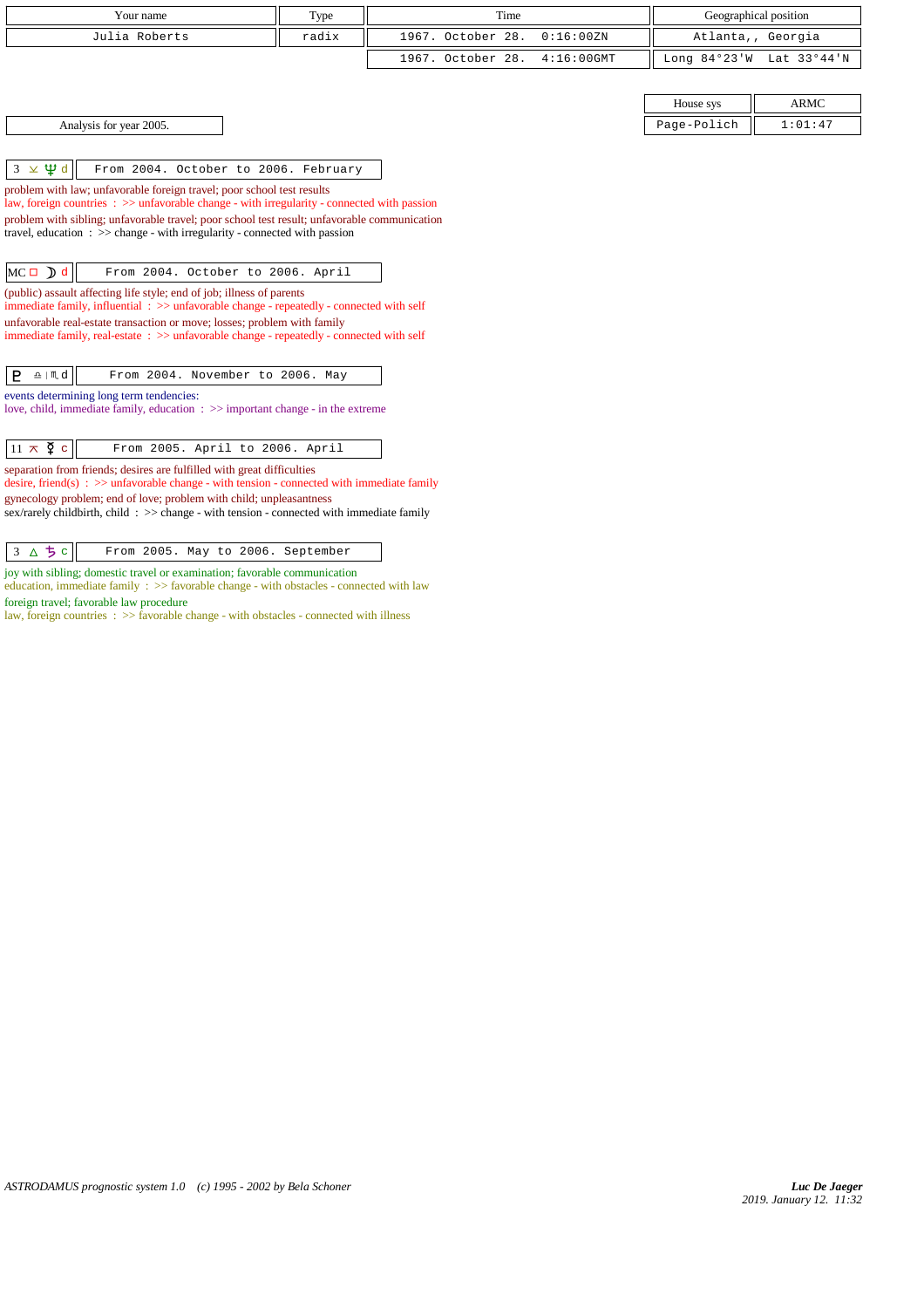| Your name                                                                                                                                                                                                                                                                                                                                                                                                                  | Type  | Time                               |                | Geographical position |  |  |
|----------------------------------------------------------------------------------------------------------------------------------------------------------------------------------------------------------------------------------------------------------------------------------------------------------------------------------------------------------------------------------------------------------------------------|-------|------------------------------------|----------------|-----------------------|--|--|
| Julia Roberts                                                                                                                                                                                                                                                                                                                                                                                                              | radix | 1967. October 28.<br>0:16:00 ZN    |                | Atlanta,, Georgia     |  |  |
|                                                                                                                                                                                                                                                                                                                                                                                                                            |       | 1967. October 28.<br>$4:16:00$ GMT | Long $84°23'W$ | Lat 33°44'N           |  |  |
|                                                                                                                                                                                                                                                                                                                                                                                                                            |       |                                    |                |                       |  |  |
|                                                                                                                                                                                                                                                                                                                                                                                                                            |       |                                    | House sys      | <b>ARMC</b>           |  |  |
| Analysis for year 2006.                                                                                                                                                                                                                                                                                                                                                                                                    |       |                                    | Page-Polich    | 1:01:47               |  |  |
|                                                                                                                                                                                                                                                                                                                                                                                                                            |       |                                    |                |                       |  |  |
| $12 \triangle 9$ c<br>From 2005. October to 2006. October                                                                                                                                                                                                                                                                                                                                                                  |       |                                    |                |                       |  |  |
| resolution of problems<br>isolation, secret : $\gg$ favorable change - with good luck - connected with immediate family<br>favorable change with job or illness<br>work, illness: >> favorable change - with good luck - connected with immediate family<br>$3 \times Dd$<br>From 2005. December to 2007. June                                                                                                             |       |                                    |                |                       |  |  |
| foreign travel; favorable law procedure<br>authority, law : $\gg$ favorable change - repeatedly - connected with self                                                                                                                                                                                                                                                                                                      |       |                                    |                |                       |  |  |
| joy with sibling; domestic travel or examination; favorable communication<br>immediate family, administration $\Rightarrow$ > $\Rightarrow$ favorable change - repeatedly - connected with self                                                                                                                                                                                                                            |       |                                    |                |                       |  |  |
| Asc $\pi$ $\uparrow$ d<br>From 2006. March to 2007. July                                                                                                                                                                                                                                                                                                                                                                   |       |                                    |                |                       |  |  |
| health problems; risk of accident or surgery, death/separation/divorce in immediate environment: (scale: 4)<br>partner/spouse, external environment, accident/damage, surgery, death/divorce : >> unfavorable change - with obstacles - connected with law<br>risk of divorce, end of love; health problem of partner (scale: 4)<br>law, sex/rarely childbirth : >> change - with obstacles - connected with death/divorce |       |                                    |                |                       |  |  |

 $\boxed{11 \times \lambda \downarrow d}$  From 2006. April to 2007. April

beginning of love; joy with child; pleasantness

child, love : >> favorable change - with great luck - connected with work

beginning of new friendship; desire(s), pleasantness

friend(s), desire  $\therefore$  > favorable change - with great luck - connected with work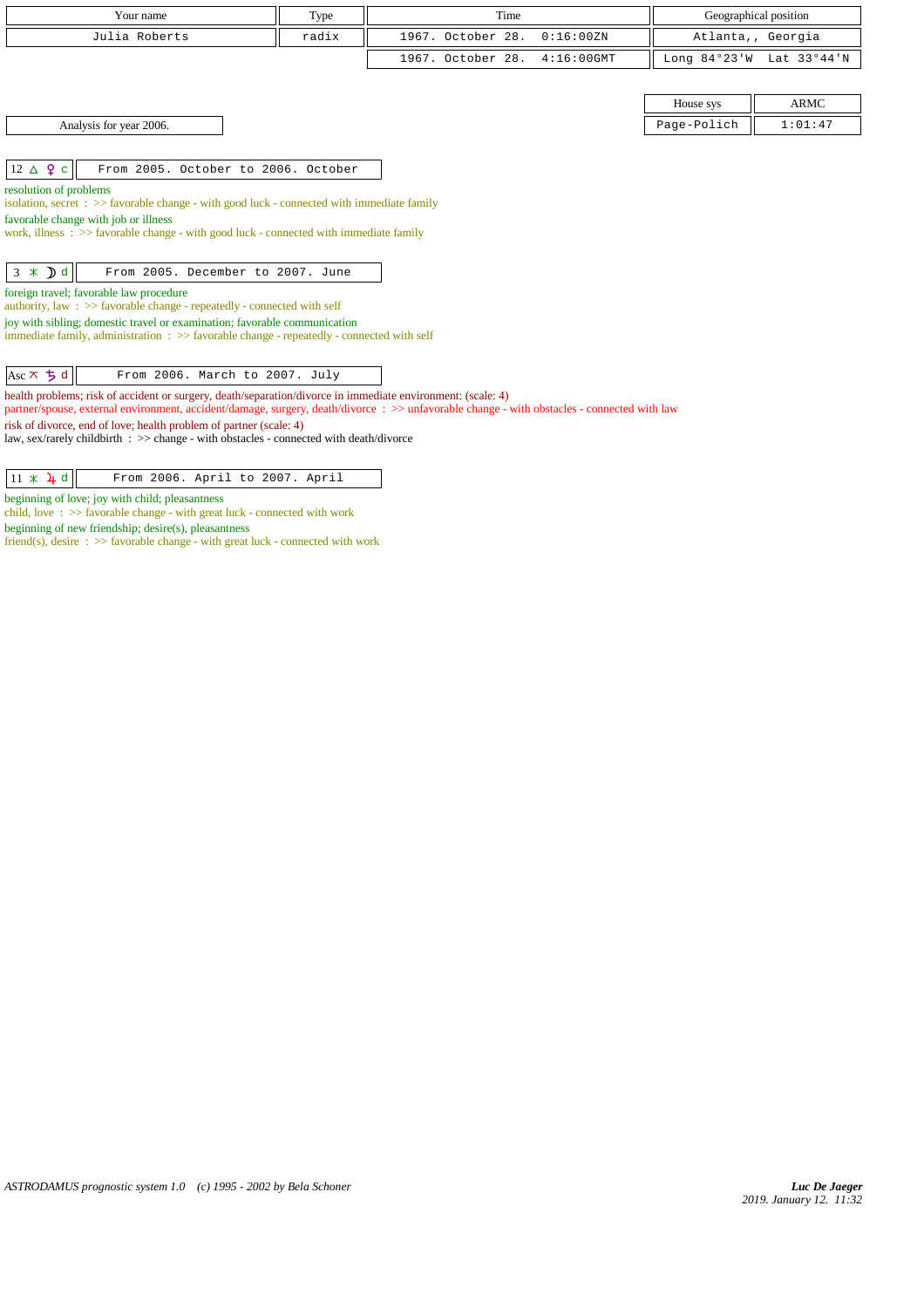| Your name                                                                                                                                                                                                                                                                                                                                                                                                                                                                                                                                                                                                                                         | Type  | Time                               | Geographical position    |             |  |
|---------------------------------------------------------------------------------------------------------------------------------------------------------------------------------------------------------------------------------------------------------------------------------------------------------------------------------------------------------------------------------------------------------------------------------------------------------------------------------------------------------------------------------------------------------------------------------------------------------------------------------------------------|-------|------------------------------------|--------------------------|-------------|--|
|                                                                                                                                                                                                                                                                                                                                                                                                                                                                                                                                                                                                                                                   |       |                                    |                          |             |  |
| Julia Roberts                                                                                                                                                                                                                                                                                                                                                                                                                                                                                                                                                                                                                                     | radix | 1967. October 28.<br>0:16:00 ZN    | Atlanta,, Georgia        |             |  |
|                                                                                                                                                                                                                                                                                                                                                                                                                                                                                                                                                                                                                                                   |       | 1967. October 28.<br>$4:16:00$ GMT | Long 84°23'W Lat 33°44'N |             |  |
|                                                                                                                                                                                                                                                                                                                                                                                                                                                                                                                                                                                                                                                   |       |                                    |                          |             |  |
|                                                                                                                                                                                                                                                                                                                                                                                                                                                                                                                                                                                                                                                   |       |                                    | House sys                | <b>ARMC</b> |  |
| Analysis for year 2007.                                                                                                                                                                                                                                                                                                                                                                                                                                                                                                                                                                                                                           |       |                                    | Page-Polich              | 1:01:47     |  |
|                                                                                                                                                                                                                                                                                                                                                                                                                                                                                                                                                                                                                                                   |       |                                    |                          |             |  |
| $MC \times 5c$<br>From 2006. July to 2007. November                                                                                                                                                                                                                                                                                                                                                                                                                                                                                                                                                                                               |       |                                    |                          |             |  |
| unfavorable real-estate transaction or move; losses; problem with family<br>accident/damage, surgery : >> unfavorable change - with obstacles - connected with partner/spouse<br>(public) assault affecting life style; end of job; illness of parents<br>vocation/success, authority: >> change - with obstacles - connected with accident/damage<br>Asc $\Box$ $\varphi$ c<br>From 2006. November to 2007. November<br>health problems; risk of accident or surgery in immediate environment: (scale: 3)<br>real-estate, immediate family, desire, friend(s) $\Rightarrow$ > unfavorable change - with good luck - connected with communication |       |                                    |                          |             |  |
| risk of divorce, end of love; health problem of partner (scale: 3)<br>education, love: $\gg$ unfavorable change - with good luck - connected with immediate family                                                                                                                                                                                                                                                                                                                                                                                                                                                                                |       |                                    |                          |             |  |
| 12 △ ち d<br>From 2007. March to 2008. July                                                                                                                                                                                                                                                                                                                                                                                                                                                                                                                                                                                                        |       |                                    |                          |             |  |
| beginning of secret love (or attempt); resolution of problems<br>distant relatives, isolation $\Rightarrow$ Savorable change - with obstacles - connected with law<br>favorable change with job or illness<br>illness, work $\Rightarrow$ 5 favorable change - with obstacles - connected with law                                                                                                                                                                                                                                                                                                                                                |       |                                    |                          |             |  |

 $MC \triangle \big\{ \big\}$  d  $\big\|$  From 2007. June to 2008. June

improvement in life style; favorable change with job

immediate family, vocation/success  $\Rightarrow$  5 favorable change - unexpectedly - connected with communication

favorable real-estate transaction or move; joy with family

 $\emph{immediate family}, \emph{real-estimate}$  :  $\emph{>>} \emph{favorable change - unexpectedly - connected with communication}$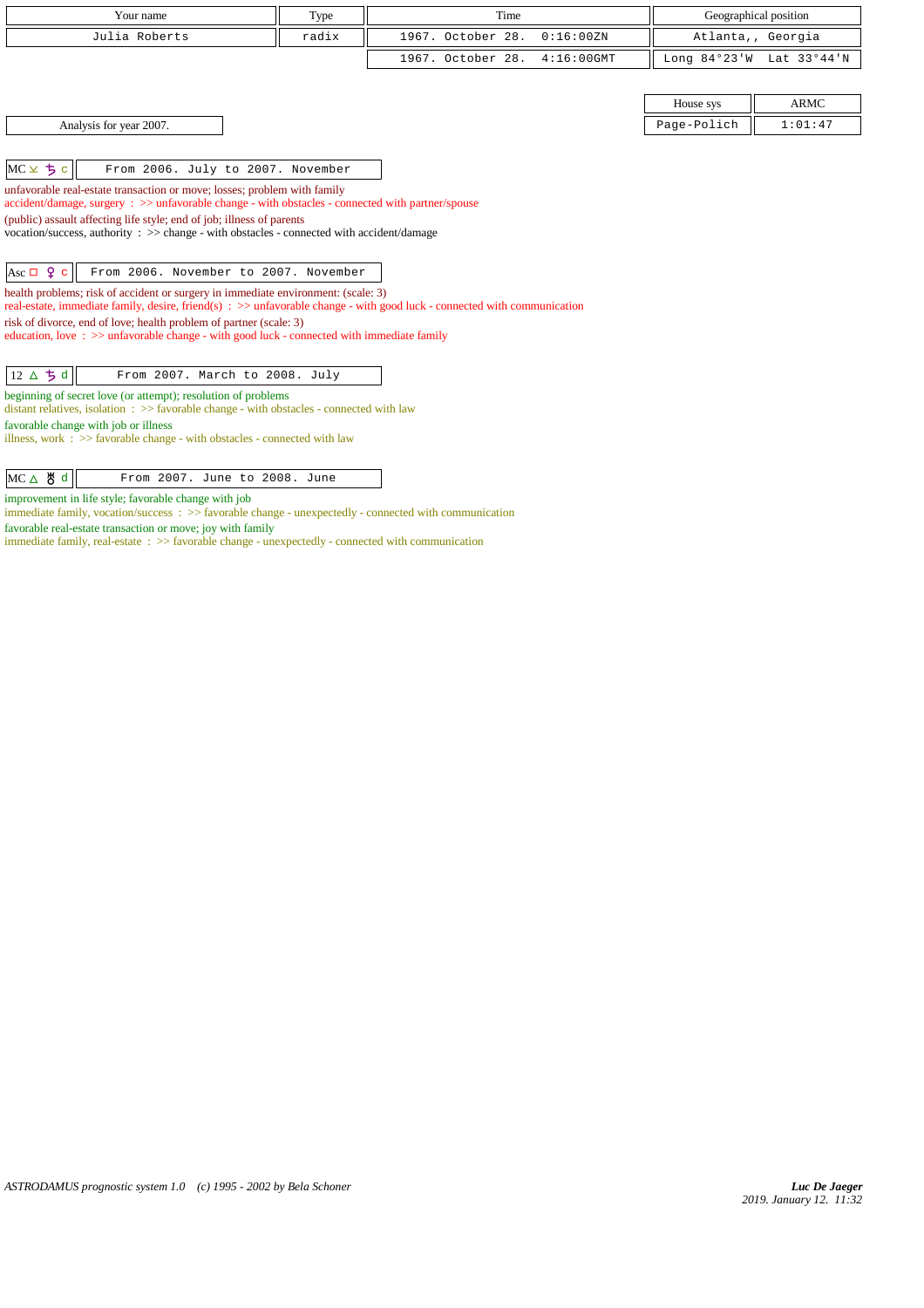| Your name                                                 | Type  | Time                         |  | Geographical position |                          |
|-----------------------------------------------------------|-------|------------------------------|--|-----------------------|--------------------------|
| Julia Roberts                                             | radix | 1967. October 28. 0:16:00ZN  |  | Atlanta,, Georgia     |                          |
|                                                           |       | 1967. October 28. 4:16:00GMT |  |                       | Long 84°23'W Lat 33°44'N |
|                                                           |       |                              |  |                       |                          |
|                                                           |       |                              |  | House sys             | ARMC                     |
| Analysis for year 2008.                                   |       |                              |  | Page-Polich           | 1:01:47                  |
|                                                           |       |                              |  |                       |                          |
| $3 \Box$ $\odot$ c<br>From 2008. March to 2009. September |       |                              |  |                       |                          |

problem with sibling; unfavorable travel; poor school test result; unfavorable communication

immediate family, administration : >> important change - with positive final result - connected with finances

problem with law; unfavorable foreign travel; poor school test results

authority, law : >> important change - with positive final result - connected with immediate family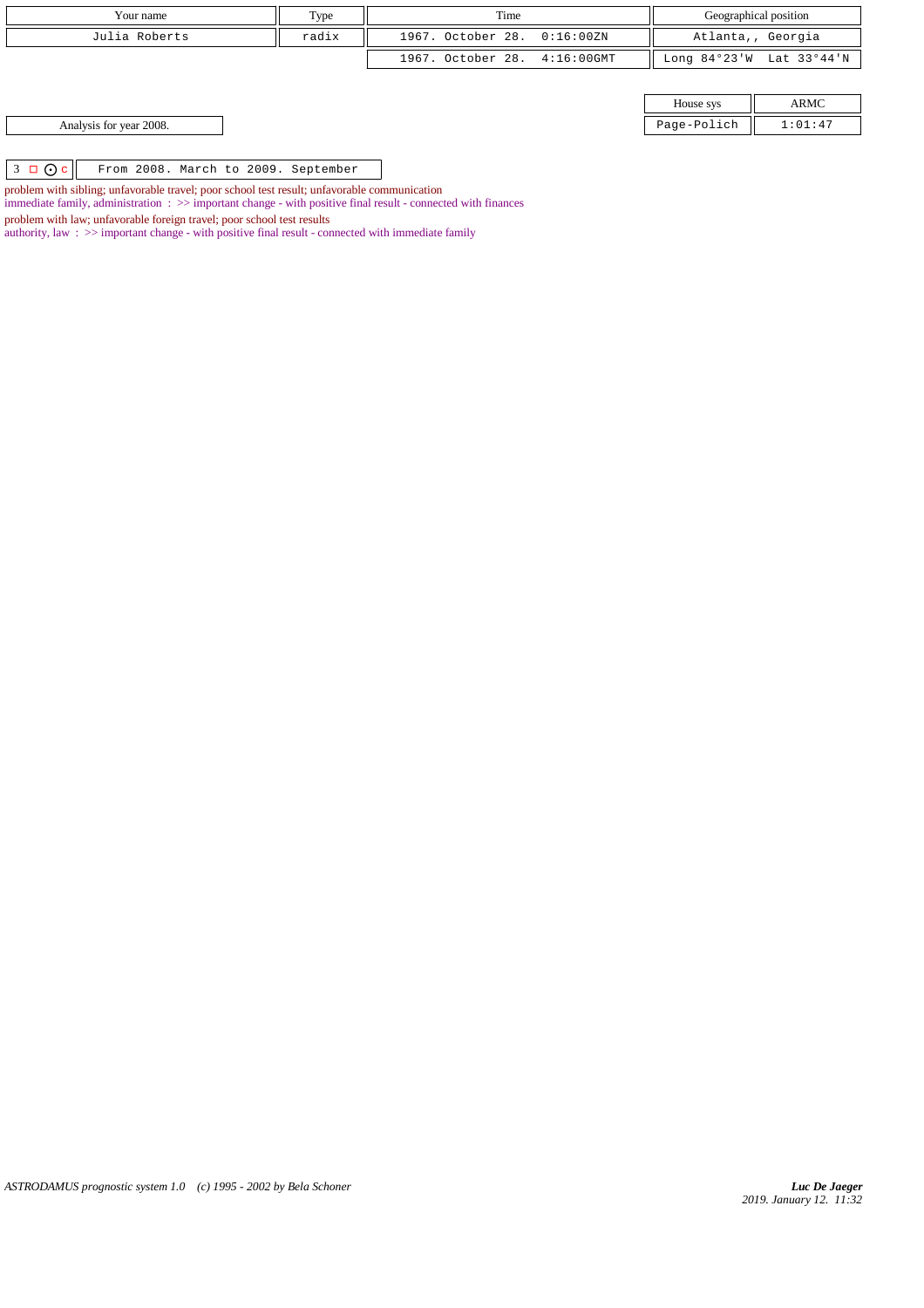| Your name                                                                                                                                                                                                      | Type  | Time                               |                | Geographical position |
|----------------------------------------------------------------------------------------------------------------------------------------------------------------------------------------------------------------|-------|------------------------------------|----------------|-----------------------|
| Julia Roberts                                                                                                                                                                                                  | radix | 1967. October 28.<br>0:16:00 ZN    | Atlanta,,      | Georgia               |
|                                                                                                                                                                                                                |       | 1967. October 28.<br>$4:16:00$ GMT | Long $84°23'W$ | Lat 33°44'N           |
|                                                                                                                                                                                                                |       |                                    |                |                       |
|                                                                                                                                                                                                                |       |                                    | House sys      | <b>ARMC</b>           |
| Analysis for year 2009.                                                                                                                                                                                        |       |                                    | Page-Polich    | 1:01:47               |
|                                                                                                                                                                                                                |       |                                    |                |                       |
| $\frac{1}{4}$ d<br>$2 \times$<br>From 2008. July to 2009. July                                                                                                                                                 |       |                                    |                |                       |
| end of love, divorce; risk of accident or surgery, death/separation/divorce in immediate environment: (scale: 4)<br>illness, death/divorce: >> unfavorable change - with great luck - connected with authority |       |                                    |                |                       |
| financial decline, incidental expenses                                                                                                                                                                         |       |                                    |                |                       |
| finances : $\gg$ change - with great luck - connected with work                                                                                                                                                |       |                                    |                |                       |
|                                                                                                                                                                                                                |       |                                    |                |                       |
| $3 \times 8d$<br>From 2008. August to 2009. August                                                                                                                                                             |       |                                    |                |                       |
| problem with law; unfavorable foreign travel; poor school test results<br>law, foreign countries : >> unfavorable change - unexpectedly - connected with death/divorce                                         |       |                                    |                |                       |
| problem with sibling; unfavorable travel; poor school test result; unfavorable communication                                                                                                                   |       |                                    |                |                       |
| communication, transportation : >> change - unexpectedly - connected with death/divorce                                                                                                                        |       |                                    |                |                       |
| From 2008. September to 2009. September<br>$11\,$ م                                                                                                                                                            |       |                                    |                |                       |
| beginning of love; joy with child; pleasantness                                                                                                                                                                |       |                                    |                |                       |
| love, sex/rarely childbirth : >> important change - with dynamics - connected with illness<br>desire, friend(s) : $\gg$ important change - with dynamics - connected with illness                              |       |                                    |                |                       |
|                                                                                                                                                                                                                |       |                                    |                |                       |
| $3 \times$<br>$\mathbf{C}$<br>From 2008. October to 2009. October                                                                                                                                              |       |                                    |                |                       |
| problem with sibling; unfavorable travel; poor school test result; unfavorable communication                                                                                                                   |       |                                    |                |                       |
| immediate family, education $\Rightarrow$ > unfavorable change - with dynamics - connected with illness                                                                                                        |       |                                    |                |                       |
| problem with law; unfavorable foreign travel; poor school test results<br>authority, distant relatives $\therefore$ > change - with dynamics - connected with illness                                          |       |                                    |                |                       |
|                                                                                                                                                                                                                |       |                                    |                |                       |
| ¥<br>$\underline{\Omega}$   $M$ d<br>From 2008. September to 2010. March                                                                                                                                       |       |                                    |                |                       |
| events determining long term tendencies:                                                                                                                                                                       |       |                                    |                |                       |
| real-estate, immediate family, desire, friend(s) $\Rightarrow$ important change - with good luck                                                                                                               |       |                                    |                |                       |
| $11 \triangle$ $\odot$ d<br>From 2008. September to 2010. March                                                                                                                                                |       |                                    |                |                       |
| beginning of new friendship; desire(s), pleasantness<br>desire, friend(s) : $>>$ favorable change - with positive final result - connected with immediate family                                               |       |                                    |                |                       |

beginning of love; joy with child; pleasantness

love, sex/rarely childbirth : >> favorable change - with positive final result - connected with immediate family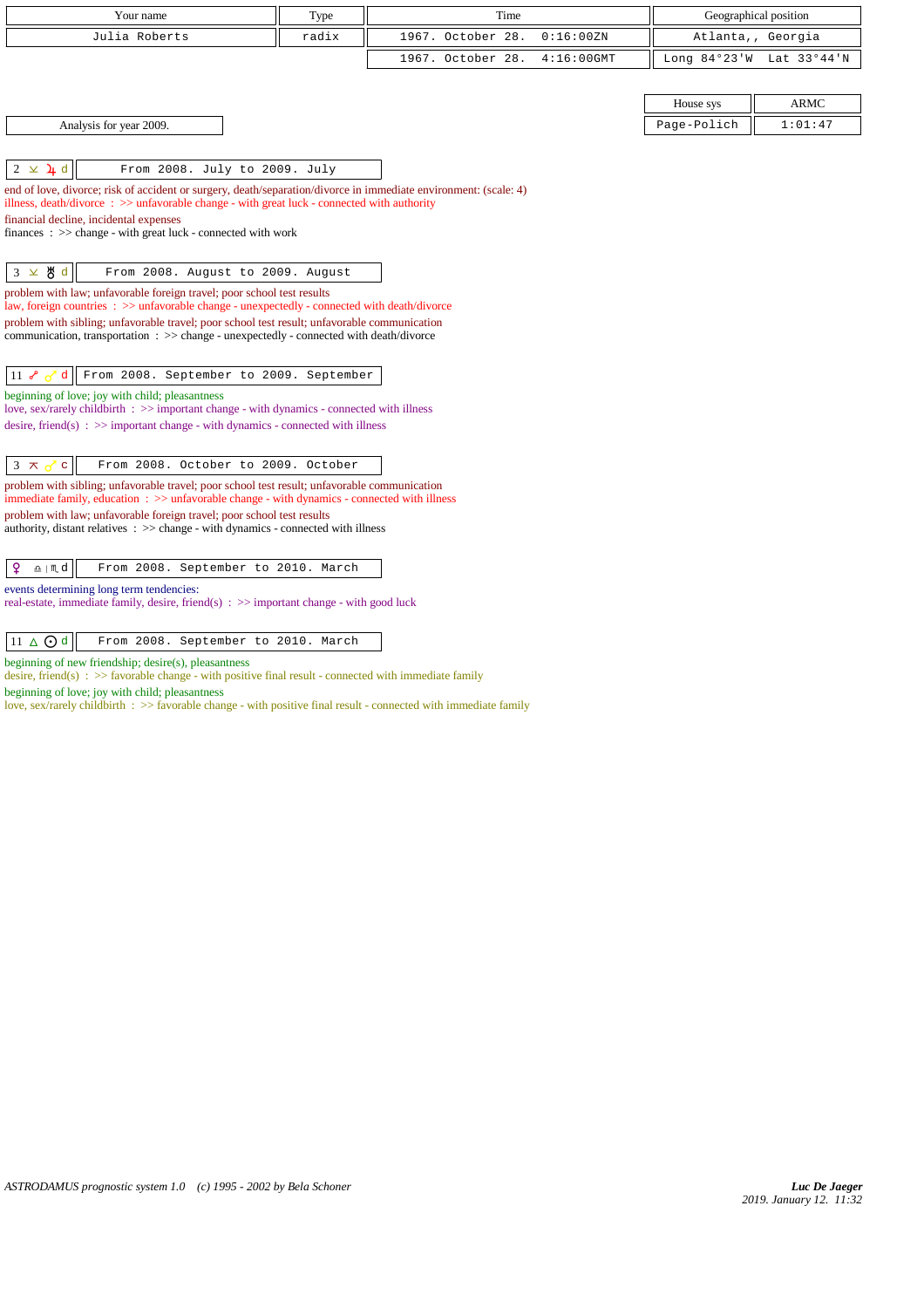| Your name     | Type  | Geographical position<br>Time |                          |  |
|---------------|-------|-------------------------------|--------------------------|--|
| Julia Roberts | radix | 1967. October 28. 0:16:00ZN   | Atlanta,, Georgia        |  |
|               |       | 1967. October 28. 4:16:00GMT  | Long 84°23'W Lat 33°44'N |  |
|               |       |                               |                          |  |

Analysis for year 2010. Page-Polich 2:01:47

 $|2 \Box 5 c||$  From 2009. July to 2010. November

financial decline, incidental expenses

finances : >> unfavorable change - with obstacles - connected with death/divorce

end of love, divorce; risk of accident or surgery, death/separation/divorce in immediate environment: (scale: 4) death/divorce, accident/damage : >> unfavorable change - with obstacles - connected with partner/spouse

 $MC \triangle O$  c From 2009. June to 2010. December

improvement in life style; favorable change with job

immediate family, vocation/success : >> favorable change - with positive final result - connected with finances favorable real-estate transaction or move; joy with family

immediate family, real-estate : >> favorable change - with positive final result - connected with finances

12 c From 2009. December to 2010. December

favorable change with job or illness

illness, distant relatives : >> important change - with tension - connected with accident/damage accident/damage, secret : >> important change - with tension - connected with immediate family

 $MC \times \sigma$  c From 2009. December to 2010. December

favorable real-estate transaction or move; joy with family

immediate family, real-estate : >> favorable change - with dynamics - connected with illness

improvement in life style; favorable change with job

vocation/success, principal : >> favorable change - with dynamics - connected with illness

House sys  $\parallel$  ARMC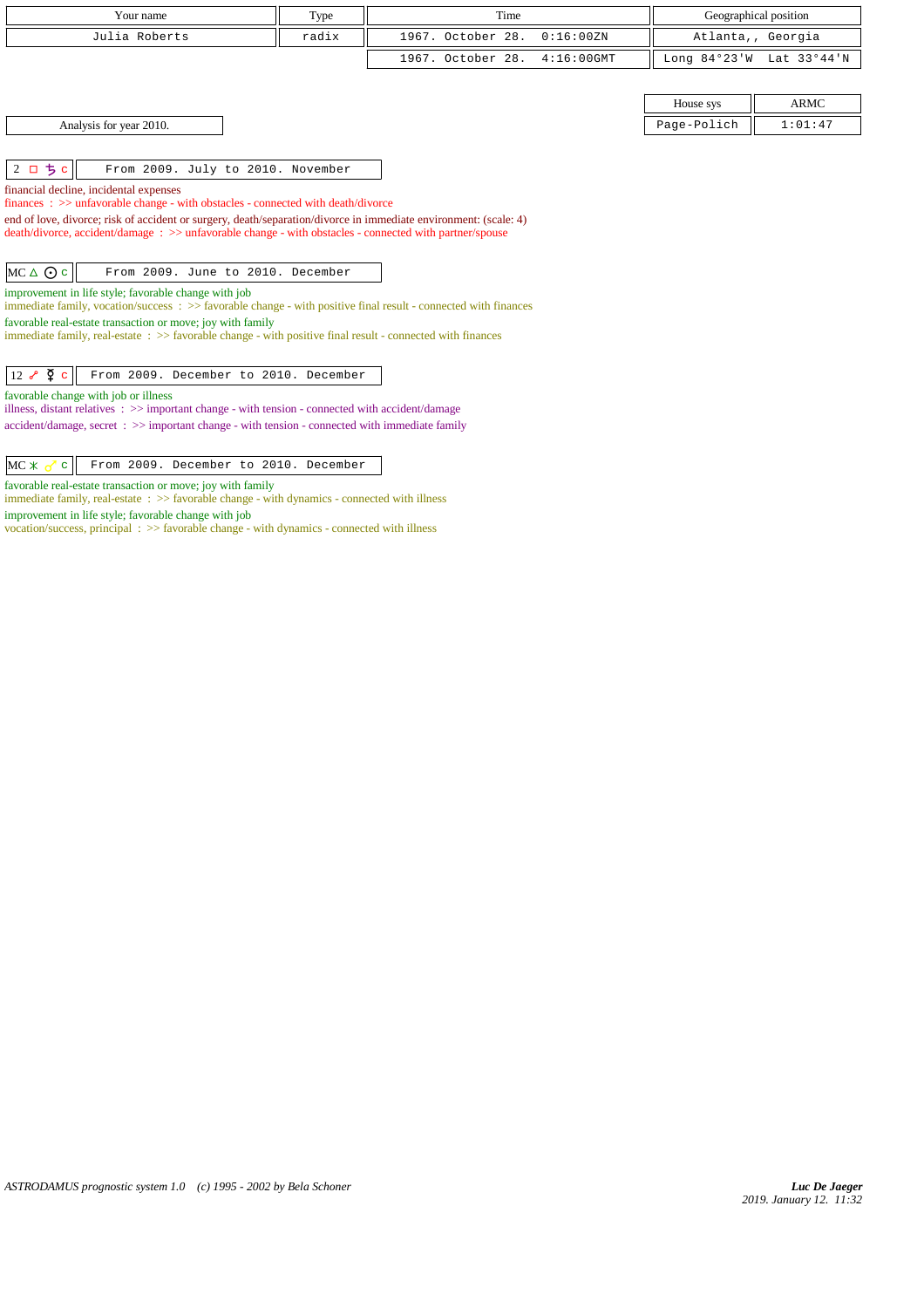| Your name                                                                                                                                                                                                                             | Type  | Time                               | Geographical position |                          |
|---------------------------------------------------------------------------------------------------------------------------------------------------------------------------------------------------------------------------------------|-------|------------------------------------|-----------------------|--------------------------|
| Julia Roberts                                                                                                                                                                                                                         | radix | 1967. October 28.<br>0:16:00 ZN    |                       | Atlanta,, Georgia        |
|                                                                                                                                                                                                                                       |       | 1967. October 28.<br>$4:16:00$ GMT |                       | Long 84°23'W Lat 33°44'N |
|                                                                                                                                                                                                                                       |       |                                    |                       |                          |
|                                                                                                                                                                                                                                       |       |                                    | House sys             | <b>ARMC</b>              |
| Analysis for year 2011.                                                                                                                                                                                                               |       |                                    | Page-Polich           | 1:01:47                  |
|                                                                                                                                                                                                                                       |       |                                    |                       |                          |
| ₫<br>$\underline{\Omega}$   $\mathbb{D}$ C<br>From 2010. July to 2012. January                                                                                                                                                        |       |                                    |                       |                          |
| events determining long term tendencies:                                                                                                                                                                                              |       |                                    |                       |                          |
| immediate family, education, isolation, secret $\Rightarrow$ important change - with tension                                                                                                                                          |       |                                    |                       |                          |
| $2\Box$<br>From 2010. November to 2011. November                                                                                                                                                                                      |       |                                    |                       |                          |
| financial decline, incidental expenses                                                                                                                                                                                                |       |                                    |                       |                          |
| $finances : \gg$ unfavorable change - with dynamics - connected with illness                                                                                                                                                          |       |                                    |                       |                          |
| end of love, divorce; risk of accident or surgery, death/separation/divorce in immediate environment: (scale: 5)<br>illness, sex/rarely childbirth : >> unfavorable change - with dynamics - connected with work                      |       |                                    |                       |                          |
|                                                                                                                                                                                                                                       |       |                                    |                       |                          |
| Asc $\pi$ $\overline{q}$ c<br>From 2010. December to 2011. December                                                                                                                                                                   |       |                                    |                       |                          |
| health problems; risk of accident or surgery, death/separation/divorce in immediate environment: (scale: 6)<br>immediate family, education, isolation, secret : >> unfavorable change - with tension - connected with accident/damage |       |                                    |                       |                          |
| risk of divorce, end of love; health problem of partner (scale: 6)                                                                                                                                                                    |       |                                    |                       |                          |
| education, sex/rarely childbirth $\Rightarrow$ > change - with tension - connected with immediate family                                                                                                                              |       |                                    |                       |                          |
|                                                                                                                                                                                                                                       |       |                                    |                       |                          |
| $3 \times 4$ c<br>From 2011. February to 2012. February                                                                                                                                                                               |       |                                    |                       |                          |
| problem with law; unfavorable foreign travel; poor school test results<br>law, foreign countries : >> unfavorable change - with great luck - connected with work                                                                      |       |                                    |                       |                          |
| problem with sibling; unfavorable travel; poor school test result; unfavorable communication<br>education, travel $\Rightarrow$ >> change - with great luck - connected with work                                                     |       |                                    |                       |                          |
| $2 \times$ O d<br>From 2010. December to 2012. June                                                                                                                                                                                   |       |                                    |                       |                          |

end of love, divorce; risk of accident or surgery in immediate environment: (scale: 3) death/divorce, accident/damage : >> important change - with positive final result - connected with immediate family financial decline, incidental expenses

finances : >> change - with positive final result - connected with death/divorce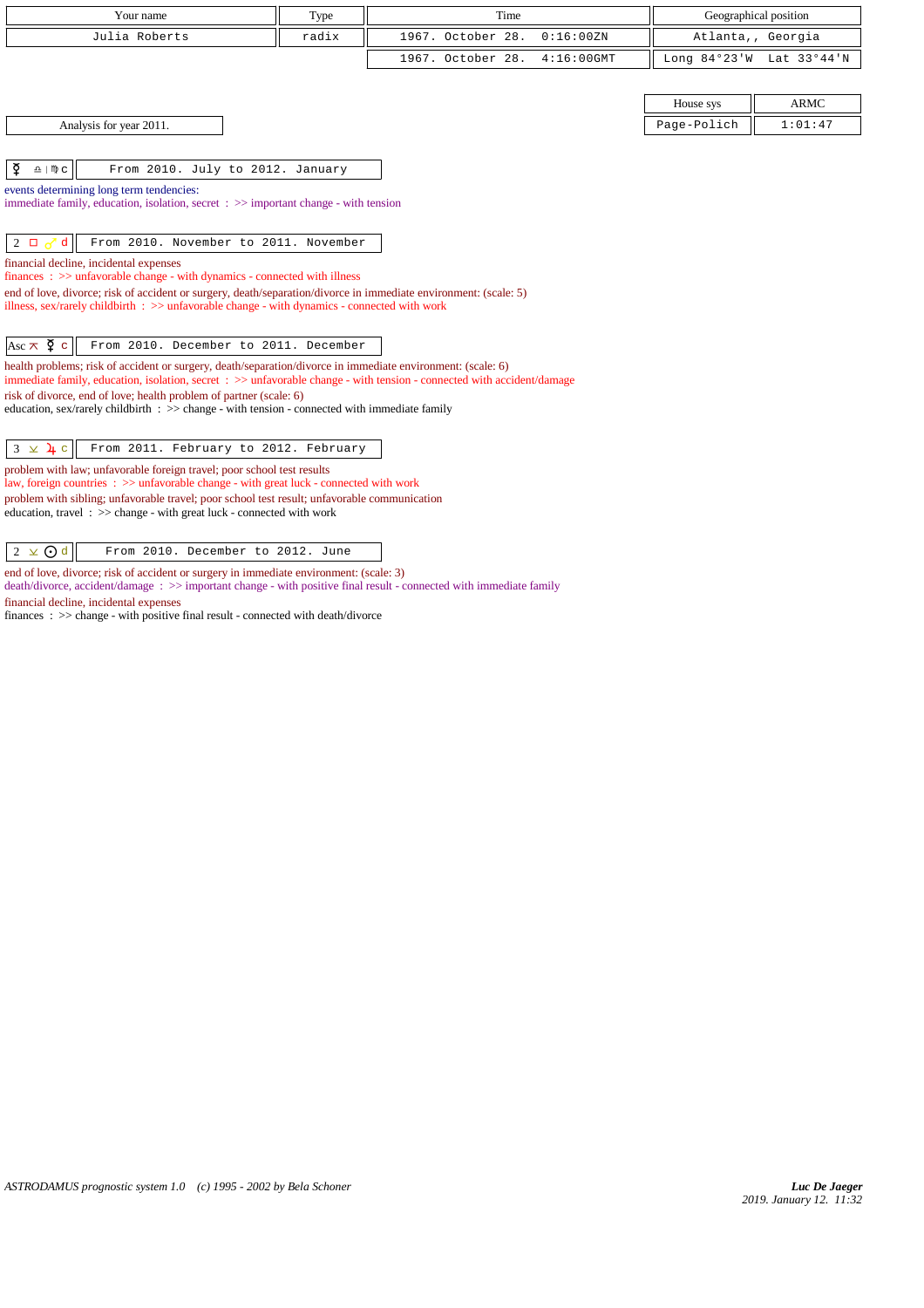| Your name                                                                                                                                                                                                                                                                                                                                    | Type  | Time              |               |                | Geographical position |
|----------------------------------------------------------------------------------------------------------------------------------------------------------------------------------------------------------------------------------------------------------------------------------------------------------------------------------------------|-------|-------------------|---------------|----------------|-----------------------|
| Julia Roberts                                                                                                                                                                                                                                                                                                                                | radix | 1967. October 28. | 0:16:00ZN     |                | Atlanta,, Georgia     |
|                                                                                                                                                                                                                                                                                                                                              |       | 1967. October 28. | $4:16:00$ GMT | Long $84°23'W$ | Lat 33°44'N           |
|                                                                                                                                                                                                                                                                                                                                              |       |                   |               |                |                       |
|                                                                                                                                                                                                                                                                                                                                              |       |                   |               | House sys      | <b>ARMC</b>           |
| Analysis for year 2012.                                                                                                                                                                                                                                                                                                                      |       |                   |               | Page-Polich    | 1:01:47               |
|                                                                                                                                                                                                                                                                                                                                              |       |                   |               |                |                       |
| $MC \Box 4 d$<br>From 2011. July to 2012. July                                                                                                                                                                                                                                                                                               |       |                   |               |                |                       |
| (public) assault affecting life style; end of job; illness of parents<br>authority, influential : >> unfavorable change - with great luck - connected with work<br>unfavorable real-estate transaction or move; losses; problem with family<br>surgery, accident/damage : >> unfavorable change - with great luck - connected with authority |       |                   |               |                |                       |
| 11 $\sigma$ 5 c<br>From 2011. October to 2013. February                                                                                                                                                                                                                                                                                      |       |                   |               |                |                       |
| beginning of new friendship; desire(s), pleasantness<br>desire, friend(s) : $\gg$ important change - with obstacles - connected with accident/damage                                                                                                                                                                                         |       |                   |               |                |                       |
| sex/rarely childbirth, love: >> important change - with obstacles - connected with accident/damage                                                                                                                                                                                                                                           |       |                   |               |                |                       |
| $11$ ロ ちょ<br>From 2011. December to 2013. April<br>separation from friends; desires are fulfilled with great difficulties<br>desire, friend(s) : $\gg$ unfavorable change - with obstacles - connected with accident/damage<br>gynecology problem; end of love; problem with child; unpleasantness                                           |       |                   |               |                |                       |

sex/rarely childbirth, love :  $>$  unfavorable change - with obstacles - connected with accident/damage

| $MC \geq \frac{1}{4} c$<br>From 2012. April to 2013. April |  |
|------------------------------------------------------------|--|
|------------------------------------------------------------|--|

favorable real-estate transaction or move; joy with family

surgery, accident/damage :  $\gg$  important change - with great luck - connected with authority authority, influential  $\Rightarrow$   $\Rightarrow$  important change - with great luck - connected with work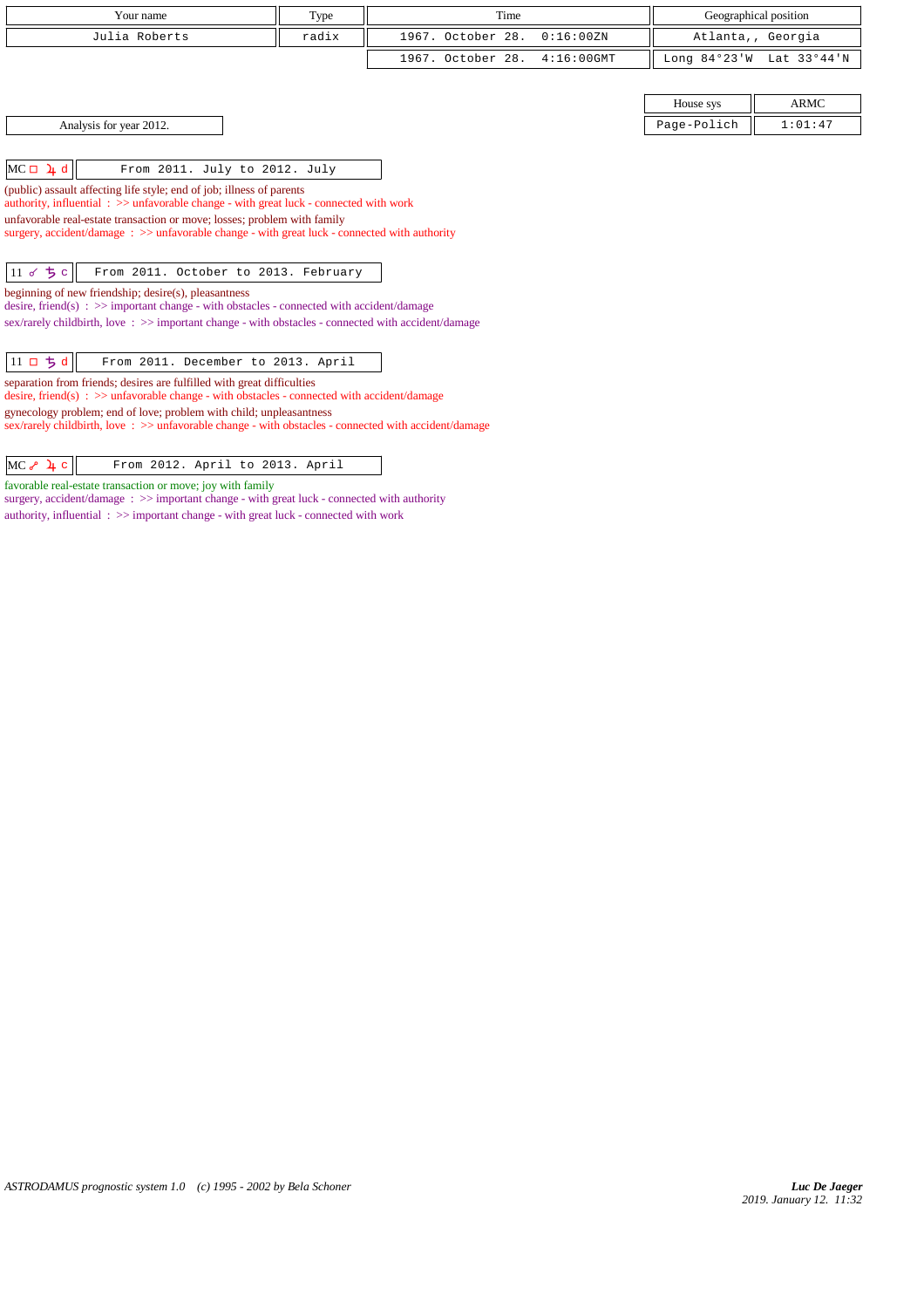|                                               | Your name                                                                                                                                                                        | Type  | Time                                                                                                               |               |             | Geographical position    |
|-----------------------------------------------|----------------------------------------------------------------------------------------------------------------------------------------------------------------------------------|-------|--------------------------------------------------------------------------------------------------------------------|---------------|-------------|--------------------------|
|                                               | Julia Roberts                                                                                                                                                                    | radix | 1967. October 28.                                                                                                  | 0:16:00 ZN    |             | Atlanta,, Georgia        |
|                                               |                                                                                                                                                                                  |       | 1967. October 28.                                                                                                  | $4:16:00$ GMT |             | Long 84°23'W Lat 33°44'N |
|                                               |                                                                                                                                                                                  |       |                                                                                                                    |               |             |                          |
|                                               |                                                                                                                                                                                  |       |                                                                                                                    |               | House sys   | <b>ARMC</b>              |
| Analysis for year 2013.                       |                                                                                                                                                                                  |       |                                                                                                                    |               | Page-Polich | 1:01:47                  |
|                                               |                                                                                                                                                                                  |       |                                                                                                                    |               |             |                          |
| $2 \triangle$ Oc                              | From 2012. June to 2013. December                                                                                                                                                |       |                                                                                                                    |               |             |                          |
| improvement of financial situation            | finances : $\gg$ favorable change - with positive final result - connected with immediate family                                                                                 |       |                                                                                                                    |               |             |                          |
|                                               | (if existed) end of risk of divorce; improvement of partner's financial situation                                                                                                |       |                                                                                                                    |               |             |                          |
|                                               |                                                                                                                                                                                  |       | sex/rarely childbirth, illness: >> favorable change - with positive final result - connected with immediate family |               |             |                          |
|                                               |                                                                                                                                                                                  |       |                                                                                                                    |               |             |                          |
|                                               | $3 \times 1 d$ Trom 2012. September to 2013. September                                                                                                                           |       |                                                                                                                    |               |             |                          |
| foreign travel; favorable law procedure       | law, foreign countries : >> favorable change - with great luck - connected with work                                                                                             |       |                                                                                                                    |               |             |                          |
|                                               | joy with sibling; domestic travel or examination; favorable communication                                                                                                        |       |                                                                                                                    |               |             |                          |
|                                               | education, travel $\Rightarrow$ S favorable change - with great luck - connected with work                                                                                       |       |                                                                                                                    |               |             |                          |
|                                               |                                                                                                                                                                                  |       |                                                                                                                    |               |             |                          |
| Asc $\angle$ $\frac{3}{4}$ d                  | From 2012. November to 2013. November                                                                                                                                            |       |                                                                                                                    |               |             |                          |
| favorable change with marriage or partnership |                                                                                                                                                                                  |       |                                                                                                                    |               |             |                          |
| favorable change related to self              | education, sex/rarely childbirth : $\gg$ favorable change - with tension - connected with immediate family                                                                       |       |                                                                                                                    |               |             |                          |
|                                               |                                                                                                                                                                                  |       | immediate family, education, isolation, secret : >> favorable change - with tension - connected with communication |               |             |                          |
|                                               |                                                                                                                                                                                  |       |                                                                                                                    |               |             |                          |
| $2\sigma$<br>$\mathbf{C}$                     | From 2012. December to 2013. December                                                                                                                                            |       |                                                                                                                    |               |             |                          |
|                                               | (if existed) end of risk of divorce; improvement of partner's financial situation                                                                                                |       |                                                                                                                    |               |             |                          |
|                                               | illness, sex/rarely childbirth $\Rightarrow$ important change - with dynamics - connected with work<br>$finances: \gg important change - with dynamics - connected with illness$ |       |                                                                                                                    |               |             |                          |
|                                               |                                                                                                                                                                                  |       |                                                                                                                    |               |             |                          |
| ¥<br>$x \upharpoonright y$ d                  | From 2012. October to 2014. April                                                                                                                                                |       |                                                                                                                    |               |             |                          |

events determining long term tendencies:

immediate family, education, isolation, secret :  $\gg$  important change - with tension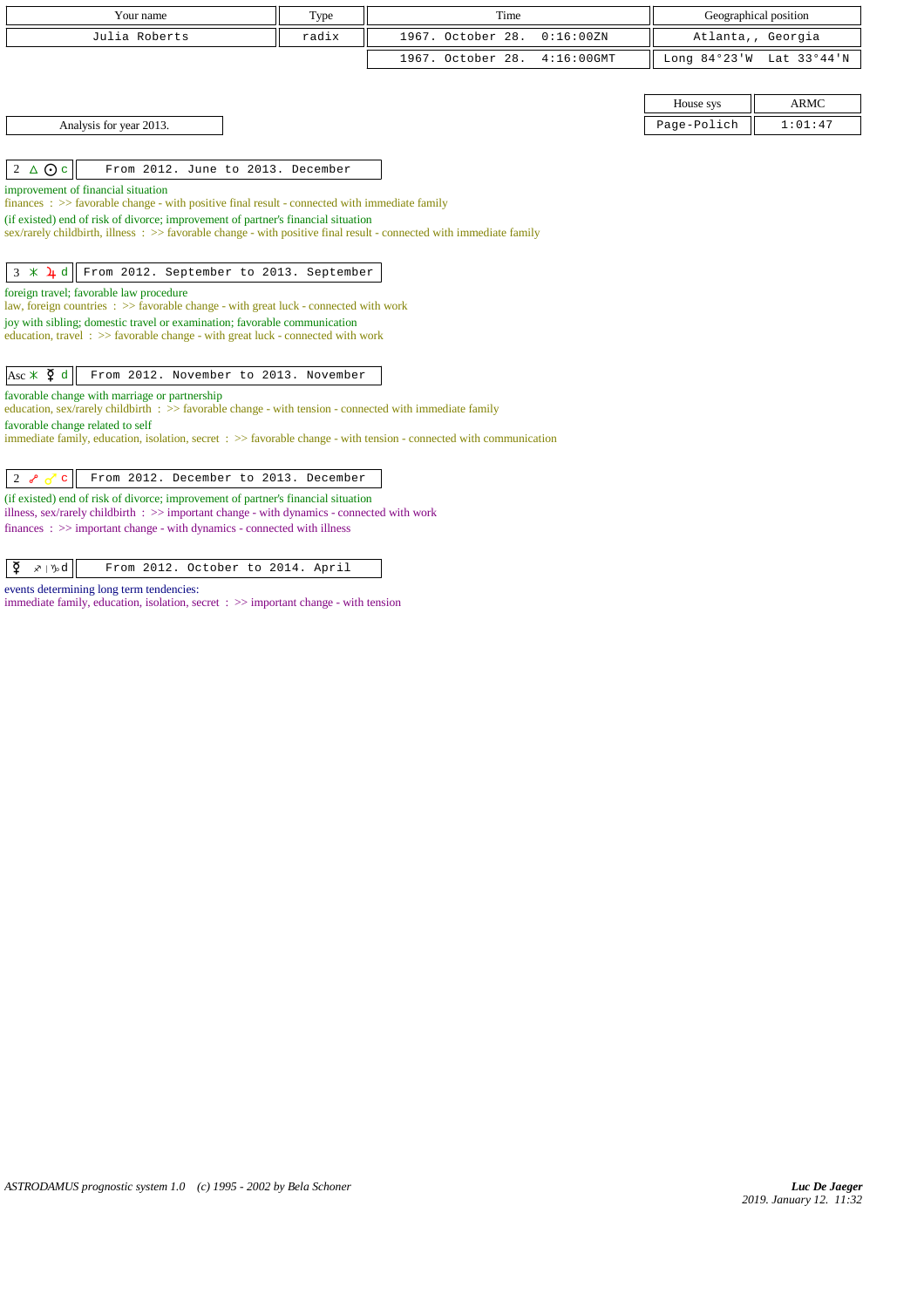| Your name                                                                                                                                                                                                                                           | Type  | Time                               |                | Geographical position |
|-----------------------------------------------------------------------------------------------------------------------------------------------------------------------------------------------------------------------------------------------------|-------|------------------------------------|----------------|-----------------------|
| Julia Roberts                                                                                                                                                                                                                                       | radix | 1967. October 28.<br>0:16:00 ZN    |                | Atlanta,, Georgia     |
|                                                                                                                                                                                                                                                     |       | 1967. October 28.<br>$4:16:00$ GMT | Long $84°23'W$ | Lat 33°44'N           |
|                                                                                                                                                                                                                                                     |       |                                    |                |                       |
|                                                                                                                                                                                                                                                     |       |                                    | House sys      | <b>ARMC</b>           |
| Analysis for year 2014.                                                                                                                                                                                                                             |       |                                    | Page-Polich    | 1:01:47               |
|                                                                                                                                                                                                                                                     |       |                                    |                |                       |
| From 2013. November to 2014. November<br>$MC \times d$                                                                                                                                                                                              |       |                                    |                |                       |
| (public) assault affecting life style; end of job; illness of parents<br>vocation/success, principal: $\gg$ unfavorable change - with dynamics - connected with illness<br>unfavorable real-estate transaction or move; losses; problem with family |       |                                    |                |                       |
| death/divorce, immediate family : >> change - with dynamics - connected with illness                                                                                                                                                                |       |                                    |                |                       |
| $12 \Box \nabla d$<br>From 2013. December to 2014. December                                                                                                                                                                                         |       |                                    |                |                       |
| problems; health problems, (possible hospitalization)<br>death/divorce, accident/damage: >> unfavorable change - with tension - connected with immediate family                                                                                     |       |                                    |                |                       |
| health problems, (possible hospitalization); unfavorable change with job<br>illness, distant relatives $\Rightarrow$ unfavorable change - with tension - connected with death/divorce                                                               |       |                                    |                |                       |
| $MC \times Q d$<br>From 2013. December to 2015. June                                                                                                                                                                                                |       |                                    |                |                       |
| (public) assault affecting life style; end of job; illness of parents<br>immediate family, vocation/success: >> important change - with positive final result - connected with death/divorce                                                        |       |                                    |                |                       |
| unfavorable real-estate transaction or move; losses; problem with family<br>death/divorce, immediate family : >> change - with positive final result - connected with finances                                                                      |       |                                    |                |                       |
|                                                                                                                                                                                                                                                     |       |                                    |                |                       |

 $\begin{array}{|c|c|c|c|c|}\n\hline\n2 & \mathcal{S} & \mathbf{\dot{5}} & \mathbf{d} & \hline\n\end{array}$  From 2014. February to 2015. June (if existed) end of risk of divorce; improvement of partner's financial situation accident/damage, surgery : >> important change - with obstacles - connected with partner/spouse finances : >> important change - with obstacles - connected with accident/damage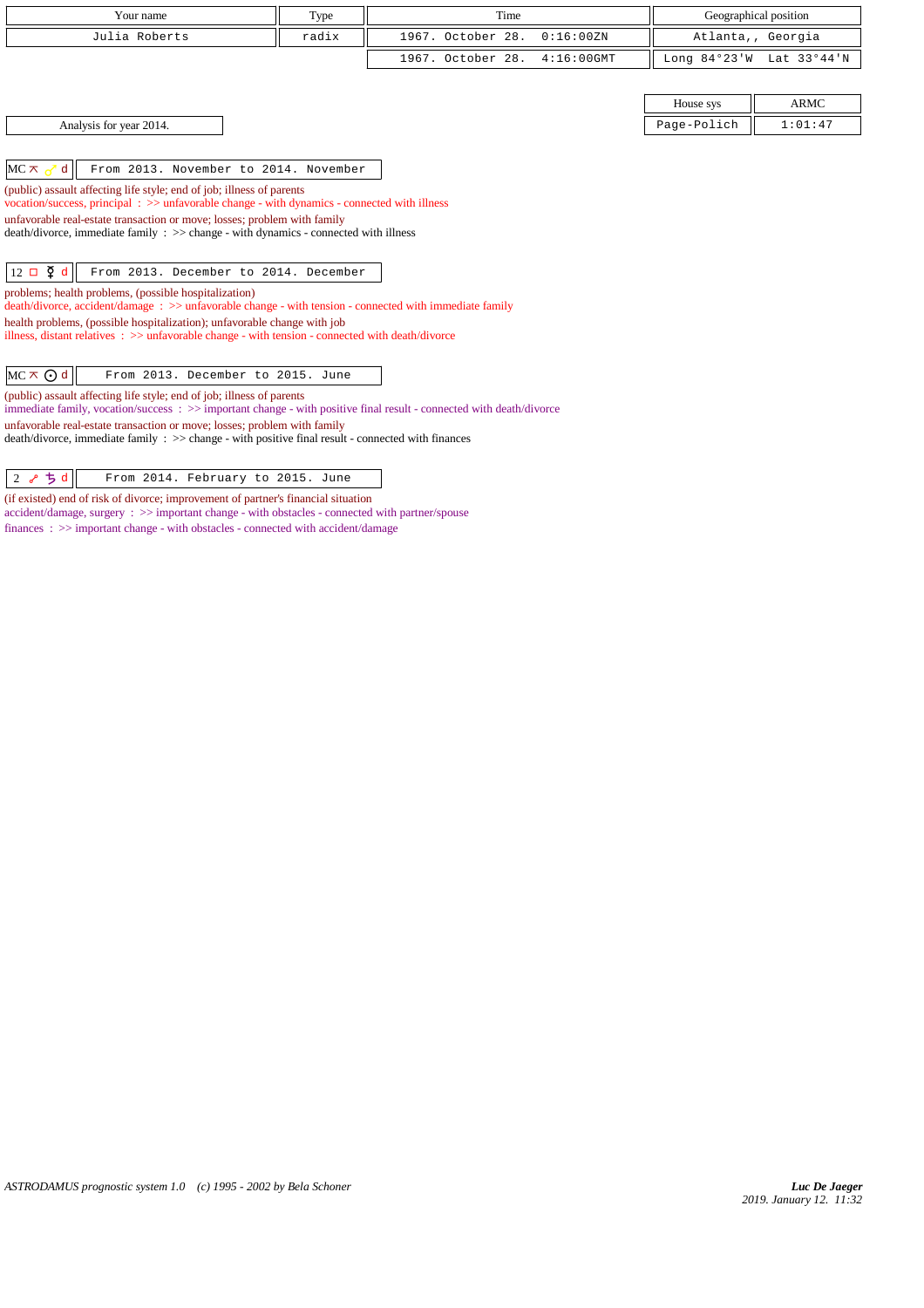| Your name                                                                                                                                                                                                                         | Type  | Time              |               |             | Geographical position    |
|-----------------------------------------------------------------------------------------------------------------------------------------------------------------------------------------------------------------------------------|-------|-------------------|---------------|-------------|--------------------------|
| Julia Roberts                                                                                                                                                                                                                     | radix | 1967. October 28. | 0:16:00ZN     |             | Atlanta,, Georgia        |
|                                                                                                                                                                                                                                   |       | 1967. October 28. | $4:16:00$ GMT |             | Long 84°23'W Lat 33°44'N |
|                                                                                                                                                                                                                                   |       |                   |               |             |                          |
|                                                                                                                                                                                                                                   |       |                   |               | House sys   | ARMC                     |
| Analysis for year 2015.                                                                                                                                                                                                           |       |                   |               | Page-Polich | 1:01:47                  |
|                                                                                                                                                                                                                                   |       |                   |               |             |                          |
| $11 \times Qc$<br>From 2014. August to 2016. February                                                                                                                                                                             |       |                   |               |             |                          |
| separation from friends; desires are fulfilled with great difficulties<br>desire, friend(s) : $\gg$ important change - with positive final result - connected with immediate family                                               |       |                   |               |             |                          |
| gynecology problem; end of love; problem with child; unpleasantness                                                                                                                                                               |       |                   |               |             |                          |
| love, sex/rarely childbirth : >> change - with positive final result - connected with immediate family                                                                                                                            |       |                   |               |             |                          |
|                                                                                                                                                                                                                                   |       |                   |               |             |                          |
| ¥<br>$\delta$   $\mathfrak{S}$ c<br>From 2014. September to 2016. March                                                                                                                                                           |       |                   |               |             |                          |
| events determining long term tendencies:<br>real-estate, immediate family, desire, friend(s) $\Rightarrow$ important change - with good luck                                                                                      |       |                   |               |             |                          |
|                                                                                                                                                                                                                                   |       |                   |               |             |                          |
| $\mathbf d$<br>$3 *$<br>From 2015. January to 2016. January                                                                                                                                                                       |       |                   |               |             |                          |
| foreign travel; favorable law procedure<br>authority, distant relatives $\Rightarrow$ Savorable change - with dynamics - connected with illness                                                                                   |       |                   |               |             |                          |
| joy with sibling; domestic travel or examination; favorable communication                                                                                                                                                         |       |                   |               |             |                          |
| immediate family, education $\therefore$ >> favorable change - with dynamics - connected with illness                                                                                                                             |       |                   |               |             |                          |
|                                                                                                                                                                                                                                   |       |                   |               |             |                          |
| $11 \Box \sigma$<br>From 2015. March to 2016. March<br>$\mathbf{C}^-$<br>separation from friends; desires are fulfilled with great difficulties                                                                                   |       |                   |               |             |                          |
| desire, friend(s) : $\gg$ unfavorable change - with dynamics - connected with illness                                                                                                                                             |       |                   |               |             |                          |
| gynecology problem; end of love; problem with child; unpleasantness<br>love, sex/rarely childbirth : >> unfavorable change - with dynamics - connected with illness                                                               |       |                   |               |             |                          |
|                                                                                                                                                                                                                                   |       |                   |               |             |                          |
| $3 * 8c$<br>From 2015. March to 2016. March                                                                                                                                                                                       |       |                   |               |             |                          |
| foreign travel; favorable law procedure                                                                                                                                                                                           |       |                   |               |             |                          |
| law, foreign countries : >> favorable change - unexpectedly - connected with communication<br>joy with sibling; domestic travel or examination; favorable communication                                                           |       |                   |               |             |                          |
| communication, transportation : >> favorable change - unexpectedly - connected with work                                                                                                                                          |       |                   |               |             |                          |
|                                                                                                                                                                                                                                   |       |                   |               |             |                          |
| $2 * 4c$<br>From 2015. April to 2016. April                                                                                                                                                                                       |       |                   |               |             |                          |
| (if existed) end of risk of divorce; improvement of partner's financial situation<br>illness, sex/rarely childbirth : >> favorable change - with great luck - connected with work                                                 |       |                   |               |             |                          |
| improvement of financial situation                                                                                                                                                                                                |       |                   |               |             |                          |
| finances: >> favorable change - with great luck - connected with work                                                                                                                                                             |       |                   |               |             |                          |
| $3 \sigma$ Od<br>From 2015. February to 2016. August                                                                                                                                                                              |       |                   |               |             |                          |
| joy with sibling; domestic travel or examination; favorable communication                                                                                                                                                         |       |                   |               |             |                          |
| immediate family, administration $\therefore$ >> important change - with positive final result - connected with finances<br>authority, law: $\gg$ important change - with positive final result - connected with immediate family |       |                   |               |             |                          |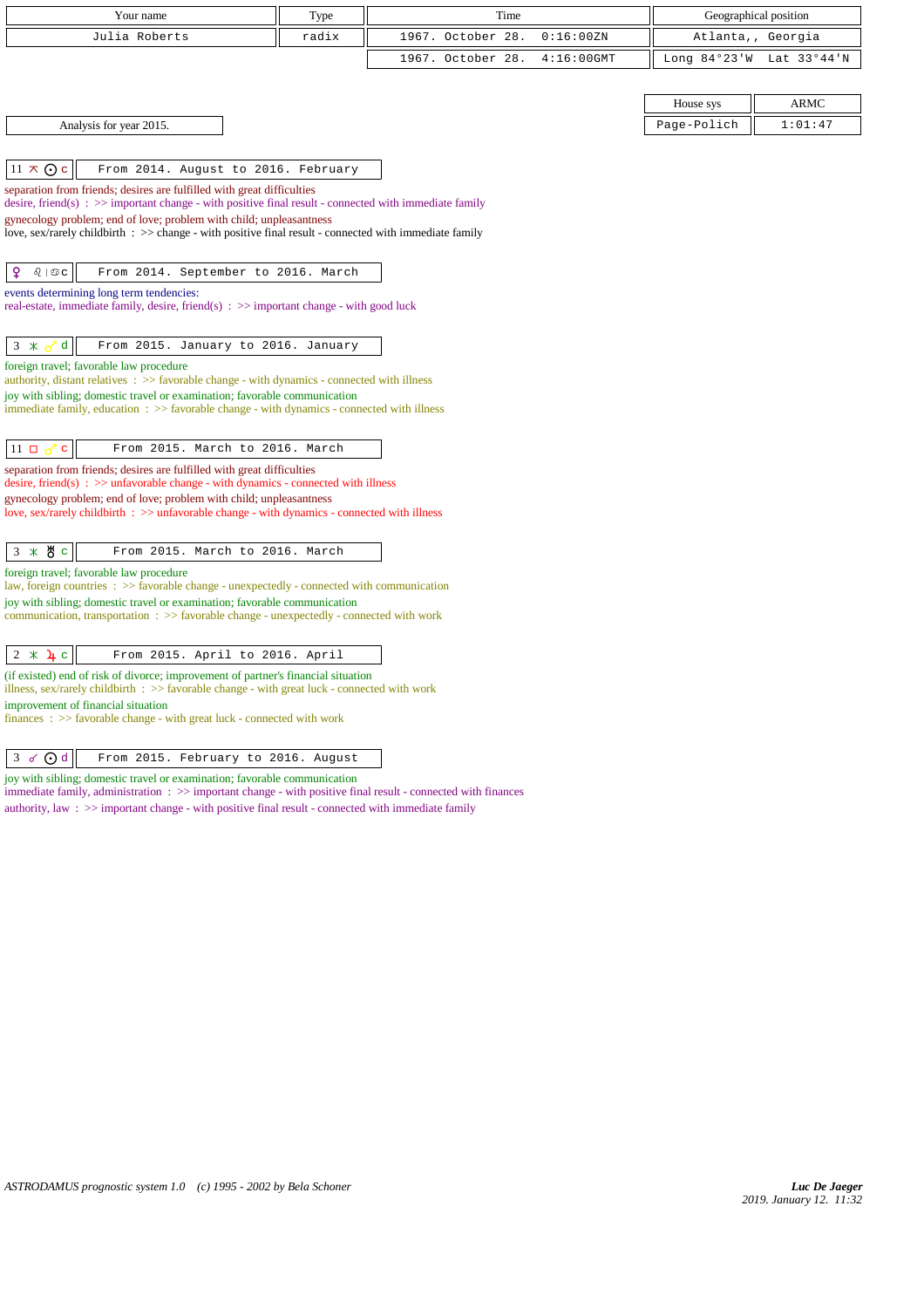| Your name                                                                                                                                                                                                                                                                                                                                                                                                                                                                                                   | Type  | Time                         |             | Geographical position    |
|-------------------------------------------------------------------------------------------------------------------------------------------------------------------------------------------------------------------------------------------------------------------------------------------------------------------------------------------------------------------------------------------------------------------------------------------------------------------------------------------------------------|-------|------------------------------|-------------|--------------------------|
| Julia Roberts                                                                                                                                                                                                                                                                                                                                                                                                                                                                                               | radix | 1967. October 28. 0:16:00ZN  |             | Atlanta,, Georgia        |
|                                                                                                                                                                                                                                                                                                                                                                                                                                                                                                             |       | 1967. October 28. 4:16:00GMT |             | Long 84°23'W Lat 33°44'N |
|                                                                                                                                                                                                                                                                                                                                                                                                                                                                                                             |       |                              |             |                          |
|                                                                                                                                                                                                                                                                                                                                                                                                                                                                                                             |       |                              | House sys   | ARMC                     |
| Analysis for year 2016.                                                                                                                                                                                                                                                                                                                                                                                                                                                                                     |       |                              | Page-Polich | 1:01:47                  |
|                                                                                                                                                                                                                                                                                                                                                                                                                                                                                                             |       |                              |             |                          |
| $MC \times$ # $c$<br>From 2016. May to 2017. May                                                                                                                                                                                                                                                                                                                                                                                                                                                            |       |                              |             |                          |
| $\mathcal{L} = \mathcal{L} \cdot \mathcal{L} \cdot \mathcal{L} = \mathcal{L} \cdot \mathcal{L} \cdot \mathcal{L} \cdot \mathcal{L} \cdot \mathcal{L} \cdot \mathcal{L} \cdot \mathcal{L} \cdot \mathcal{L} \cdot \mathcal{L} \cdot \mathcal{L} \cdot \mathcal{L} \cdot \mathcal{L} \cdot \mathcal{L} \cdot \mathcal{L} \cdot \mathcal{L} \cdot \mathcal{L} \cdot \mathcal{L} \cdot \mathcal{L} \cdot \mathcal{L} \cdot \mathcal{L} \cdot \mathcal{L} \cdot \mathcal{L} \cdot \mathcal{L} \cdot \mathcal{L}$ |       |                              |             |                          |

(public) assault affecting life style; end of job; illness of parents

immediate family, vocation/success : >> unfavorable change - unexpectedly - connected with accident/damage

unfavorable real-estate transaction or move; losses; problem with family

accident/damage, surgery : >> change - unexpectedly - connected with immediate family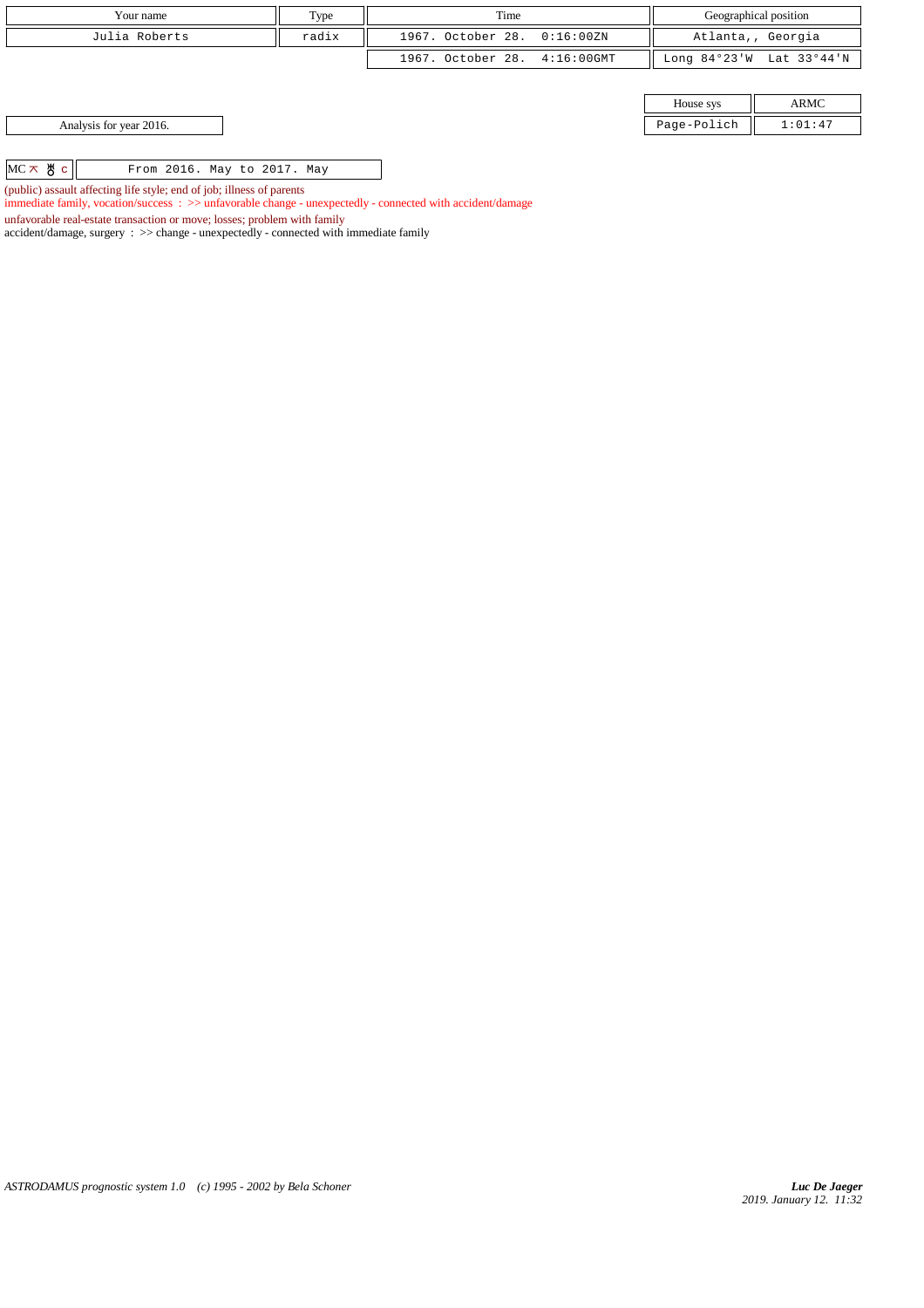| Your name                                                                                                                                                                                                                                                                                                                                                                                                                                                                                                                                                                                                                                                                                                                                                                    | Type  | Time                               |                | Geographical position |
|------------------------------------------------------------------------------------------------------------------------------------------------------------------------------------------------------------------------------------------------------------------------------------------------------------------------------------------------------------------------------------------------------------------------------------------------------------------------------------------------------------------------------------------------------------------------------------------------------------------------------------------------------------------------------------------------------------------------------------------------------------------------------|-------|------------------------------------|----------------|-----------------------|
| Julia Roberts                                                                                                                                                                                                                                                                                                                                                                                                                                                                                                                                                                                                                                                                                                                                                                | radix | 1967. October 28.<br>0:16:00ZN     |                | Atlanta,, Georgia     |
|                                                                                                                                                                                                                                                                                                                                                                                                                                                                                                                                                                                                                                                                                                                                                                              |       | 1967. October 28.<br>$4:16:00$ GMT | Long $84°23'W$ | Lat 33°44'N           |
|                                                                                                                                                                                                                                                                                                                                                                                                                                                                                                                                                                                                                                                                                                                                                                              |       |                                    |                |                       |
|                                                                                                                                                                                                                                                                                                                                                                                                                                                                                                                                                                                                                                                                                                                                                                              |       |                                    | House sys      | ARMC                  |
| Analysis for year 2017.                                                                                                                                                                                                                                                                                                                                                                                                                                                                                                                                                                                                                                                                                                                                                      |       |                                    | Page-Polich    | 1:01:47               |
| $12 \times 5c$<br>From 2016. June to 2017. October<br>health problems, (possible hospitalization); unfavorable change with job<br>illness, work $\Rightarrow$ > $\Rightarrow$ unfavorable change - with obstacles - connected with accident/damage<br>beginning of secret love (or attempt); problems; health problems, (possible hospitalization)<br>accident/damage, surgery : >> change - with obstacles - connected with partner/spouse<br>Asc $\sigma$ $\theta$ d<br>From 2017. January to 2018. January<br>favorable change related to self<br>real-estate, immediate family, desire, friend(s) : $\gg$ important change - with good luck - connected with communication<br>education, love: $\gg$ important change - with good luck - connected with immediate family |       |                                    |                |                       |

favorable real-estate transaction or move; joy with family

real-estate, immediate family : >> favorable change - with obstacles - connected with law improvement in life style; favorable change with job

vocation/success, authority : >> favorable change - with obstacles - connected with law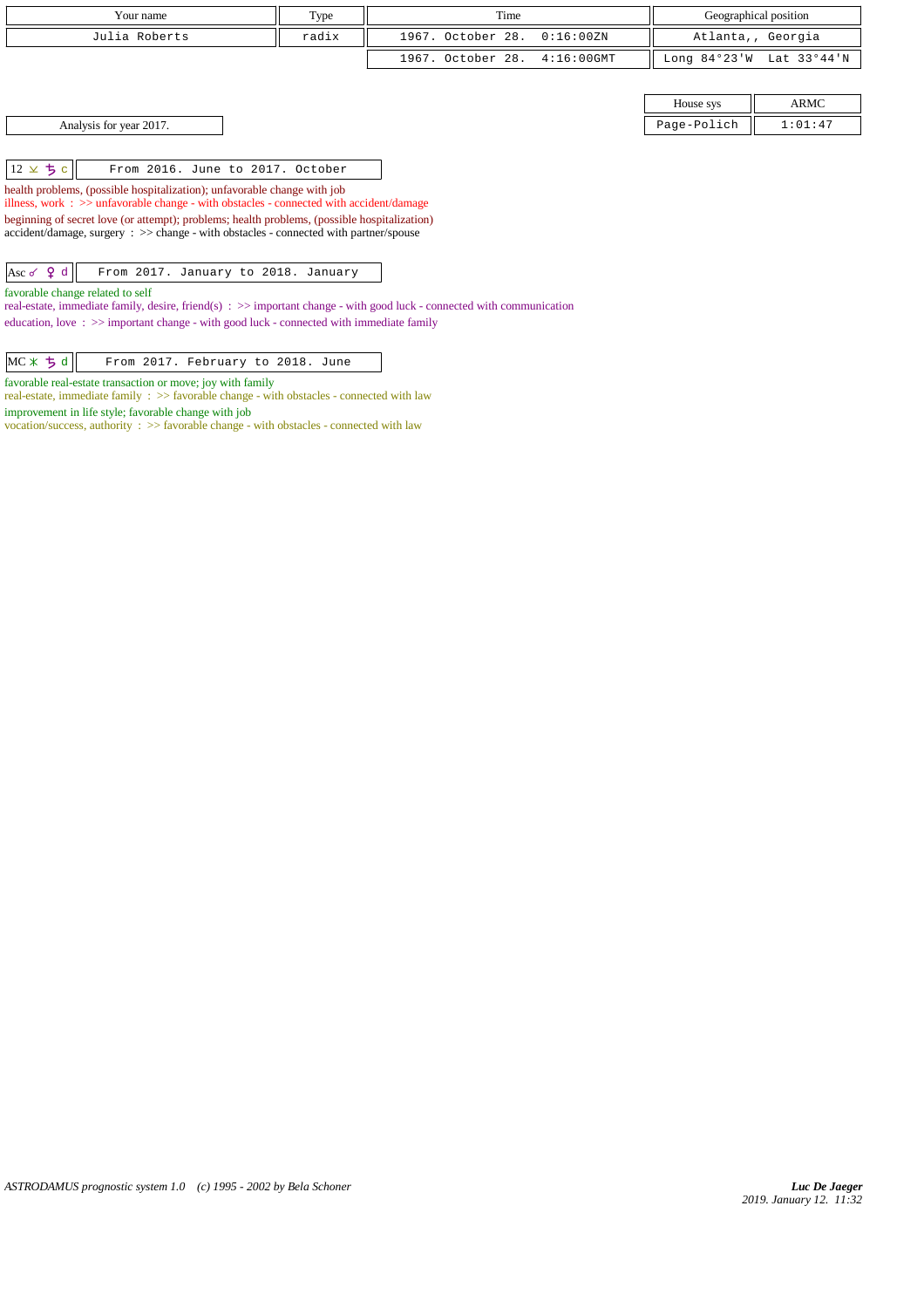| Your name<br>Geographical position<br>Type<br>1967. October 28.<br>Julia Roberts<br>radix<br>0:16:00 ZN<br>Atlanta,, Georgia<br>1967. October 28.<br>$4:16:00$ GMT<br>Long 84°23'W Lat 33°44'N<br><b>ARMC</b><br>House sys<br>Analysis for year 2018.<br>Page-Polich<br>1:01:47<br>$11 \times 4c$<br>From 2017. July to 2018. July<br>separation from friends; desires are fulfilled with great difficulties<br>friend(s), desire $\Rightarrow$ >> unfavorable change - with great luck - connected with work<br>gynecology problem; end of love; problem with child; unpleasantness<br>child, love $\Rightarrow$ > $\Rightarrow$ change - with great luck - connected with work<br>$Asc * 5c$<br>From 2017. June to 2018. October<br>favorable change with marriage or partnership<br>law, sex/rarely childbirth : >> favorable change - with obstacles - connected with illness<br>favorable change related to self<br>partner/spouse, external environment : >> favorable change - with obstacles - connected with law |
|---------------------------------------------------------------------------------------------------------------------------------------------------------------------------------------------------------------------------------------------------------------------------------------------------------------------------------------------------------------------------------------------------------------------------------------------------------------------------------------------------------------------------------------------------------------------------------------------------------------------------------------------------------------------------------------------------------------------------------------------------------------------------------------------------------------------------------------------------------------------------------------------------------------------------------------------------------------------------------------------------------------------------|
|                                                                                                                                                                                                                                                                                                                                                                                                                                                                                                                                                                                                                                                                                                                                                                                                                                                                                                                                                                                                                           |
|                                                                                                                                                                                                                                                                                                                                                                                                                                                                                                                                                                                                                                                                                                                                                                                                                                                                                                                                                                                                                           |
|                                                                                                                                                                                                                                                                                                                                                                                                                                                                                                                                                                                                                                                                                                                                                                                                                                                                                                                                                                                                                           |
|                                                                                                                                                                                                                                                                                                                                                                                                                                                                                                                                                                                                                                                                                                                                                                                                                                                                                                                                                                                                                           |
|                                                                                                                                                                                                                                                                                                                                                                                                                                                                                                                                                                                                                                                                                                                                                                                                                                                                                                                                                                                                                           |
|                                                                                                                                                                                                                                                                                                                                                                                                                                                                                                                                                                                                                                                                                                                                                                                                                                                                                                                                                                                                                           |
|                                                                                                                                                                                                                                                                                                                                                                                                                                                                                                                                                                                                                                                                                                                                                                                                                                                                                                                                                                                                                           |
|                                                                                                                                                                                                                                                                                                                                                                                                                                                                                                                                                                                                                                                                                                                                                                                                                                                                                                                                                                                                                           |
|                                                                                                                                                                                                                                                                                                                                                                                                                                                                                                                                                                                                                                                                                                                                                                                                                                                                                                                                                                                                                           |
|                                                                                                                                                                                                                                                                                                                                                                                                                                                                                                                                                                                                                                                                                                                                                                                                                                                                                                                                                                                                                           |
|                                                                                                                                                                                                                                                                                                                                                                                                                                                                                                                                                                                                                                                                                                                                                                                                                                                                                                                                                                                                                           |
|                                                                                                                                                                                                                                                                                                                                                                                                                                                                                                                                                                                                                                                                                                                                                                                                                                                                                                                                                                                                                           |
|                                                                                                                                                                                                                                                                                                                                                                                                                                                                                                                                                                                                                                                                                                                                                                                                                                                                                                                                                                                                                           |
|                                                                                                                                                                                                                                                                                                                                                                                                                                                                                                                                                                                                                                                                                                                                                                                                                                                                                                                                                                                                                           |
|                                                                                                                                                                                                                                                                                                                                                                                                                                                                                                                                                                                                                                                                                                                                                                                                                                                                                                                                                                                                                           |
|                                                                                                                                                                                                                                                                                                                                                                                                                                                                                                                                                                                                                                                                                                                                                                                                                                                                                                                                                                                                                           |
|                                                                                                                                                                                                                                                                                                                                                                                                                                                                                                                                                                                                                                                                                                                                                                                                                                                                                                                                                                                                                           |
| $3 \times Dc$<br>From 2017. May to 2018. November                                                                                                                                                                                                                                                                                                                                                                                                                                                                                                                                                                                                                                                                                                                                                                                                                                                                                                                                                                         |
| problem with law; unfavorable foreign travel; poor school test results                                                                                                                                                                                                                                                                                                                                                                                                                                                                                                                                                                                                                                                                                                                                                                                                                                                                                                                                                    |
| authority, law : $\gg$ unfavorable change - repeatedly - connected with self                                                                                                                                                                                                                                                                                                                                                                                                                                                                                                                                                                                                                                                                                                                                                                                                                                                                                                                                              |
| problem with sibling; unfavorable travel; poor school test result; unfavorable communication<br>immediate family, administration : >> change - repeatedly - connected with self                                                                                                                                                                                                                                                                                                                                                                                                                                                                                                                                                                                                                                                                                                                                                                                                                                           |
|                                                                                                                                                                                                                                                                                                                                                                                                                                                                                                                                                                                                                                                                                                                                                                                                                                                                                                                                                                                                                           |
| $12 \times 9$ d<br>From 2018. January to 2019. January                                                                                                                                                                                                                                                                                                                                                                                                                                                                                                                                                                                                                                                                                                                                                                                                                                                                                                                                                                    |
| health problems, (possible hospitalization); unfavorable change with job<br>work, illness $\Rightarrow$ >> unfavorable change - with good luck - connected with immediate family                                                                                                                                                                                                                                                                                                                                                                                                                                                                                                                                                                                                                                                                                                                                                                                                                                          |
| problems; health problems, (possible hospitalization)                                                                                                                                                                                                                                                                                                                                                                                                                                                                                                                                                                                                                                                                                                                                                                                                                                                                                                                                                                     |
| surgery, accident/damage: >> change - with good luck - connected with immediate family                                                                                                                                                                                                                                                                                                                                                                                                                                                                                                                                                                                                                                                                                                                                                                                                                                                                                                                                    |
| $3 \times 5d$<br>From 2018. April to 2019. August                                                                                                                                                                                                                                                                                                                                                                                                                                                                                                                                                                                                                                                                                                                                                                                                                                                                                                                                                                         |

problem with sibling; unfavorable travel; poor school test result; unfavorable communication education, immediate family : >> unfavorable change - with obstacles - connected with death/divorce problem with law; unfavorable foreign travel; poor school test results

law, foreign countries : >> change - with obstacles - connected with death/divorce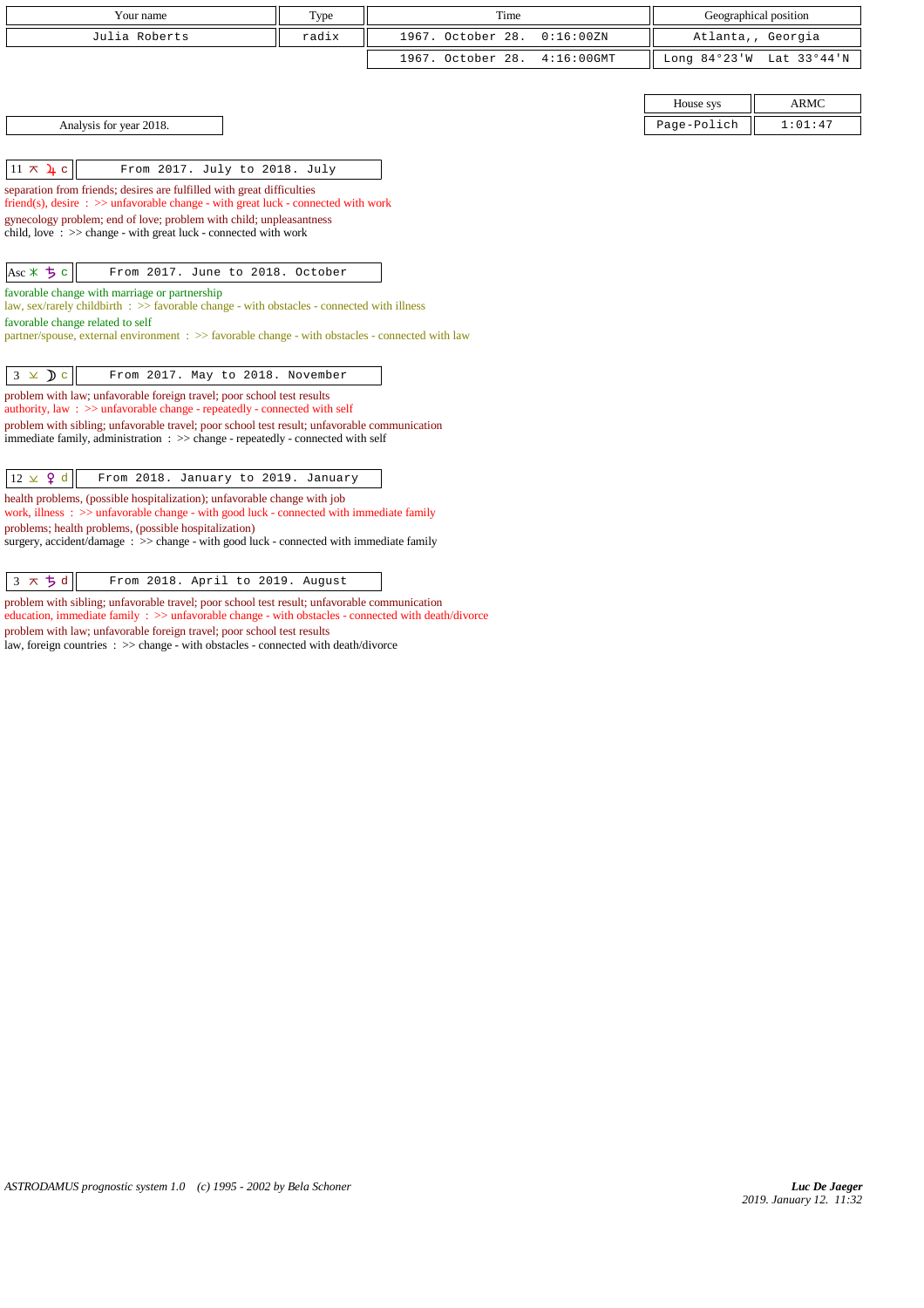| Your name                                                                                                                                                                              | Type  | Time              |               |             | Geographical position    |
|----------------------------------------------------------------------------------------------------------------------------------------------------------------------------------------|-------|-------------------|---------------|-------------|--------------------------|
| Julia Roberts                                                                                                                                                                          | radix | 1967. October 28. | 0:16:00 ZN    |             | Atlanta,, Georgia        |
|                                                                                                                                                                                        |       | 1967. October 28. | $4:16:00$ GMT |             | Long 84°23'W Lat 33°44'N |
|                                                                                                                                                                                        |       |                   |               |             |                          |
|                                                                                                                                                                                        |       |                   |               | House sys   | <b>ARMC</b>              |
| Analysis for year 2019.                                                                                                                                                                |       |                   |               | Page-Polich | 1:01:47                  |
|                                                                                                                                                                                        |       |                   |               |             |                          |
| $11 \triangle \n\overline{2}$ d<br>From 2018. August to 2019. August                                                                                                                   |       |                   |               |             |                          |
| beginning of new friendship; desire(s), pleasantness                                                                                                                                   |       |                   |               |             |                          |
| desire, friend(s) : $\gg$ favorable change - with tension - connected with immediate family<br>beginning of love; joy with child; pleasantness                                         |       |                   |               |             |                          |
| sex/rarely childbirth, child: $\gg$ favorable change - with tension - connected with immediate family                                                                                  |       |                   |               |             |                          |
|                                                                                                                                                                                        |       |                   |               |             |                          |
| P<br>$\delta$   $\mathfrak{S}$ C<br>From 2018. July to 2020. January                                                                                                                   |       |                   |               |             |                          |
| events determining long term tendencies:<br>love, child, immediate family, education $\Rightarrow$ important change - in the extreme                                                   |       |                   |               |             |                          |
|                                                                                                                                                                                        |       |                   |               |             |                          |
| $MC \rightarrow D c$<br>From 2018. July to 2020. January                                                                                                                               |       |                   |               |             |                          |
| favorable real-estate transaction or move; joy with family                                                                                                                             |       |                   |               |             |                          |
| immediate family, real-estate: >> important change - repeatedly - connected with self                                                                                                  |       |                   |               |             |                          |
| immediate family, influential : >> important change - repeatedly - connected with self                                                                                                 |       |                   |               |             |                          |
| $3 \Delta \Psi c$<br>From 2018. December to 2020. April                                                                                                                                |       |                   |               |             |                          |
| joy with sibling; domestic travel or examination; favorable communication                                                                                                              |       |                   |               |             |                          |
| travel, education $\Rightarrow$ > favorable change - with irregularity - connected with passion                                                                                        |       |                   |               |             |                          |
| foreign travel; favorable law procedure<br>law, foreign countries $\Rightarrow$ States $\Rightarrow$ States $\Rightarrow$ States behavior $\Rightarrow$ States behavior in the passion |       |                   |               |             |                          |
|                                                                                                                                                                                        |       |                   |               |             |                          |

2 **B** c From 2019. June to 2020. June financial decline, incidental expenses

finances : >> unfavorable change - unexpectedly - connected with death/divorce

end of love, divorce; risk of accident or surgery, death/separation/divorce in immediate environment: (scale: 4) death/divorce, accident/damage : >> unfavorable change - unexpectedly - connected with immediate family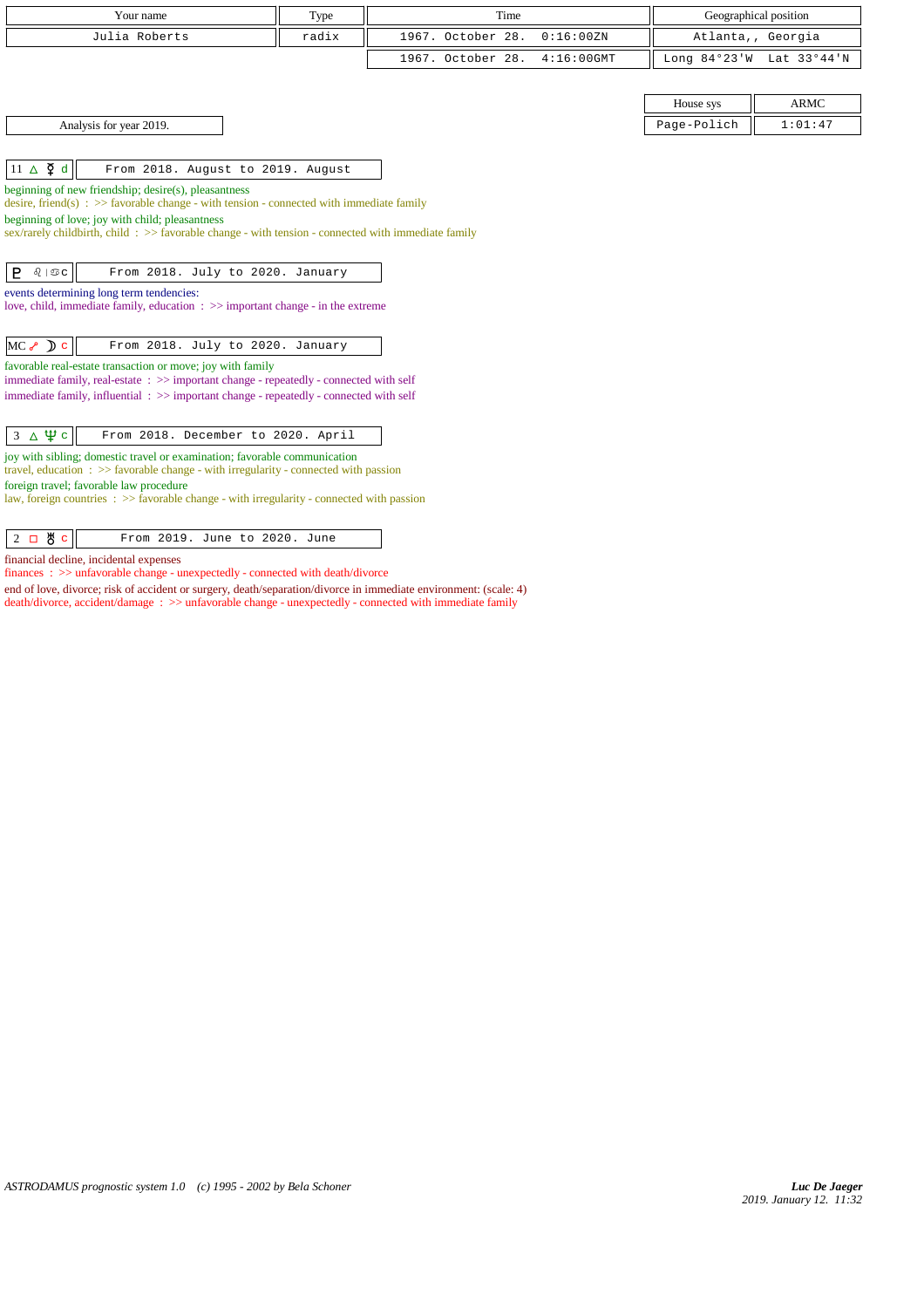| Julia Roberts<br>radix<br>1967. October 28.<br>0:16:00 ZN                                                                                                                    | Atlanta,, Georgia |
|------------------------------------------------------------------------------------------------------------------------------------------------------------------------------|-------------------|
| 1967. October 28.<br>$4:16:00$ GMT<br>Long $84°23'W$                                                                                                                         | Lat 33°44'N       |
|                                                                                                                                                                              |                   |
| House sys                                                                                                                                                                    | <b>ARMC</b>       |
| Analysis for year 2020.<br>Page-Polich                                                                                                                                       | 1:01:47           |
|                                                                                                                                                                              |                   |
| $12 \times Qc$<br>From 2019. April to 2020. October                                                                                                                          |                   |
| favorable change with job or illness<br>illness, work : >> important change - with positive final result - connected with immediate family                                   |                   |
| death/divorce, accident/damage: >> important change - with positive final result - connected with immediate family                                                           |                   |
|                                                                                                                                                                              |                   |
| ち<br>$\lambda$   II q<br>From 2019. June to 2020. December                                                                                                                   |                   |
| events determining long term tendencies:<br>partner/spouse, external environment, accident/damage, surgery, death/divorce: >> important change - with obstacles              |                   |
|                                                                                                                                                                              |                   |
| From 2019. November to 2020. November<br>$12 \Delta \sigma$<br>$\mathbf{C}$                                                                                                  |                   |
| beginning of secret love (or attempt); resolution of problems<br>distant relatives, isolation $\Rightarrow$ Savorable change - with dynamics - connected with illness        |                   |
| favorable change with job or illness                                                                                                                                         |                   |
| illness, work $\Rightarrow$ 5 > favorable change - with dynamics - connected with love                                                                                       |                   |
| Ψ<br>$\underline{\Omega}$   $\mathbb{D}$ C<br>From 2019. November to 2021. May                                                                                               |                   |
| events determining long term tendencies:                                                                                                                                     |                   |
| foreign countries, law, love, child $\Rightarrow$ important change - with irregularity                                                                                       |                   |
| $MC \Box \Psi c$<br>From 2020. February to 2021. June                                                                                                                        |                   |
| (public) assault affecting life style; end of job; illness of parents<br>authority, vocation/success : $\gg$ unfavorable change - with irregularity - connected with passion |                   |
| unfavorable real-estate transaction or move; losses; problem with family                                                                                                     |                   |
| real-estate, immediate family : >> unfavorable change - with irregularity - connected with passion                                                                           |                   |
| $3 * P c$<br>From 2020. April to 2021. August                                                                                                                                |                   |

foreign travel; favorable law procedure

law, foreign countries : >> favorable change - in the extreme - connected with illness

joy with sibling; domestic travel or examination; favorable communication

communication, immediate family : >> favorable change - in the extreme - connected with illness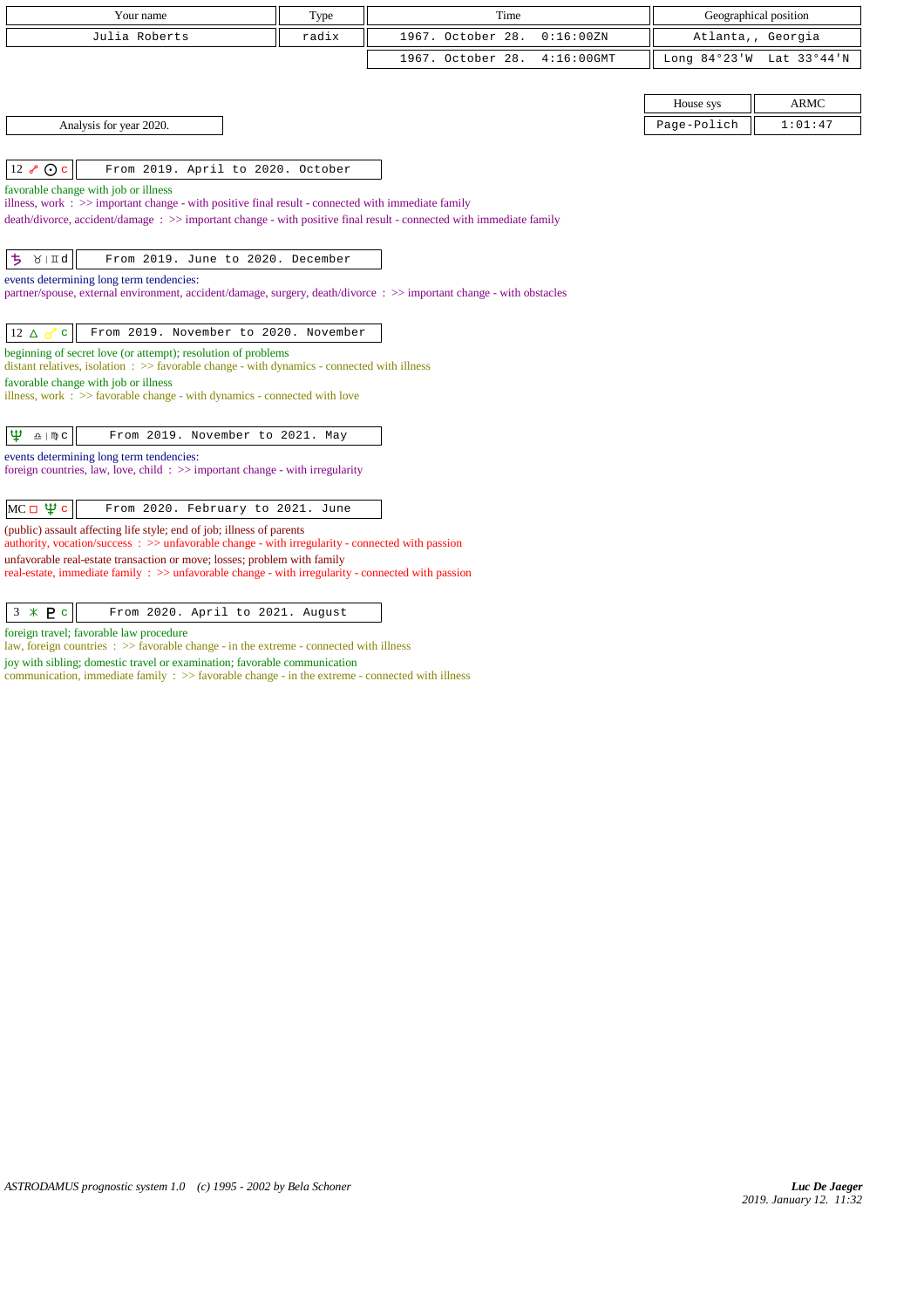| Your name                                                                                                                                                                                                                                 | Type  | Time                               |             | Geographical position    |
|-------------------------------------------------------------------------------------------------------------------------------------------------------------------------------------------------------------------------------------------|-------|------------------------------------|-------------|--------------------------|
| Julia Roberts                                                                                                                                                                                                                             | radix | 1967. October 28.<br>0:16:00ZN     |             | Atlanta,, Georgia        |
|                                                                                                                                                                                                                                           |       | 1967. October 28.<br>$4:16:00$ GMT |             | Long 84°23'W Lat 33°44'N |
|                                                                                                                                                                                                                                           |       |                                    |             |                          |
|                                                                                                                                                                                                                                           |       |                                    | House sys   | <b>ARMC</b>              |
| Analysis for year 2021.                                                                                                                                                                                                                   |       |                                    | Page-Polich | 1:01:47                  |
|                                                                                                                                                                                                                                           |       |                                    |             |                          |
| Asc $\overline{\wedge}$ $\odot$ c<br>From 2020. May to 2021. November                                                                                                                                                                     |       |                                    |             |                          |
| health problems; risk of accident or surgery in immediate environment: (scale: 3)<br>finances, real-estate, immediate family $\therefore$ >> important change - with positive final result - connected with death/divorce                 |       |                                    |             |                          |
| risk of divorce, end of love; health problem of partner (scale: 3)                                                                                                                                                                        |       |                                    |             |                          |
| partner/spouse, love : $\gg$ change - with positive final result - connected with immediate family                                                                                                                                        |       |                                    |             |                          |
| $2 \times \xi$ d<br>From 2020. November to 2021. November                                                                                                                                                                                 |       |                                    |             |                          |
| end of love, divorce; risk of accident or surgery, death/separation/divorce in immediate environment: (scale: 6)<br>$accident/damage$ , $death/divorce$ : $>>$ unfavorable change - with tension - connected with immediate family        |       |                                    |             |                          |
| financial decline, incidental expenses<br>finances : $\gg$ change - with tension - connected with immediate family                                                                                                                        |       |                                    |             |                          |
|                                                                                                                                                                                                                                           |       |                                    |             |                          |
| Asc $\sigma$ $P$ d<br>From 2020. September to 2022. January                                                                                                                                                                               |       |                                    |             |                          |
| favorable change related to self                                                                                                                                                                                                          |       |                                    |             |                          |
| love, child, immediate family, education $\Rightarrow$ $\Rightarrow$ important change - in the extreme - connected with illness<br>love, sex/rarely childbirth $\Rightarrow$ > important change - in the extreme - connected with illness |       |                                    |             |                          |

Asc  $\overline{\wedge}$  c From 2020. November to 2021. November

health problems; risk of accident or surgery, death/separation/divorce in immediate environment: (scale: 5) love, child, vocation/success, immediate family : >> unfavorable change - with dynamics - connected with illness risk of divorce, end of love; health problem of partner (scale: 5)

love, sex/rarely childbirth : >> change - with dynamics - connected with illness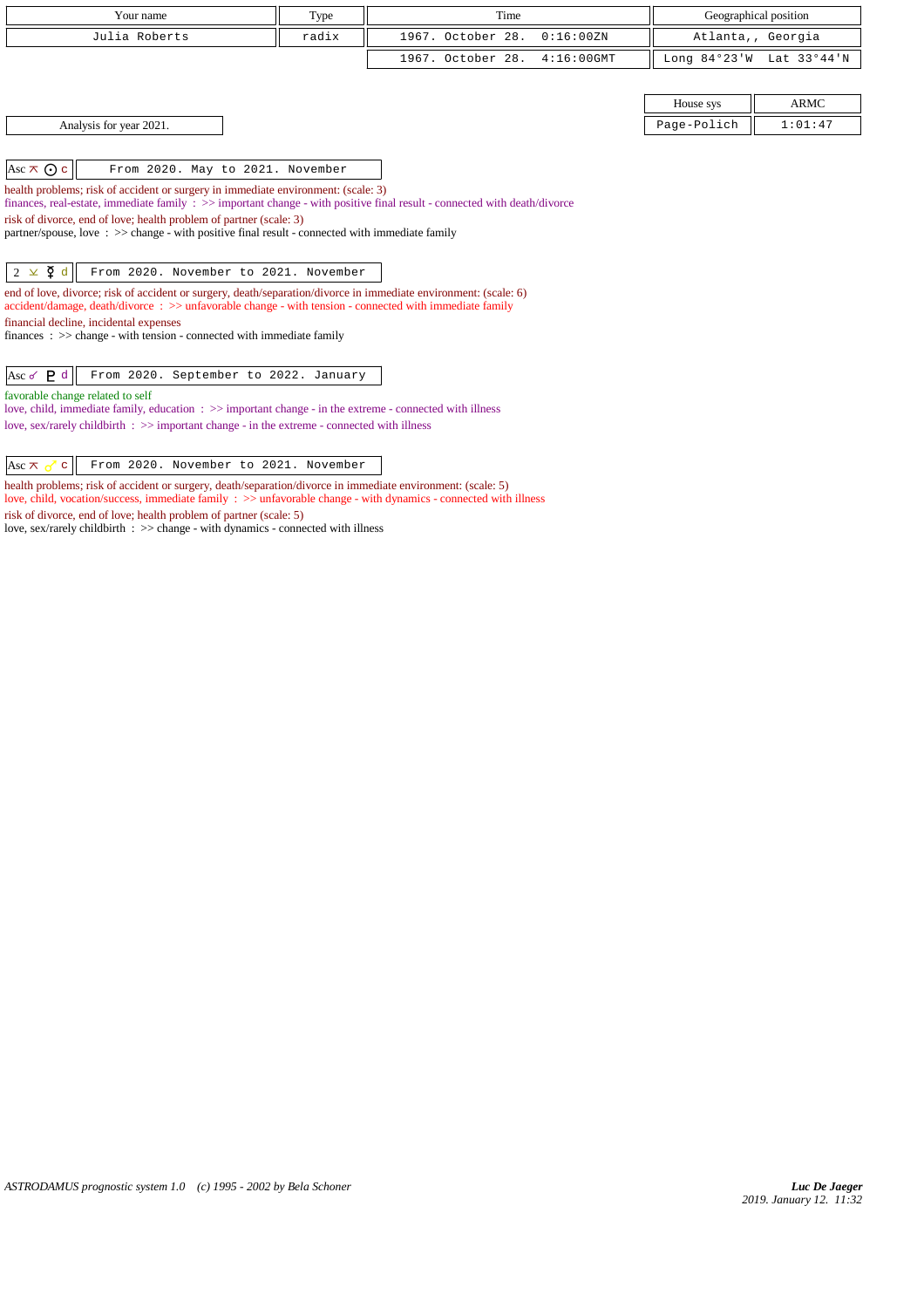|                                                                                                                                                                                   |       | Time              |               |                       |                   |  |
|-----------------------------------------------------------------------------------------------------------------------------------------------------------------------------------|-------|-------------------|---------------|-----------------------|-------------------|--|
| Your name                                                                                                                                                                         | Type  |                   |               | Geographical position |                   |  |
| Julia Roberts                                                                                                                                                                     | radix | 1967. October 28. | 0:16:00 ZN    |                       | Atlanta,, Georgia |  |
|                                                                                                                                                                                   |       | 1967. October 28. | $4:16:00$ GMT | Long $84°23'W$        | Lat 33°44'N       |  |
|                                                                                                                                                                                   |       |                   |               |                       |                   |  |
|                                                                                                                                                                                   |       |                   |               | House sys             | <b>ARMC</b>       |  |
| Analysis for year 2022.                                                                                                                                                           |       |                   |               | Page-Polich           | 1:01:47           |  |
|                                                                                                                                                                                   |       |                   |               |                       |                   |  |
| From 2021. January to 2023. January<br>D<br>$\mathbb{G} \mid \mathbb{I}$ C                                                                                                        |       |                   |               |                       |                   |  |
| events determining long term tendencies:                                                                                                                                          |       |                   |               |                       |                   |  |
| important life events, finances : >> important change - repeatedly                                                                                                                |       |                   |               |                       |                   |  |
| $MC \times P$ c<br>From 2021. May to 2022. September                                                                                                                              |       |                   |               |                       |                   |  |
| (public) assault affecting life style; end of job; illness of parents                                                                                                             |       |                   |               |                       |                   |  |
| immediate family, vocation/success: >> unfavorable change - in the extreme - connected with illness                                                                               |       |                   |               |                       |                   |  |
| unfavorable real-estate transaction or move; losses; problem with family<br>surgery, death/divorce: >> change - in the extreme - connected with love                              |       |                   |               |                       |                   |  |
|                                                                                                                                                                                   |       |                   |               |                       |                   |  |
| ∦с<br>11<br>From 2021. August to 2022. August<br>مح                                                                                                                               |       |                   |               |                       |                   |  |
| beginning of love; joy with child; pleasantness                                                                                                                                   |       |                   |               |                       |                   |  |
| sex/rarely childbirth, love: >> important change - unexpectedly - connected with accident/damage                                                                                  |       |                   |               |                       |                   |  |
| friend(s), desire : >> important change - unexpectedly - connected with accident/damage                                                                                           |       |                   |               |                       |                   |  |
|                                                                                                                                                                                   |       |                   |               |                       |                   |  |
| $2 \times D$ c<br>From 2021. July to 2023. January                                                                                                                                |       |                   |               |                       |                   |  |
| (if existed) end of risk of divorce; improvement of partner's financial situation<br>illness, $sex/rarely$ childbirth : $\gg$ favorable change - repeatedly - connected with self |       |                   |               |                       |                   |  |
| improvement of financial situation                                                                                                                                                |       |                   |               |                       |                   |  |
| $finances : \gg$ favorable change - repeatedly - connected with self                                                                                                              |       |                   |               |                       |                   |  |
| From 2021. September to 2023. January                                                                                                                                             |       |                   |               |                       |                   |  |
| $12 \times P d$<br>health problems, (possible hospitalization); unfavorable change with job                                                                                       |       |                   |               |                       |                   |  |
| illness, work $\Rightarrow$ > unfavorable change - in the extreme - connected with communication                                                                                  |       |                   |               |                       |                   |  |
| beginning of secret love (or attempt); problems; health problems, (possible hospitalization)<br>surgery, death/divorce: >> change - in the extreme - connected with love          |       |                   |               |                       |                   |  |
|                                                                                                                                                                                   |       |                   |               |                       |                   |  |
| $12 \triangle 4c$<br>From 2022. March to 2023. March                                                                                                                              |       |                   |               |                       |                   |  |
| resolution of problems                                                                                                                                                            |       |                   |               |                       |                   |  |
| distant relatives, isolation $\Rightarrow$ Savorable change - with great luck - connected with work                                                                               |       |                   |               |                       |                   |  |
| favorable change with job or illness<br>work, illness $\Rightarrow$ 5 avorable change - with great luck - connected with law                                                      |       |                   |               |                       |                   |  |
|                                                                                                                                                                                   |       |                   |               |                       |                   |  |
| Asc $\ast \Psi d$<br>From 2022. February to 2023. June                                                                                                                            |       |                   |               |                       |                   |  |
| favorable change with marriage or partnership<br><b>SALE AND</b>                                                                                                                  |       |                   |               |                       |                   |  |

sex/rarely childbirth, love : >> favorable change - with irregularity - connected with passion

favorable change related to self

foreign countries, law, love, child :  $\gg$  favorable change - with irregularity - connected with passion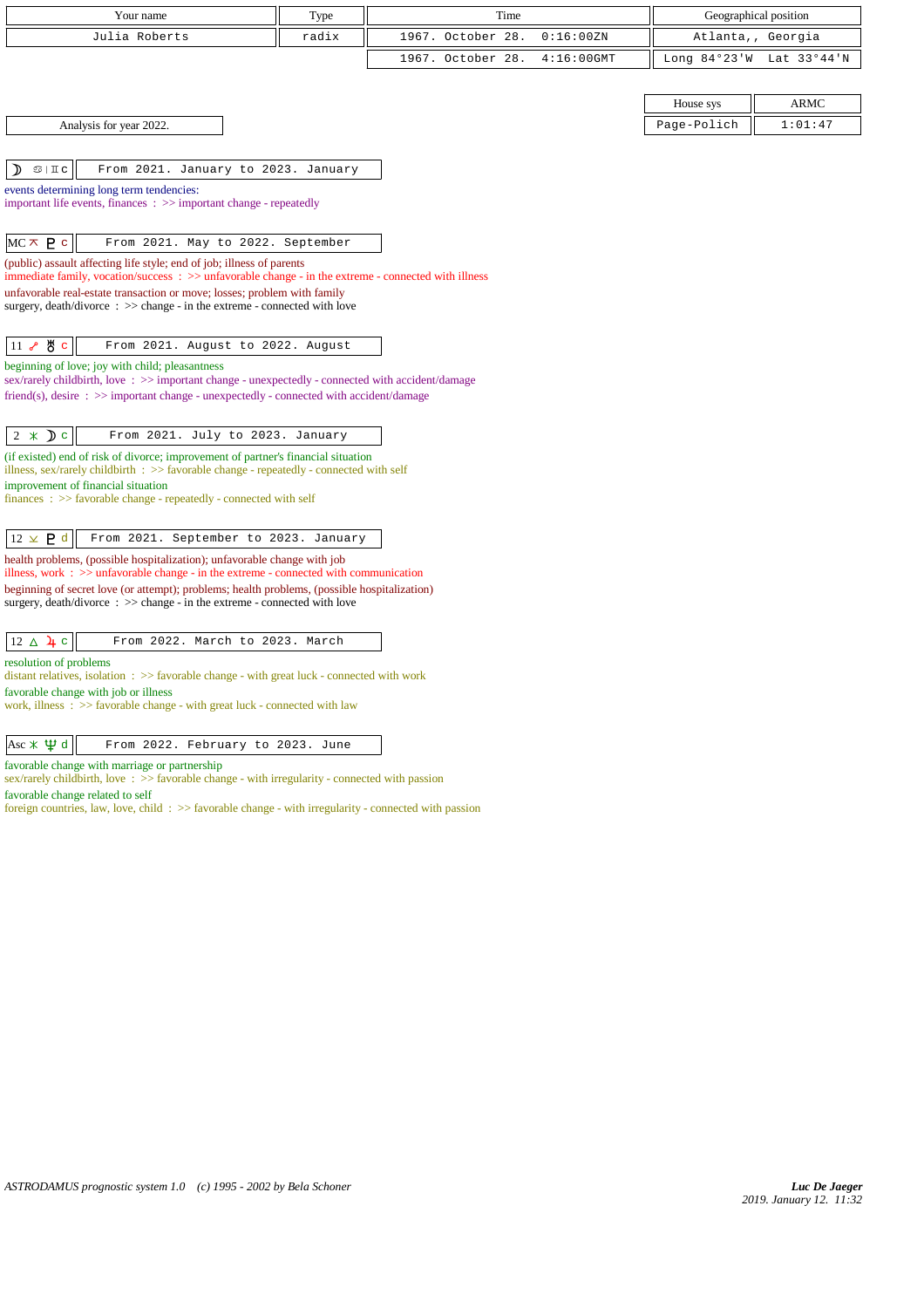| Your name     | Type  | Time                         | Geographical position    |
|---------------|-------|------------------------------|--------------------------|
| Julia Roberts | radix | 1967. October 28. 0:16:00ZN  | Atlanta,, Georgia        |
|               |       | 1967. October 28. 4:16:00GMT | Long 84°23'W Lat 33°44'N |
|               |       |                              |                          |

Analysis for year 2023.

 $|0 \times 1$ %d $|$  From 2022. March to 2024. March

events determining long term tendencies: finances, real-estate, immediate family : >> important change - with positive final result

 $\left|11 \times 9 \text{ d}\right|$  From 2022. September to 2023. September

beginning of love; joy with child; pleasantness

love, child : >> favorable change - with good luck - connected with immediate family

beginning of new friendship; desire(s), pleasantness

desire, friend(s) :  $\gg$  favorable change - with good luck - connected with immediate family

 $|\mathbb{Z}|\neq d$  From 2022. September to 2024. March

events determining long term tendencies:

love, child, vocation/success, immediate family : >> important change - with dynamics

| $2 \times \Psi c$ | From 2023. February to 2024. June |
|-------------------|-----------------------------------|
|-------------------|-----------------------------------|

financial decline, incidental expenses

finances : >> unfavorable change - with irregularity - connected with passion

end of love, divorce;

sex/rarely childbirth, illness : >> change - with irregularity - connected with passion

health problems; risk of accident or surgery, death/separation/divorce in immediate environment: (scale: 4) work, illness, foreign countries, law : >> unfavorable change - with great luck - connected with obligation risk of divorce, end of love; health problem of partner (scale: 4)

law, education : >> unfavorable change - with great luck - connected with work

 $\boxed{12 \Box \Psi d}$  From 2023. March to 2024. July

beginning of secret love (or attempt); problems; health problems, (no hospitalization) secret, distant relatives : >> unfavorable change - with irregularity - connected with passion health problems, (no hospitalization); unfavorable change with job illness, work : >> unfavorable change - with irregularity - connected with passion

*ASTRODAMUS prognostic system 1.0 (c) 1995 - 2002 by Bela Schoner*

| House sys   | APMC    |  |  |
|-------------|---------|--|--|
| Page-Polich | 1:01:47 |  |  |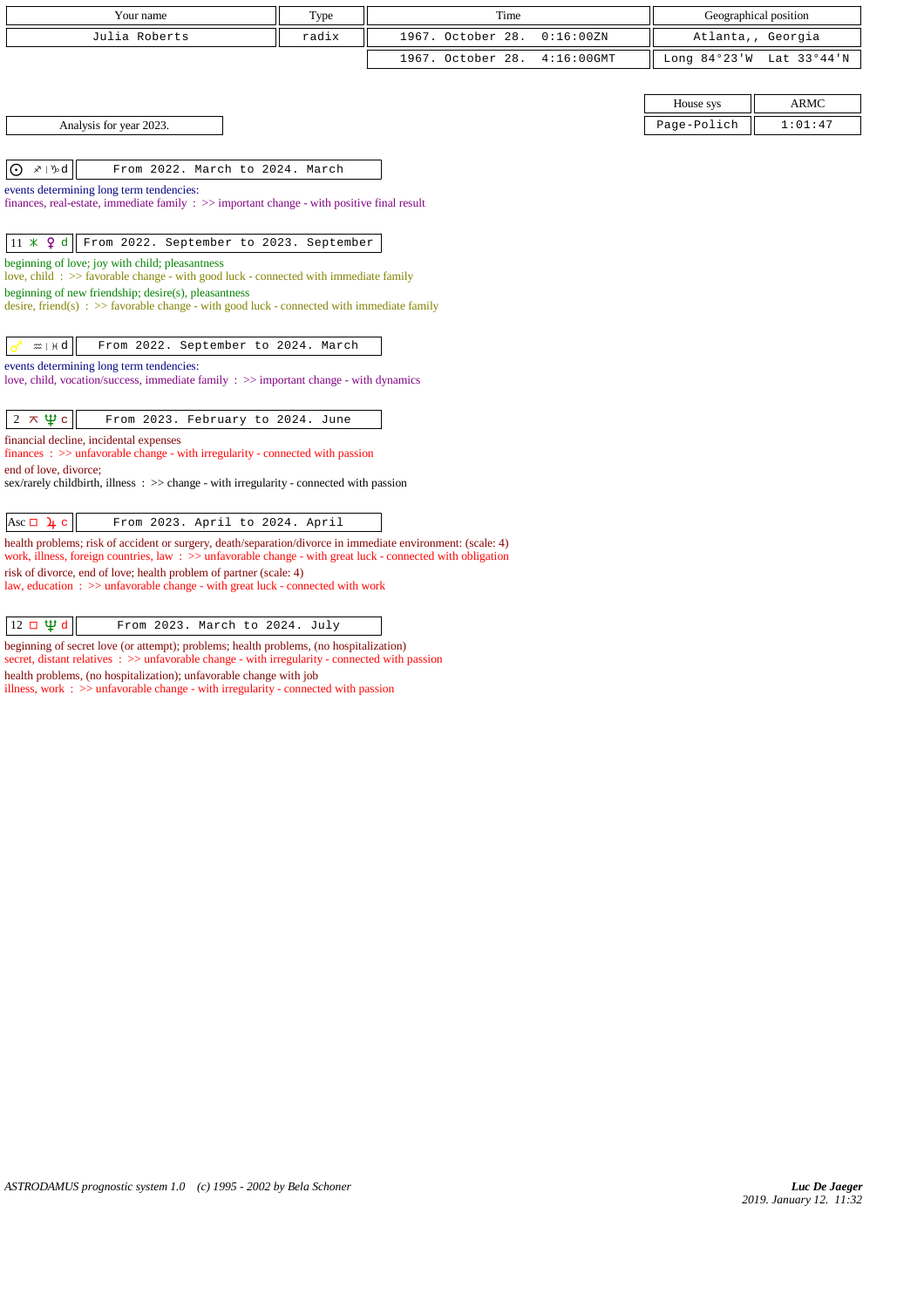| Your name                                                                                                                                                                                                                                                                                                                                                   | Type  | Time              |               | Geographical position |             |  |
|-------------------------------------------------------------------------------------------------------------------------------------------------------------------------------------------------------------------------------------------------------------------------------------------------------------------------------------------------------------|-------|-------------------|---------------|-----------------------|-------------|--|
| Julia Roberts                                                                                                                                                                                                                                                                                                                                               | radix | 1967. October 28. | 0:16:00 ZN    | Atlanta,, Georgia     |             |  |
|                                                                                                                                                                                                                                                                                                                                                             |       | 1967. October 28. | $4:16:00$ GMT | Long $84°23'W$        | Lat 33°44'N |  |
|                                                                                                                                                                                                                                                                                                                                                             |       |                   |               |                       |             |  |
|                                                                                                                                                                                                                                                                                                                                                             |       |                   |               | House sys             | <b>ARMC</b> |  |
| Analysis for year 2024.                                                                                                                                                                                                                                                                                                                                     |       |                   |               | Page-Polich           | 1:01:47     |  |
|                                                                                                                                                                                                                                                                                                                                                             |       |                   |               |                       |             |  |
| Asc $\times$ <b>D</b> d<br>From 2023. May to 2024. November                                                                                                                                                                                                                                                                                                 |       |                   |               |                       |             |  |
| risk of divorce, end of love; health problem of partner (scale: 1)<br>love, publicity : >> unfavorable change - repeatedly - connected with self<br>health problems;<br>important life events, finances $\Rightarrow$ >> change - repeatedly - connected with self                                                                                          |       |                   |               |                       |             |  |
| $MC \times \xi$ d<br>From 2023. November to 2024. November                                                                                                                                                                                                                                                                                                  |       |                   |               |                       |             |  |
| (public) assault affecting life style; end of job; illness of parents<br>immediate family, vocation/success: >> unfavorable change - with tension - connected with death/divorce<br>unfavorable real-estate transaction or move; losses; problem with family<br>immediate family, death/divorce : >> change - with tension - connected with accident/damage |       |                   |               |                       |             |  |
| ₩<br>$\delta$   $\mathfrak{S}$ C<br>From 2023. September to 2025. March                                                                                                                                                                                                                                                                                     |       |                   |               |                       |             |  |
| events determining long term tendencies:<br>accident/damage, surgery, death/divorce, immediate family, education : >> important change - unexpectedly                                                                                                                                                                                                       |       |                   |               |                       |             |  |
| $11 \times D c$<br>From 2023. October to 2025. April                                                                                                                                                                                                                                                                                                        |       |                   |               |                       |             |  |
| the contract of the contract of the contract of the contract of the contract of the contract of the contract of                                                                                                                                                                                                                                             |       |                   |               |                       |             |  |

separation from friends; desires are fulfilled with great difficulties desire, friend(s) : >> unfavorable change - repeatedly - connected with self gynecology problem; end of love; problem with child; unpleasantness child, love : >> change - repeatedly - connected with self

foreign travel; favorable law procedure

law, foreign countries :  $\gg$  favorable change - with good luck - connected with immediate family

joy with sibling; domestic travel or examination; favorable communication immediate family, communication : >> favorable change - with good luck - connected with work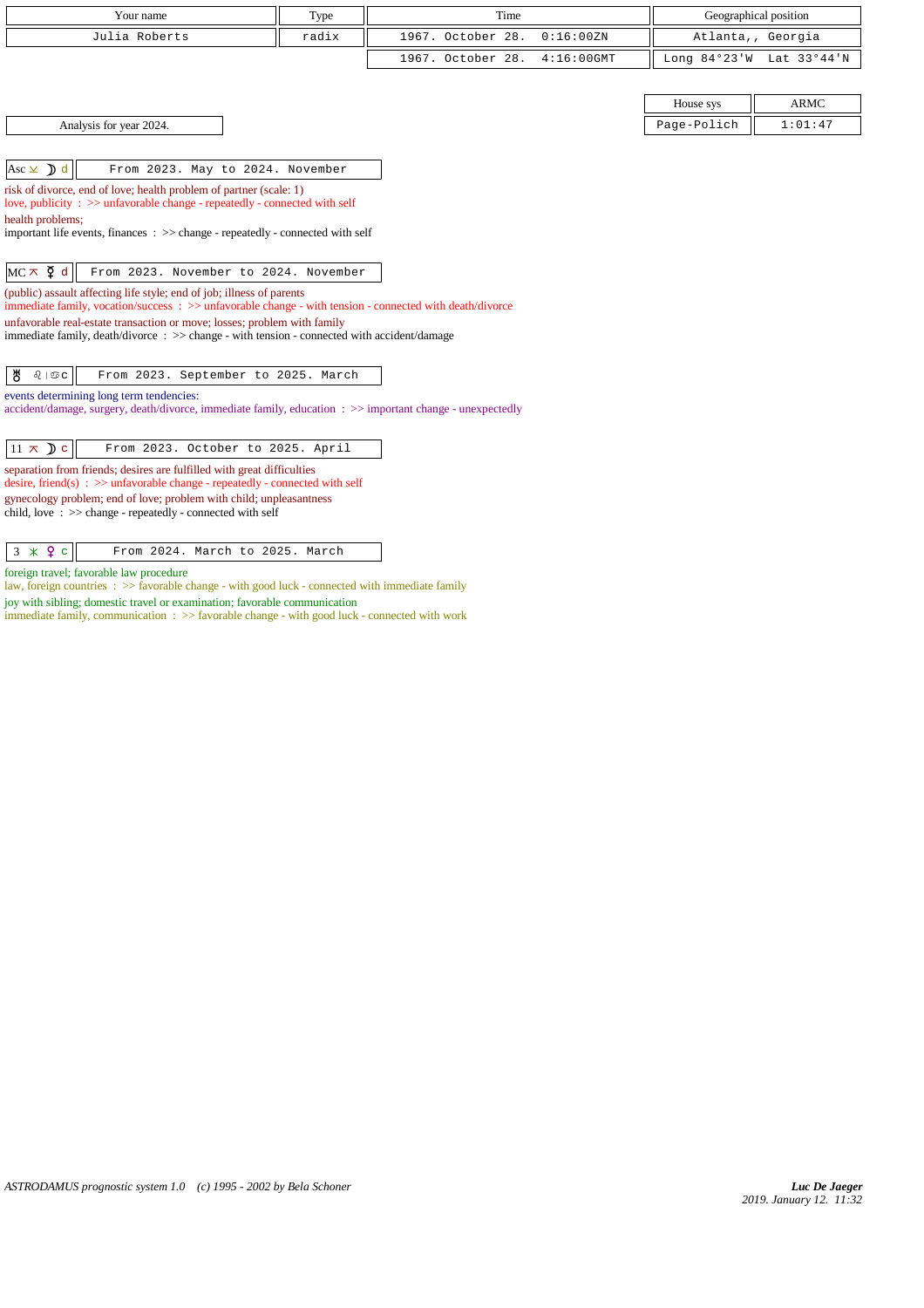| Your name                                                                                                                                                                                      | Type  | Time              |               |             | Geographical position    |
|------------------------------------------------------------------------------------------------------------------------------------------------------------------------------------------------|-------|-------------------|---------------|-------------|--------------------------|
| Julia Roberts                                                                                                                                                                                  | radix | 1967. October 28. | 0:16:00 ZN    |             | Atlanta,, Georgia        |
|                                                                                                                                                                                                |       | 1967. October 28. | $4:16:00$ GMT |             | Long 84°23'W Lat 33°44'N |
|                                                                                                                                                                                                |       |                   |               |             |                          |
|                                                                                                                                                                                                |       |                   |               | House sys   | <b>ARMC</b>              |
| Analysis for year 2025.                                                                                                                                                                        |       |                   |               | Page-Polich | 1:01:47                  |
|                                                                                                                                                                                                |       |                   |               |             |                          |
| P <sub>c</sub><br>$2\Box$<br>From 2024. June to 2025. October                                                                                                                                  |       |                   |               |             |                          |
| financial decline, incidental expenses<br>$finances : \gg$ unfavorable change - in the extreme - connected with illness                                                                        |       |                   |               |             |                          |
| end of love, divorce; risk of accident or surgery in immediate environment: (scale: 3)                                                                                                         |       |                   |               |             |                          |
| illness, sex/rarely childbirth $\therefore$ $\Rightarrow$ unfavorable change - in the extreme - connected with communication                                                                   |       |                   |               |             |                          |
| $12 \times D d$<br>From 2024. May to 2025. November                                                                                                                                            |       |                   |               |             |                          |
| resolution of problems                                                                                                                                                                         |       |                   |               |             |                          |
| secret, distant relatives : >> important change - repeatedly - connected with self                                                                                                             |       |                   |               |             |                          |
| illness, work $\Rightarrow$ important change - repeatedly - connected with self                                                                                                                |       |                   |               |             |                          |
| $2 \times 9d$<br>From 2024. December to 2025. December                                                                                                                                         |       |                   |               |             |                          |
| end of love, divorce; risk of accident or surgery in immediate environment: (scale: 3)<br>illness, surgery $\Rightarrow$ unfavorable change - with good luck - connected with immediate family |       |                   |               |             |                          |
| financial decline, incidental expenses                                                                                                                                                         |       |                   |               |             |                          |
| finances : $\gg$ change - with good luck - connected with immediate family                                                                                                                     |       |                   |               |             |                          |
|                                                                                                                                                                                                |       |                   |               |             |                          |
| $3 \times \Phi$ d<br>From 2025. January to 2026. January<br>joy with sibling; domestic travel or examination; favorable communication                                                          |       |                   |               |             |                          |
| immediate family, communication : >> important change - with tension - connected with death/divorce                                                                                            |       |                   |               |             |                          |
| distant relatives, foreign countries $\Rightarrow$ important change - with tension - connected with death/divorce                                                                              |       |                   |               |             |                          |
|                                                                                                                                                                                                |       |                   |               |             |                          |
| $\underline{\Omega}$   $M$ d<br>From 2025. January to 2026. July<br>4                                                                                                                          |       |                   |               |             |                          |
| events determining long term tendencies:<br>work, illness, foreign countries, law $\Rightarrow$ important change - with great luck                                                             |       |                   |               |             |                          |
|                                                                                                                                                                                                |       |                   |               |             |                          |
| $MC \times 9$ c<br>From 2025. May to 2026. May                                                                                                                                                 |       |                   |               |             |                          |
| (public) assault affecting life style; end of job; illness of parents<br>immediate family, vocation/success : >> unfavorable change - with good luck - connected with death/divorce            |       |                   |               |             |                          |
| unfavorable real-estate transaction or move; losses; problem with family                                                                                                                       |       |                   |               |             |                          |

immediate family, death/divorce : >> change - with good luck - connected with communication

|  | $11 \triangle \mathbf{\Psi}$ c |  |  |  |  |  |  | From 2025. May to 2026. September |  |
|--|--------------------------------|--|--|--|--|--|--|-----------------------------------|--|
|--|--------------------------------|--|--|--|--|--|--|-----------------------------------|--|

beginning of new friendship; desire(s), pleasantness

desire, friend(s) : >> favorable change - with irregularity - connected with passion

beginning of love; joy with child; pleasantness

sex/rarely childbirth, love :  $\gg$  favorable change - with irregularity - connected with passion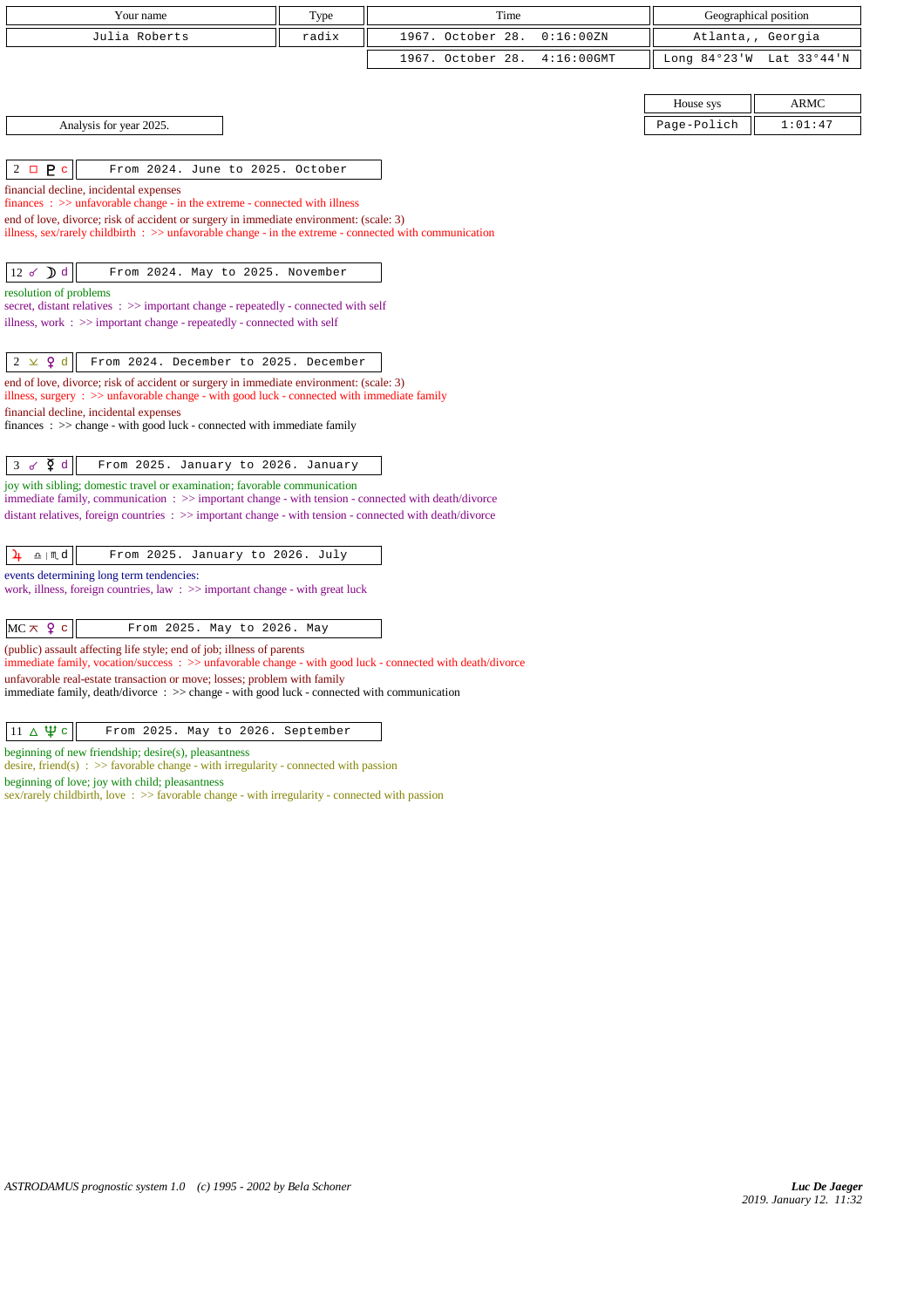| Your name               | Type  | Time                         | Geographical position |                          |
|-------------------------|-------|------------------------------|-----------------------|--------------------------|
| Julia Roberts           | radix | 1967. October 28. 0:16:00ZN  |                       | Atlanta,, Georgia        |
|                         |       | 1967. October 28. 4:16:00GMT |                       | Long 84°23'W Lat 33°44'N |
|                         |       |                              |                       |                          |
|                         |       |                              | House sys             | ARMC                     |
| Analysis for year 2026. |       |                              | Page-Polich           | 1:01:47                  |
|                         |       |                              |                       |                          |

Asc  $\sigma$   $\frac{M}{O}$  d From 2026. January to 2027. January

favorable change related to self

accident/damage, surgery, death/divorce, immediate family, education : >> important change - unexpectedly - connected with communication education, sex/rarely childbirth : >> important change - unexpectedly - connected with accident/damage

problems; health problems, (possible hospitalization)

accident/damage, surgery : >> unfavorable change - unexpectedly - connected with immediate family

health problems, (possible hospitalization); unfavorable change with job

work, illness : >> change - unexpectedly - connected with accident/damage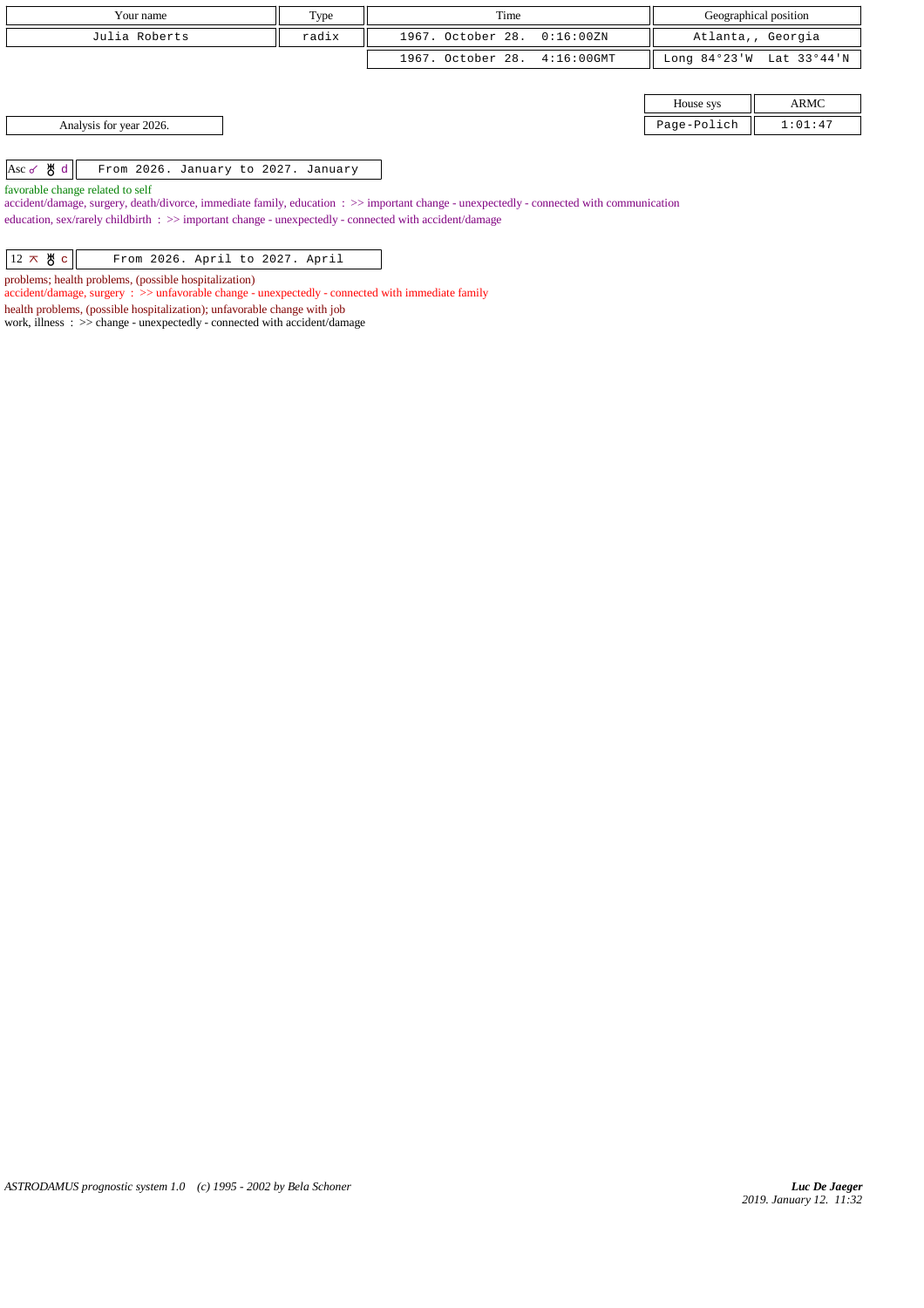| Your name     | Type  | Time                         | Geographical position    |
|---------------|-------|------------------------------|--------------------------|
| Julia Roberts | radix | 1967. October 28. 0:16:00ZN  | Atlanta,, Georgia        |
|               |       | 1967. October 28. 4:16:00GMT | Long 84°23'W Lat 33°44'N |
|               |       |                              |                          |

Analysis for year 2027.

 $\|11 \times P d\|$  From 2026. May to 2027. September

beginning of love; joy with child; pleasantness

love, sex/rarely childbirth : >> favorable change - in the extreme - connected with illness

beginning of new friendship; desire(s), pleasantness

desire, friend(s)  $\Rightarrow$  5 favorable change - in the extreme - connected with illness

 $\boxed{11 \; \text{P} \; \text{C}}$  From 2026. August to 2027. December

beginning of love; joy with child; pleasantness

love, sex/rarely childbirth :  $\gg$  important change - in the extreme - connected with illness desire, friend(s) :  $\gg$  important change - in the extreme - connected with illness

| $\left 12 \times \mathcal{B} \text{ d}\right $ From 2027. January to 2028. January |  |
|------------------------------------------------------------------------------------|--|
|------------------------------------------------------------------------------------|--|

health problems, (possible hospitalization); unfavorable change with job

work, illness : >> unfavorable change - unexpectedly - connected with accident/damage problems; health problems, (possible hospitalization)

accident/damage, surgery : >> change - unexpectedly - connected with immediate family

| $ $ Asc $\triangle$ $\frac{1}{6}$ $\in$ $\parallel$ | From 2027. May to 2028. May |  |  |  |
|-----------------------------------------------------|-----------------------------|--|--|--|
|-----------------------------------------------------|-----------------------------|--|--|--|

favorable change related to self

immediate family, education : >> favorable change - unexpectedly - connected with communication favorable change with marriage or partnership

education, sex/rarely childbirth : >> favorable change - unexpectedly - connected with communication

| House sys |         |  |  |
|-----------|---------|--|--|
| ae-Polich | 1:01:47 |  |  |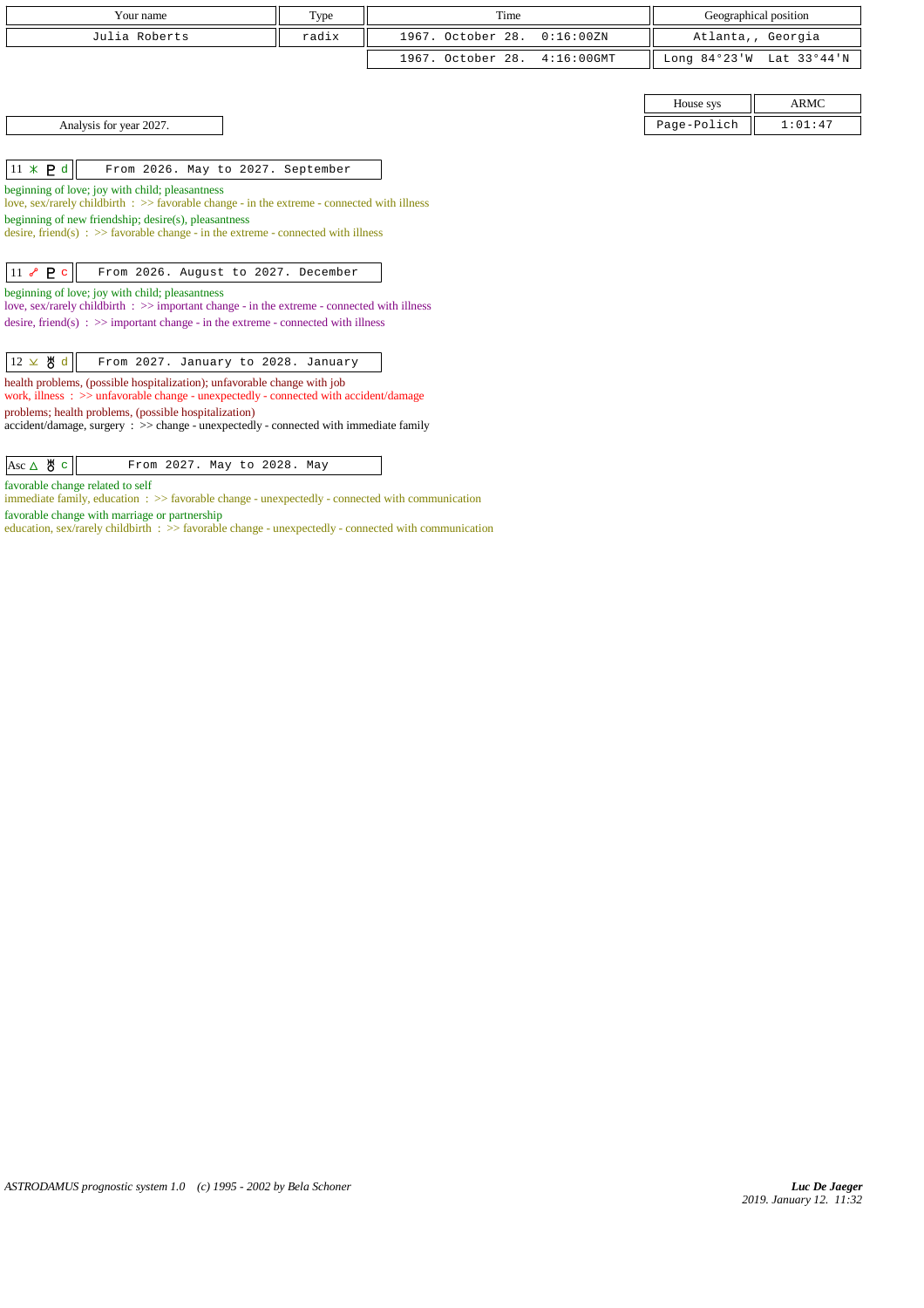| Time<br>Geographical position<br>Your name<br>Type<br>1967. October 28.<br>Julia Roberts<br>0:16:00 ZN<br>radix<br>Atlanta,, Georgia<br>1967. October 28.<br>Long 84°23'W Lat 33°44'N<br>$4:16:00$ GMT<br><b>ARMC</b><br>House sys<br>Analysis for year 2028.<br>Page-Polich<br>1:01:47<br>$11 \Delta \Psi d$<br>From 2027. November to 2029. March<br>beginning of new friendship; desire(s), pleasantness<br>desire, friend(s) : $\gg$ favorable change - with irregularity - connected with passion<br>beginning of love; joy with child; pleasantness<br>sex/rarely childbirth, love $\div$ $>$ favorable change - with irregularity - connected with passion |
|-------------------------------------------------------------------------------------------------------------------------------------------------------------------------------------------------------------------------------------------------------------------------------------------------------------------------------------------------------------------------------------------------------------------------------------------------------------------------------------------------------------------------------------------------------------------------------------------------------------------------------------------------------------------|
|                                                                                                                                                                                                                                                                                                                                                                                                                                                                                                                                                                                                                                                                   |
|                                                                                                                                                                                                                                                                                                                                                                                                                                                                                                                                                                                                                                                                   |
|                                                                                                                                                                                                                                                                                                                                                                                                                                                                                                                                                                                                                                                                   |
|                                                                                                                                                                                                                                                                                                                                                                                                                                                                                                                                                                                                                                                                   |
|                                                                                                                                                                                                                                                                                                                                                                                                                                                                                                                                                                                                                                                                   |
|                                                                                                                                                                                                                                                                                                                                                                                                                                                                                                                                                                                                                                                                   |
|                                                                                                                                                                                                                                                                                                                                                                                                                                                                                                                                                                                                                                                                   |
|                                                                                                                                                                                                                                                                                                                                                                                                                                                                                                                                                                                                                                                                   |
|                                                                                                                                                                                                                                                                                                                                                                                                                                                                                                                                                                                                                                                                   |
|                                                                                                                                                                                                                                                                                                                                                                                                                                                                                                                                                                                                                                                                   |
|                                                                                                                                                                                                                                                                                                                                                                                                                                                                                                                                                                                                                                                                   |
|                                                                                                                                                                                                                                                                                                                                                                                                                                                                                                                                                                                                                                                                   |
| $MC \Box 9 d$<br>From 2027. December to 2028. December                                                                                                                                                                                                                                                                                                                                                                                                                                                                                                                                                                                                            |
| (public) assault affecting life style; end of job; illness of parents                                                                                                                                                                                                                                                                                                                                                                                                                                                                                                                                                                                             |
| immediate family, vocation/success: >> unfavorable change - with good luck - connected with death/divorce                                                                                                                                                                                                                                                                                                                                                                                                                                                                                                                                                         |
| unfavorable real-estate transaction or move; losses; problem with family<br>immediate family, death/divorce: >> unfavorable change - with good luck - connected with communication                                                                                                                                                                                                                                                                                                                                                                                                                                                                                |
|                                                                                                                                                                                                                                                                                                                                                                                                                                                                                                                                                                                                                                                                   |
| From 2027. October to 2029. April<br>$\mathfrak{S} \mid \mathbb{I} \subset$<br>4                                                                                                                                                                                                                                                                                                                                                                                                                                                                                                                                                                                  |
| events determining long term tendencies:                                                                                                                                                                                                                                                                                                                                                                                                                                                                                                                                                                                                                          |
| work, illness, foreign countries, law $\Rightarrow$ important change - with great luck                                                                                                                                                                                                                                                                                                                                                                                                                                                                                                                                                                            |
|                                                                                                                                                                                                                                                                                                                                                                                                                                                                                                                                                                                                                                                                   |
| $3 \triangle \Phi$ c<br>From 2028. May to 2029. May                                                                                                                                                                                                                                                                                                                                                                                                                                                                                                                                                                                                               |
| joy with sibling; domestic travel or examination; favorable communication<br>immediate family, communication $\Rightarrow$ > favorable change - with tension - connected with administration                                                                                                                                                                                                                                                                                                                                                                                                                                                                      |
| foreign travel; favorable law procedure                                                                                                                                                                                                                                                                                                                                                                                                                                                                                                                                                                                                                           |
| distant relatives, foreign countries $\Rightarrow$ favorable change - with tension - connected with communication                                                                                                                                                                                                                                                                                                                                                                                                                                                                                                                                                 |

| $2 \Box$ $9 \Box$<br>From 2028. May to 2029. May |
|--------------------------------------------------|
|--------------------------------------------------|

financial decline, incidental expenses

finances : >> unfavorable change - with good luck - connected with immediate family end of love, divorce; risk of accident or surgery in immediate environment: (scale: 3) illness, surgery : >> unfavorable change - with good luck - connected with immediate family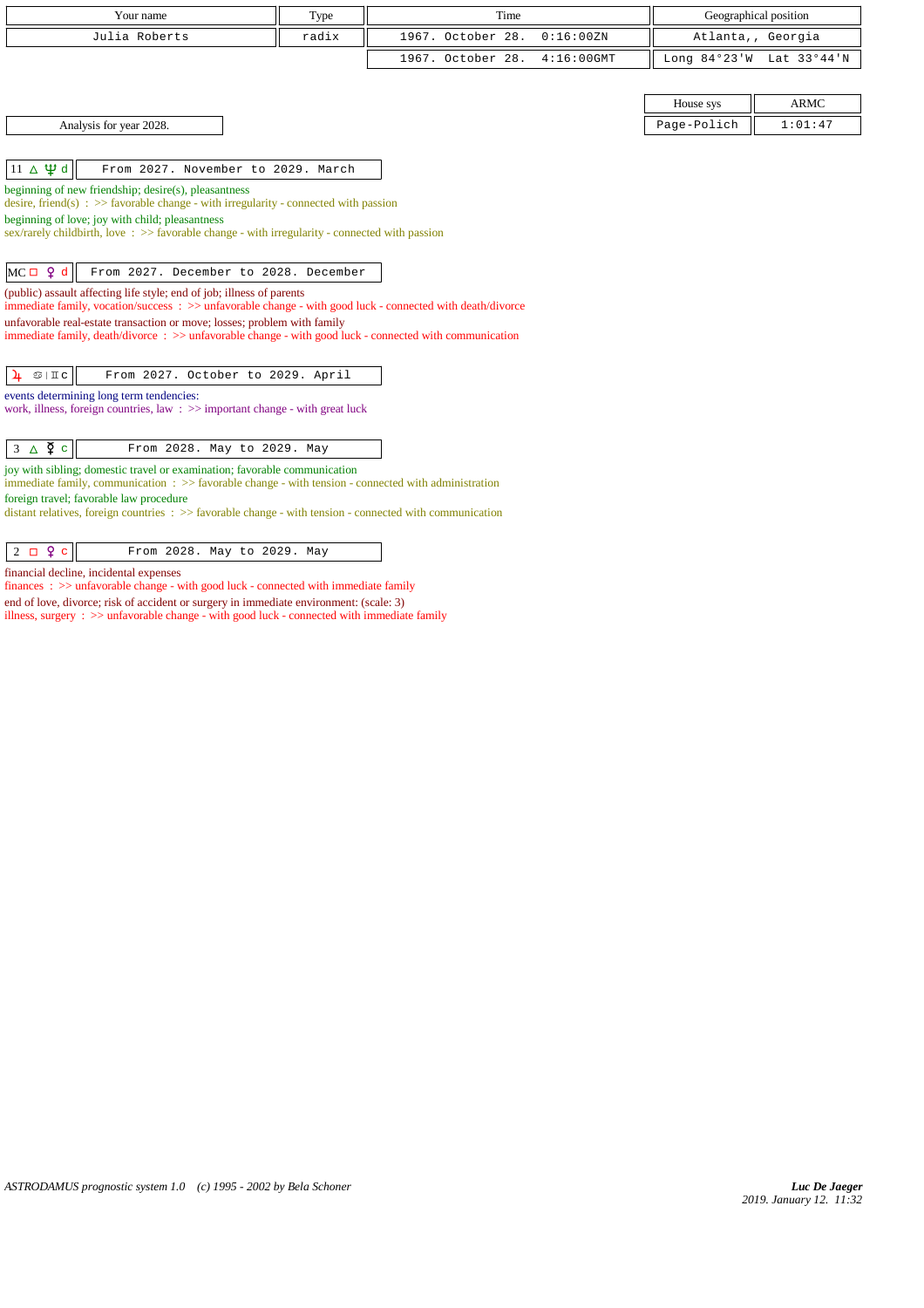| Time<br>Geographical position<br>Your name<br>Type                                                                                              |                                                                                                                                                                                                             |                                    |           |                          |  |  |  |
|-------------------------------------------------------------------------------------------------------------------------------------------------|-------------------------------------------------------------------------------------------------------------------------------------------------------------------------------------------------------------|------------------------------------|-----------|--------------------------|--|--|--|
| Julia Roberts                                                                                                                                   | radix                                                                                                                                                                                                       | 1967. October 28.<br>0:16:00 ZN    |           | Atlanta,, Georgia        |  |  |  |
|                                                                                                                                                 |                                                                                                                                                                                                             | 1967. October 28.<br>$4:16:00$ GMT |           | Long 84°23'W Lat 33°44'N |  |  |  |
|                                                                                                                                                 |                                                                                                                                                                                                             |                                    |           |                          |  |  |  |
|                                                                                                                                                 |                                                                                                                                                                                                             |                                    | House sys | <b>ARMC</b>              |  |  |  |
| Analysis for year 2029.<br>Page-Polich<br>1:01:47                                                                                               |                                                                                                                                                                                                             |                                    |           |                          |  |  |  |
|                                                                                                                                                 |                                                                                                                                                                                                             |                                    |           |                          |  |  |  |
| $12 \triangle$ D c                                                                                                                              | From 2028. June to 2029. December                                                                                                                                                                           |                                    |           |                          |  |  |  |
| resolution of problems<br>secret, distant relatives : >> favorable change - repeatedly - connected with self                                    |                                                                                                                                                                                                             |                                    |           |                          |  |  |  |
| favorable change with job or illness                                                                                                            |                                                                                                                                                                                                             |                                    |           |                          |  |  |  |
|                                                                                                                                                 | illness, work $\Rightarrow$ 5 favorable change - repeatedly - connected with self                                                                                                                           |                                    |           |                          |  |  |  |
|                                                                                                                                                 |                                                                                                                                                                                                             |                                    |           |                          |  |  |  |
| $2 \times P d$<br>From 2028. August to 2029. December                                                                                           |                                                                                                                                                                                                             |                                    |           |                          |  |  |  |
|                                                                                                                                                 | end of love, divorce; risk of accident or surgery in immediate environment: (scale: 3)<br>illness, sex/rarely childbirth $\Rightarrow$ > unfavorable change - in the extreme - connected with communication |                                    |           |                          |  |  |  |
| financial decline, incidental expenses                                                                                                          |                                                                                                                                                                                                             |                                    |           |                          |  |  |  |
| finances : $\gg$ change - in the extreme - connected with illness                                                                               |                                                                                                                                                                                                             |                                    |           |                          |  |  |  |
|                                                                                                                                                 |                                                                                                                                                                                                             |                                    |           |                          |  |  |  |
| $3 \times 9d$<br>From 2029. February to 2030. February                                                                                          |                                                                                                                                                                                                             |                                    |           |                          |  |  |  |
| foreign travel; favorable law procedure<br>law, foreign countries : >> favorable change - with good luck - connected with immediate family      |                                                                                                                                                                                                             |                                    |           |                          |  |  |  |
| joy with sibling; domestic travel or examination; favorable communication                                                                       |                                                                                                                                                                                                             |                                    |           |                          |  |  |  |
| immediate family, communication : >> favorable change - with good luck - connected with work                                                    |                                                                                                                                                                                                             |                                    |           |                          |  |  |  |
| $11 \times D d$<br>From 2029. January to 2030. July                                                                                             |                                                                                                                                                                                                             |                                    |           |                          |  |  |  |
| gynecology problem; end of love; problem with child; unpleasantness                                                                             |                                                                                                                                                                                                             |                                    |           |                          |  |  |  |
| child, love: >> unfavorable change - repeatedly - connected with self<br>separation from friends; desires are fulfilled with great difficulties |                                                                                                                                                                                                             |                                    |           |                          |  |  |  |
| desire, friend(s) : $\gg$ change - repeatedly - connected with self                                                                             |                                                                                                                                                                                                             |                                    |           |                          |  |  |  |

desire, friend(s) : >> change - repeatedly - connected with self

 $\sqrt{\frac{H}{C}}$   $m \times d$  From 2029. February to 2030. August

events determining long term tendencies:

accident/damage, surgery, death/divorce, immediate family, education : >> important change - unexpectedly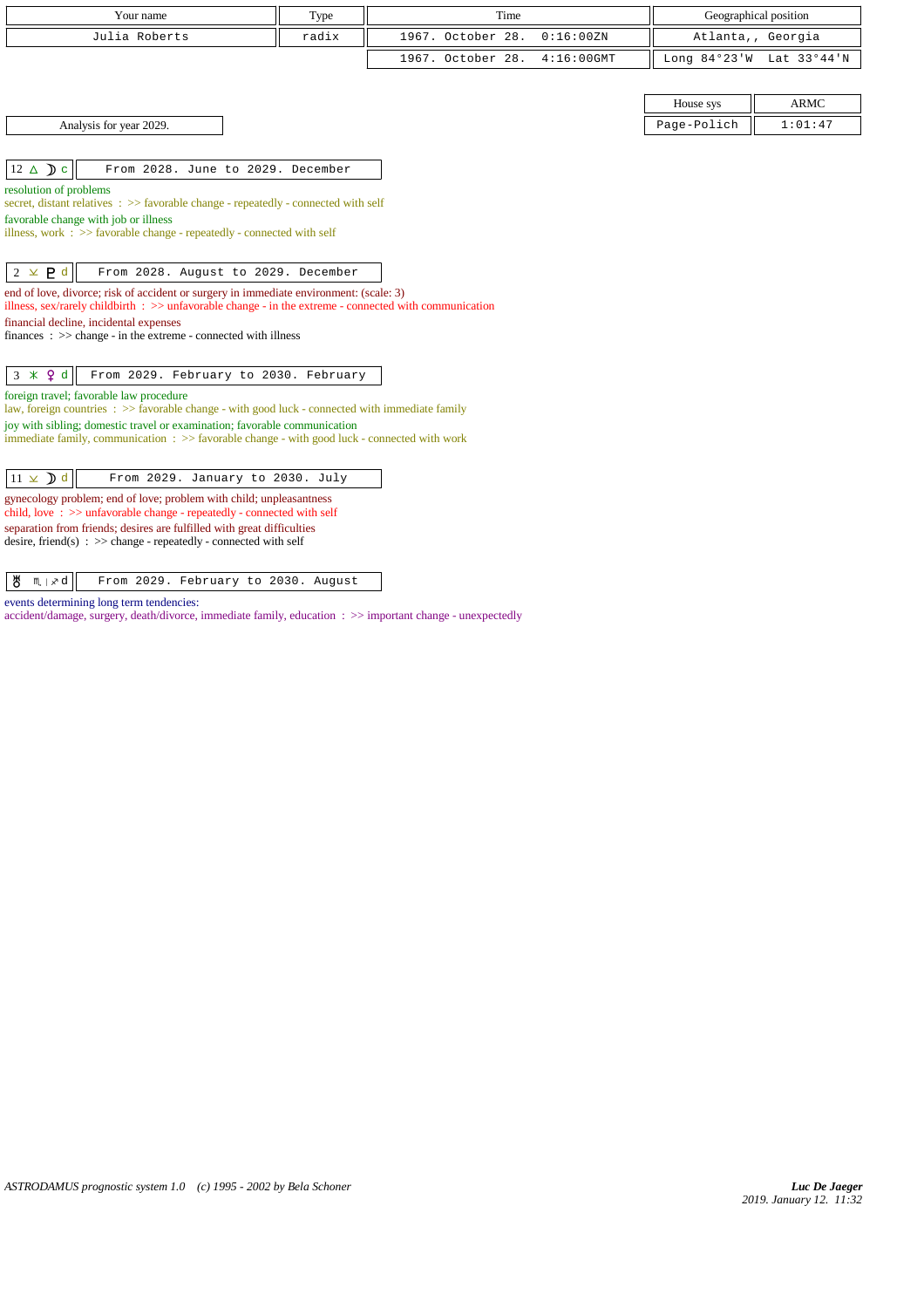| Your name                                                                                                                                                                                | Type  | Time                               |                | Geographical position |  |  |
|------------------------------------------------------------------------------------------------------------------------------------------------------------------------------------------|-------|------------------------------------|----------------|-----------------------|--|--|
| Julia Roberts                                                                                                                                                                            | radix | 1967. October 28.<br>0:16:00 ZN    |                | Atlanta,, Georgia     |  |  |
|                                                                                                                                                                                          |       | 1967. October 28.<br>$4:16:00$ GMT | Long $84°23'W$ | Lat 33°44'N           |  |  |
|                                                                                                                                                                                          |       |                                    |                |                       |  |  |
|                                                                                                                                                                                          |       |                                    | House sys      | <b>ARMC</b>           |  |  |
| Analysis for year 2030.                                                                                                                                                                  |       |                                    | Page-Polich    | 1:01:47               |  |  |
|                                                                                                                                                                                          |       |                                    |                |                       |  |  |
| $MC \Box \Phi c$<br>From 2029. July to 2030. July                                                                                                                                        |       |                                    |                |                       |  |  |
| (public) assault affecting life style; end of job; illness of parents<br>immediate family, vocation/success: >> unfavorable change - with tension - connected with death/divorce         |       |                                    |                |                       |  |  |
| unfavorable real-estate transaction or move; losses; problem with family                                                                                                                 |       |                                    |                |                       |  |  |
| immediate family, death/divorce: >> unfavorable change - with tension - connected with accident/damage                                                                                   |       |                                    |                |                       |  |  |
|                                                                                                                                                                                          |       |                                    |                |                       |  |  |
| Asc $\Box$ ) c<br>From 2029. June to 2030. December                                                                                                                                      |       |                                    |                |                       |  |  |
| health problems;<br>important life events, finances : >> unfavorable change - repeatedly - connected with self                                                                           |       |                                    |                |                       |  |  |
| risk of divorce, end of love; health problem of partner (scale: 1)                                                                                                                       |       |                                    |                |                       |  |  |
| love, publicity : >> unfavorable change - repeatedly - connected with self                                                                                                               |       |                                    |                |                       |  |  |
| $12 \times \Psi$ c<br>From 2030. January to 2031. May                                                                                                                                    |       |                                    |                |                       |  |  |
| beginning of secret love (or attempt); problems; health problems, (no hospitalization)<br>secret, distant relatives : >> unfavorable change - with irregularity - connected with passion |       |                                    |                |                       |  |  |
| health problems, (no hospitalization); unfavorable change with job                                                                                                                       |       |                                    |                |                       |  |  |
| illness, work : $\gg$ change - with irregularity - connected with passion                                                                                                                |       |                                    |                |                       |  |  |
|                                                                                                                                                                                          |       |                                    |                |                       |  |  |
| Asc $\times$ $\lambda$ d<br>From 2030. February to 2031. February                                                                                                                        |       |                                    |                |                       |  |  |
| risk of divorce, end of love; health problem of partner (scale: 4)<br>law, education: $\gg$ unfavorable change - with great luck - connected with work                                   |       |                                    |                |                       |  |  |
| health problems; risk of accident or surgery, death/separation/divorce in immediate environment: (scale: 4)                                                                              |       |                                    |                |                       |  |  |
| work, illness, foreign countries, law $\Rightarrow$ $\Rightarrow$ change - with great luck - connected with obligation                                                                   |       |                                    |                |                       |  |  |
| $2 \times \Psi d$<br>From 2030. January to 2031. May                                                                                                                                     |       |                                    |                |                       |  |  |
| end of love, divorce;                                                                                                                                                                    |       |                                    |                |                       |  |  |
| sex/rarely childbirth, illness : >> unfavorable change - with irregularity - connected with passion                                                                                      |       |                                    |                |                       |  |  |
| financial decline, incidental expenses<br>finances : $\gg$ change - with irregularity - connected with passion                                                                           |       |                                    |                |                       |  |  |

 $\sigma$   $\sim$   $\sim$   $\sigma$   $\sim$  From 2030. February to 2031. August

events determining long term tendencies:

love, child, vocation/success, immediate family : >> important change - with dynamics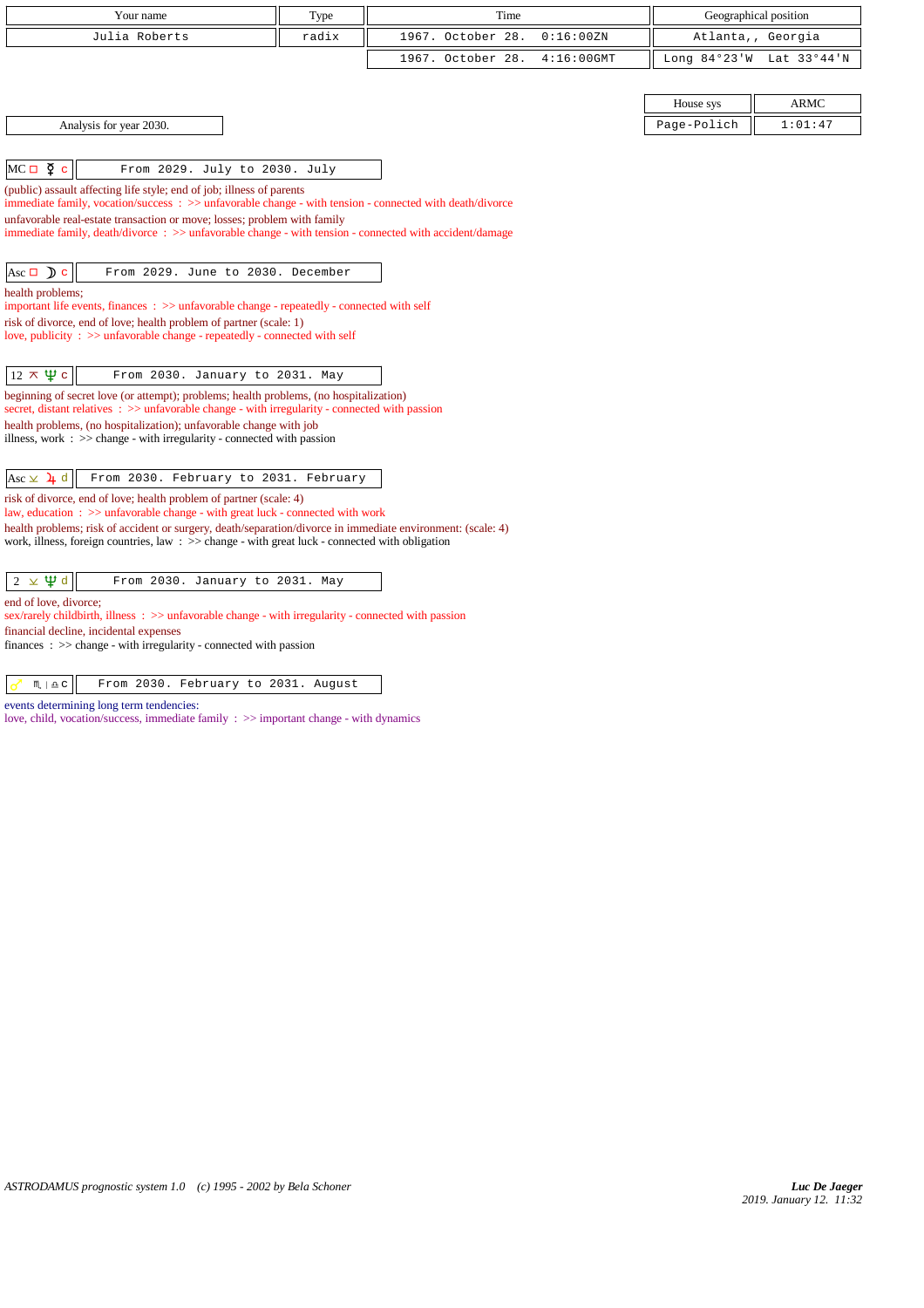| Time<br>Type<br>Your name                                                                                                                       |                                                                                     |                                    |  |                | Geographical position |  |  |
|-------------------------------------------------------------------------------------------------------------------------------------------------|-------------------------------------------------------------------------------------|------------------------------------|--|----------------|-----------------------|--|--|
| Julia Roberts                                                                                                                                   | radix                                                                               | 1967. October 28.<br>0:16:00 ZN    |  |                | Atlanta,, Georgia     |  |  |
|                                                                                                                                                 |                                                                                     | 1967. October 28.<br>$4:16:00$ GMT |  | Long $84°23'W$ | Lat 33°44'N           |  |  |
|                                                                                                                                                 |                                                                                     |                                    |  |                |                       |  |  |
|                                                                                                                                                 |                                                                                     |                                    |  | House sys      | ARMC                  |  |  |
| Analysis for year 2031.                                                                                                                         |                                                                                     |                                    |  | Page-Polich    | 1:01:47               |  |  |
|                                                                                                                                                 |                                                                                     |                                    |  |                |                       |  |  |
| $11$ $8$ $9$ $1$<br>From 2030. August to 2031. August                                                                                           |                                                                                     |                                    |  |                |                       |  |  |
| beginning of love; joy with child; pleasantness                                                                                                 | love, child: >> important change - with good luck - connected with immediate family |                                    |  |                |                       |  |  |
| desire, friend(s) : $\gg$ important change - with good luck - connected with immediate family                                                   |                                                                                     |                                    |  |                |                       |  |  |
|                                                                                                                                                 |                                                                                     |                                    |  |                |                       |  |  |
| ி≬ ⊦ி ⊂<br>From 2030. February to 2032. February<br>$\odot$                                                                                     |                                                                                     |                                    |  |                |                       |  |  |
| events determining long term tendencies:<br>finances, real-estate, immediate family $\Rightarrow$ important change - with positive final result |                                                                                     |                                    |  |                |                       |  |  |
|                                                                                                                                                 |                                                                                     |                                    |  |                |                       |  |  |
| Asc $\sqrt{\Psi}$ c<br>From 2031. January to 2032. May                                                                                          |                                                                                     |                                    |  |                |                       |  |  |

favorable change with marriage or partnership

sex/rarely childbirth, love :  $\gg$  important change - with irregularity - connected with passion

foreign countries, law, love, child : >> important change - with irregularity - connected with passion

 $\|12 \times \mathcal{L} \mathfrak{d}\|$  From 2031. February to 2032. February

resolution of problems

distant relatives, surgery : >> important change - with great luck - connected with work work, illness : >> important change - with great luck - connected with law

## $\boxed{12 \times P c}$  From 2031. April to 2032. August

beginning of secret love (or attempt); problems; health problems, (possible hospitalization) surgery, death/divorce : >> unfavorable change - in the extreme - connected with love health problems, (possible hospitalization); unfavorable change with job

illness, work :  $\gg$  change - in the extreme - connected with communication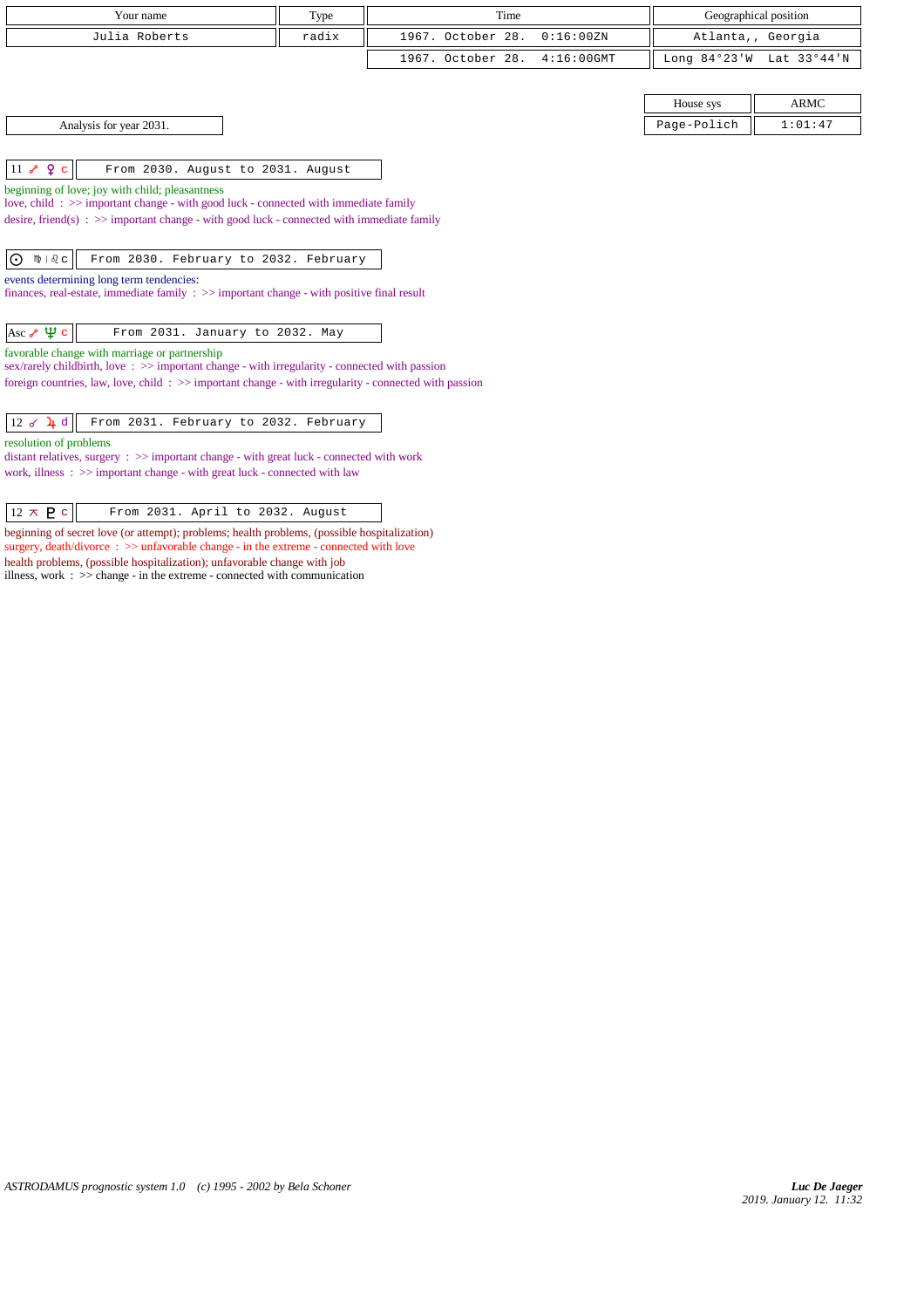| Your name                                                                                                                                                                                                                          | Type  | Time              |               | Geographical position |                   |  |
|------------------------------------------------------------------------------------------------------------------------------------------------------------------------------------------------------------------------------------|-------|-------------------|---------------|-----------------------|-------------------|--|
| Julia Roberts                                                                                                                                                                                                                      | radix | 1967. October 28. | 0:16:00 ZN    |                       | Atlanta,, Georgia |  |
|                                                                                                                                                                                                                                    |       | 1967. October 28. | $4:16:00$ GMT | Long $84°23'W$        | Lat 33°44'N       |  |
|                                                                                                                                                                                                                                    |       |                   |               |                       |                   |  |
|                                                                                                                                                                                                                                    |       |                   |               | House sys             | <b>ARMC</b>       |  |
| Analysis for year 2032.                                                                                                                                                                                                            |       |                   |               | Page-Polich           | 1:01:47           |  |
|                                                                                                                                                                                                                                    |       |                   |               |                       |                   |  |
| $2 * D d$<br>From 2031. April to 2032. October                                                                                                                                                                                     |       |                   |               |                       |                   |  |
| (if existed) end of risk of divorce; improvement of partner's financial situation                                                                                                                                                  |       |                   |               |                       |                   |  |
| illness, sex/rarely childbirth : $\gg$ favorable change - repeatedly - connected with self<br>improvement of financial situation                                                                                                   |       |                   |               |                       |                   |  |
| $finances : \gg$ favorable change - repeatedly - connected with self                                                                                                                                                               |       |                   |               |                       |                   |  |
|                                                                                                                                                                                                                                    |       |                   |               |                       |                   |  |
| $11 \times 8$ d<br>From 2031. September to 2032. September                                                                                                                                                                         |       |                   |               |                       |                   |  |
| beginning of love; joy with child; pleasantness<br>sex/rarely childbirth, love: $\gg$ favorable change - unexpectedly - connected with communication                                                                               |       |                   |               |                       |                   |  |
| beginning of new friendship; desire(s), pleasantness                                                                                                                                                                               |       |                   |               |                       |                   |  |
| $friend(s)$ , desire : $\gg$ favorable change - unexpectedly - connected with communication                                                                                                                                        |       |                   |               |                       |                   |  |
| $MC \Box$ $P d$<br>From 2031. August to 2032. December                                                                                                                                                                             |       |                   |               |                       |                   |  |
| (public) assault affecting life style; end of job; illness of parents<br>immediate family, vocation/success $\Rightarrow$ > > unfavorable change - in the extreme - connected with illness                                         |       |                   |               |                       |                   |  |
| unfavorable real-estate transaction or move; losses; problem with family                                                                                                                                                           |       |                   |               |                       |                   |  |
| surgery, death/divorce $\Rightarrow$ > unfavorable change - in the extreme - connected with love                                                                                                                                   |       |                   |               |                       |                   |  |
|                                                                                                                                                                                                                                    |       |                   |               |                       |                   |  |
| $\underline{\mathtt{n}}$   $\mathbb{M}$ d<br>From 2031. April to 2033. April<br>♪                                                                                                                                                  |       |                   |               |                       |                   |  |
| events determining long term tendencies:<br>important life events, finances $\Rightarrow$ important change - repeatedly                                                                                                            |       |                   |               |                       |                   |  |
|                                                                                                                                                                                                                                    |       |                   |               |                       |                   |  |
| $\mathbf{d}$<br>From 2032. June to 2033. June<br>Asc $\Box$                                                                                                                                                                        |       |                   |               |                       |                   |  |
| health problems; risk of accident or surgery, death/separation/divorce in immediate environment: (scale: 5)<br>love, child, vocation/success, immediate family : $\gg$ unfavorable change - with dynamics - connected with illness |       |                   |               |                       |                   |  |
| risk of divorce, end of love; health problem of partner (scale: 5)                                                                                                                                                                 |       |                   |               |                       |                   |  |
| love, sex/rarely childbirth : >> unfavorable change - with dynamics - connected with illness                                                                                                                                       |       |                   |               |                       |                   |  |

favorable change related to self

love, child, immediate family, education : >> favorable change - in the extreme - connected with illness favorable change with marriage or partnership

love, sex/rarely childbirth :  $\gg$  favorable change - in the extreme - connected with illness

Asc c From 2032. April to 2033. August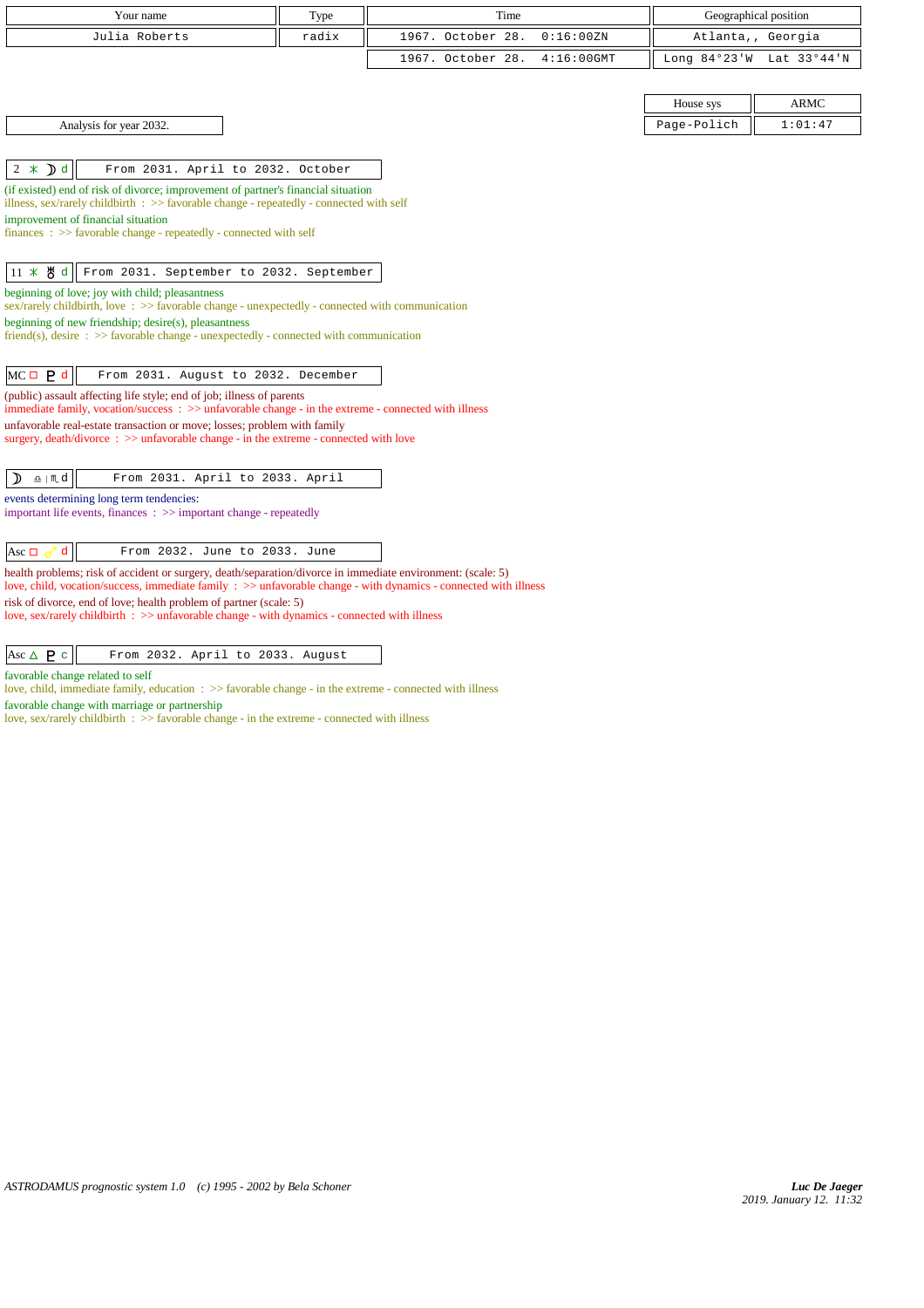| Your name                                                                                                                                                                                                | Type  | Time              |               |             | Geographical position    |
|----------------------------------------------------------------------------------------------------------------------------------------------------------------------------------------------------------|-------|-------------------|---------------|-------------|--------------------------|
| Julia Roberts                                                                                                                                                                                            | radix | 1967. October 28. | 0:16:00ZN     |             | Atlanta,, Georgia        |
|                                                                                                                                                                                                          |       | 1967. October 28. | $4:16:00$ GMT |             | Long 84°23'W Lat 33°44'N |
|                                                                                                                                                                                                          |       |                   |               |             |                          |
|                                                                                                                                                                                                          |       |                   |               | House sys   | <b>ARMC</b>              |
| Analysis for year 2033.                                                                                                                                                                                  |       |                   |               | Page-Polich | 1:01:47                  |
|                                                                                                                                                                                                          |       |                   |               |             |                          |
| $\, \nabla \, c$<br>From 2032. July to 2033. July<br>2 $\pi$                                                                                                                                             |       |                   |               |             |                          |
| financial decline, incidental expenses                                                                                                                                                                   |       |                   |               |             |                          |
| $finances : \gg$ unfavorable change - with tension - connected with immediate family<br>end of love, divorce; risk of accident or surgery, death/separation/divorce in immediate environment: (scale: 6) |       |                   |               |             |                          |
| $accident/damage$ , $death/divorce : >> change - with tension - connected with immediate family$                                                                                                         |       |                   |               |             |                          |
|                                                                                                                                                                                                          |       |                   |               |             |                          |
| Asc $\times$ $\odot$ d<br>From 2032. June to 2033. December                                                                                                                                              |       |                   |               |             |                          |
| risk of divorce, end of love; health problem of partner (scale: 3)<br>partner/spouse, love: >> important change - with positive final result - connected with immediate family                           |       |                   |               |             |                          |
| health problems; risk of accident or surgery in immediate environment: (scale: 3)                                                                                                                        |       |                   |               |             |                          |
| finances, real-estate, immediate family : >> change - with positive final result - connected with death/divorce                                                                                          |       |                   |               |             |                          |
| From 2032. October to 2034. February<br>$3 * P d$                                                                                                                                                        |       |                   |               |             |                          |
| foreign travel; favorable law procedure                                                                                                                                                                  |       |                   |               |             |                          |
| law, foreign countries $\Rightarrow$ Savorable change - in the extreme - connected with illness                                                                                                          |       |                   |               |             |                          |
| joy with sibling; domestic travel or examination; favorable communication<br>communication, immediate family $\Rightarrow$ Savorable change - in the extreme - connected with illness                    |       |                   |               |             |                          |
|                                                                                                                                                                                                          |       |                   |               |             |                          |
| $MC \times \Psi d$<br>From 2033. January to 2034. May                                                                                                                                                    |       |                   |               |             |                          |
| (public) assault affecting life style; end of job; illness of parents                                                                                                                                    |       |                   |               |             |                          |
| authority, vocation/success: >> unfavorable change - with irregularity - connected with passion<br>unfavorable real-estate transaction or move; losses; problem with family                              |       |                   |               |             |                          |
| real-estate, immediate family : >> change - with irregularity - connected with passion                                                                                                                   |       |                   |               |             |                          |
|                                                                                                                                                                                                          |       |                   |               |             |                          |
| Ψ<br>From 2032. December to 2034. June<br>$\n  y$ $\infty$ $d$                                                                                                                                           |       |                   |               |             |                          |
| events determining long term tendencies:                                                                                                                                                                 |       |                   |               |             |                          |
| foreign countries, law, love, child $\Rightarrow$ important change - with irregularity                                                                                                                   |       |                   |               |             |                          |

 $\boxed{12 \Delta \sigma^2 d}$  From 2033. June to 2034. June

beginning of secret love (or attempt); resolution of problems distant relatives, isolation : >> favorable change - with dynamics - connected with illness

favorable change with job or illness

illness, work : >> favorable change - with dynamics - connected with love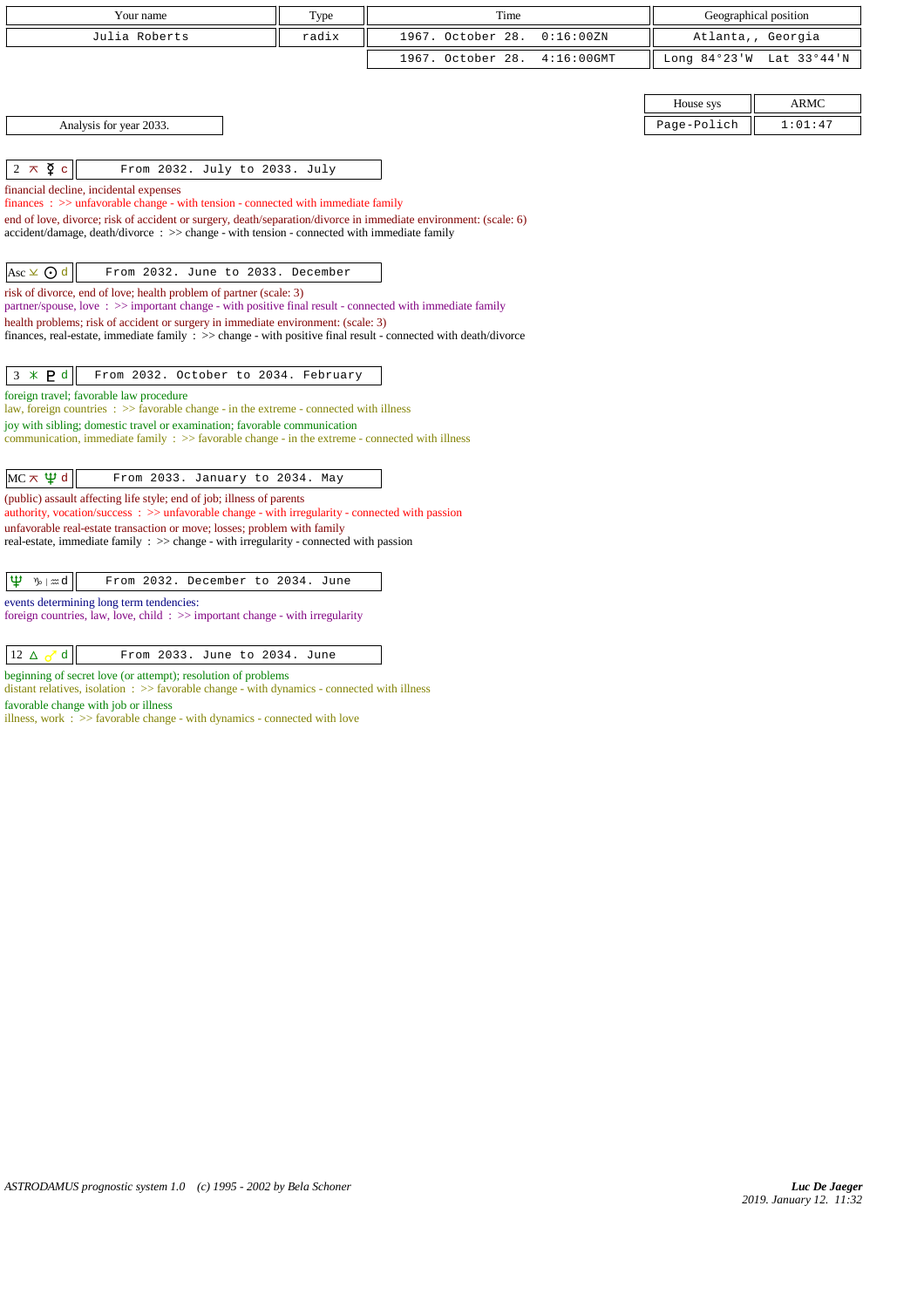|                                                                                                                                                                                                                                                                                           | Your name                                                                                                                                                 | Type  | Time                               |                | Geographical position |  |
|-------------------------------------------------------------------------------------------------------------------------------------------------------------------------------------------------------------------------------------------------------------------------------------------|-----------------------------------------------------------------------------------------------------------------------------------------------------------|-------|------------------------------------|----------------|-----------------------|--|
|                                                                                                                                                                                                                                                                                           | Julia Roberts                                                                                                                                             | radix | 1967. October 28.<br>0:16:00 ZN    |                | Atlanta,, Georgia     |  |
|                                                                                                                                                                                                                                                                                           |                                                                                                                                                           |       | 1967. October 28.<br>$4:16:00$ GMT | Long $84°23'W$ | Lat 33°44'N           |  |
|                                                                                                                                                                                                                                                                                           |                                                                                                                                                           |       |                                    |                |                       |  |
|                                                                                                                                                                                                                                                                                           |                                                                                                                                                           |       |                                    | House sys      | <b>ARMC</b>           |  |
|                                                                                                                                                                                                                                                                                           | Analysis for year 2034.                                                                                                                                   |       |                                    | Page-Polich    | 1:01:47               |  |
|                                                                                                                                                                                                                                                                                           |                                                                                                                                                           |       |                                    |                |                       |  |
| ち<br>$\mathfrak{m} \mid \mathcal{V}$ <sub>D</sub> $\subset$                                                                                                                                                                                                                               | From 2033. June to 2034. December                                                                                                                         |       |                                    |                |                       |  |
| events determining long term tendencies:<br>partner/spouse, external environment, accident/damage, surgery, death/divorce: >> important change - with obstacles                                                                                                                           |                                                                                                                                                           |       |                                    |                |                       |  |
| $12 \times$ O d                                                                                                                                                                                                                                                                           | From 2033. July to 2035. January                                                                                                                          |       |                                    |                |                       |  |
| favorable change with job or illness<br>illness, work $\Rightarrow$ S favorable change - with positive final result - connected with immediate family<br>resolution of problems<br>secret, isolation : >> favorable change - with positive final result - connected with immediate family |                                                                                                                                                           |       |                                    |                |                       |  |
| $2 \times $ 界<br>$\mathbf d$                                                                                                                                                                                                                                                              | From 2033. December to 2034. December<br>end of love, divorce; risk of accident or surgery, death/separation/divorce in immediate environment: (scale: 4) |       |                                    |                |                       |  |
|                                                                                                                                                                                                                                                                                           | death/divorce, accident/damage: >> unfavorable change - unexpectedly - connected with immediate family                                                    |       |                                    |                |                       |  |
|                                                                                                                                                                                                                                                                                           | financial decline, incidental expenses                                                                                                                    |       |                                    |                |                       |  |

finances : >> change - unexpectedly - connected with death/divorce

| $3 \times \Psi d$ |  | From 2034. March to 2035. July |  |  |
|-------------------|--|--------------------------------|--|--|
|-------------------|--|--------------------------------|--|--|

joy with sibling; domestic travel or examination; favorable communication

travel, education : >> important change - with irregularity - connected with passion

law, foreign countries  $\Rightarrow$   $\Rightarrow$  important change - with irregularity - connected with passion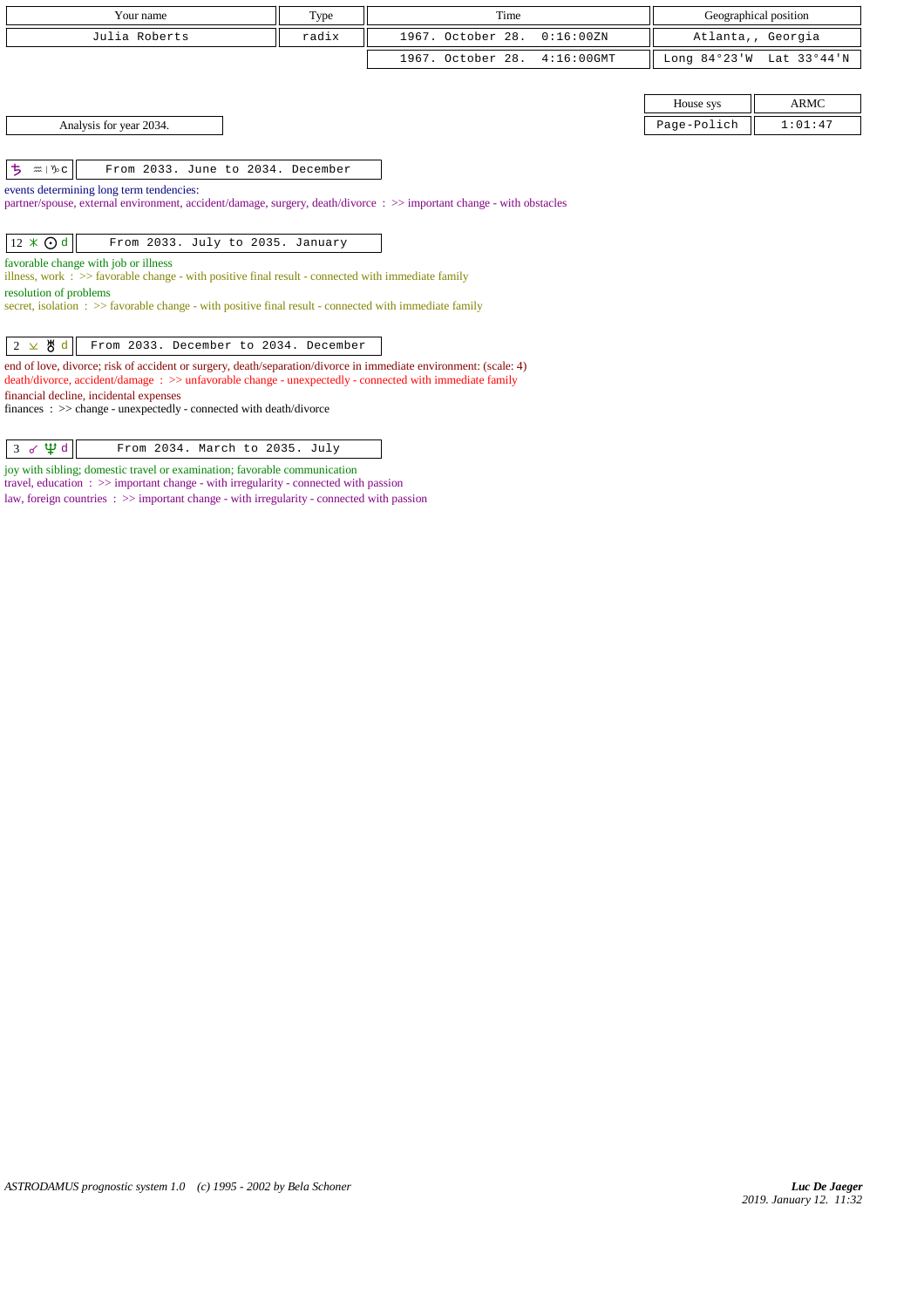| Your name                                                                                                                                                                                           | Type  | Time              |               | Geographical position    |                   |
|-----------------------------------------------------------------------------------------------------------------------------------------------------------------------------------------------------|-------|-------------------|---------------|--------------------------|-------------------|
| Julia Roberts                                                                                                                                                                                       | radix | 1967. October 28. | 0:16:00 ZN    |                          | Atlanta,, Georgia |
|                                                                                                                                                                                                     |       |                   |               |                          |                   |
|                                                                                                                                                                                                     |       | 1967. October 28. | $4:16:00$ GMT | Long 84°23'W Lat 33°44'N |                   |
|                                                                                                                                                                                                     |       |                   |               |                          |                   |
|                                                                                                                                                                                                     |       |                   |               | House sys                | <b>ARMC</b>       |
| Analysis for year 2035.                                                                                                                                                                             |       |                   |               | Page-Polich              | 1:01:47           |
|                                                                                                                                                                                                     |       |                   |               |                          |                   |
| $MC \times D$ d<br>From 2034. April to 2035. October                                                                                                                                                |       |                   |               |                          |                   |
| favorable real-estate transaction or move; joy with family                                                                                                                                          |       |                   |               |                          |                   |
| immediate family, real-estate : >> favorable change - repeatedly - connected with self                                                                                                              |       |                   |               |                          |                   |
| improvement in life style; favorable change with job<br>immediate family, influential : >> favorable change - repeatedly - connected with self                                                      |       |                   |               |                          |                   |
|                                                                                                                                                                                                     |       |                   |               |                          |                   |
| P<br>$M \mid x^2$ d<br>From 2034. April to 2035. October                                                                                                                                            |       |                   |               |                          |                   |
| events determining long term tendencies:                                                                                                                                                            |       |                   |               |                          |                   |
| love, child, immediate family, education $\Rightarrow$ important change - in the extreme                                                                                                            |       |                   |               |                          |                   |
|                                                                                                                                                                                                     |       |                   |               |                          |                   |
| $11 \triangle \n\overline{9}$ c<br>From 2034. September to 2035. September                                                                                                                          |       |                   |               |                          |                   |
| beginning of new friendship; desire(s), pleasantness<br>desire, friend(s) : $\gg$ favorable change - with tension - connected with immediate family                                                 |       |                   |               |                          |                   |
| beginning of love; joy with child; pleasantness                                                                                                                                                     |       |                   |               |                          |                   |
| sex/rarely childbirth, child: >> favorable change - with tension - connected with immediate family                                                                                                  |       |                   |               |                          |                   |
|                                                                                                                                                                                                     |       |                   |               |                          |                   |
| 3 口 ち c<br>From 2034. November to 2036. March                                                                                                                                                       |       |                   |               |                          |                   |
| problem with sibling; unfavorable travel; poor school test result; unfavorable communication<br>education, immediate family : >> unfavorable change - with obstacles - connected with death/divorce |       |                   |               |                          |                   |
| problem with law; unfavorable foreign travel; poor school test results                                                                                                                              |       |                   |               |                          |                   |
| law, foreign countries : >> unfavorable change - with obstacles - connected with death/divorce                                                                                                      |       |                   |               |                          |                   |
| $12 \times 9$ c<br>From 2035. April to 2036. April                                                                                                                                                  |       |                   |               |                          |                   |
|                                                                                                                                                                                                     |       |                   |               |                          |                   |

problems; health problems, (possible hospitalization)

surgery, accident/damage :  $>$  unfavorable change - with good luck - connected with immediate family

health problems, (possible hospitalization); unfavorable change with job

work, illness : >> change - with good luck - connected with immediate family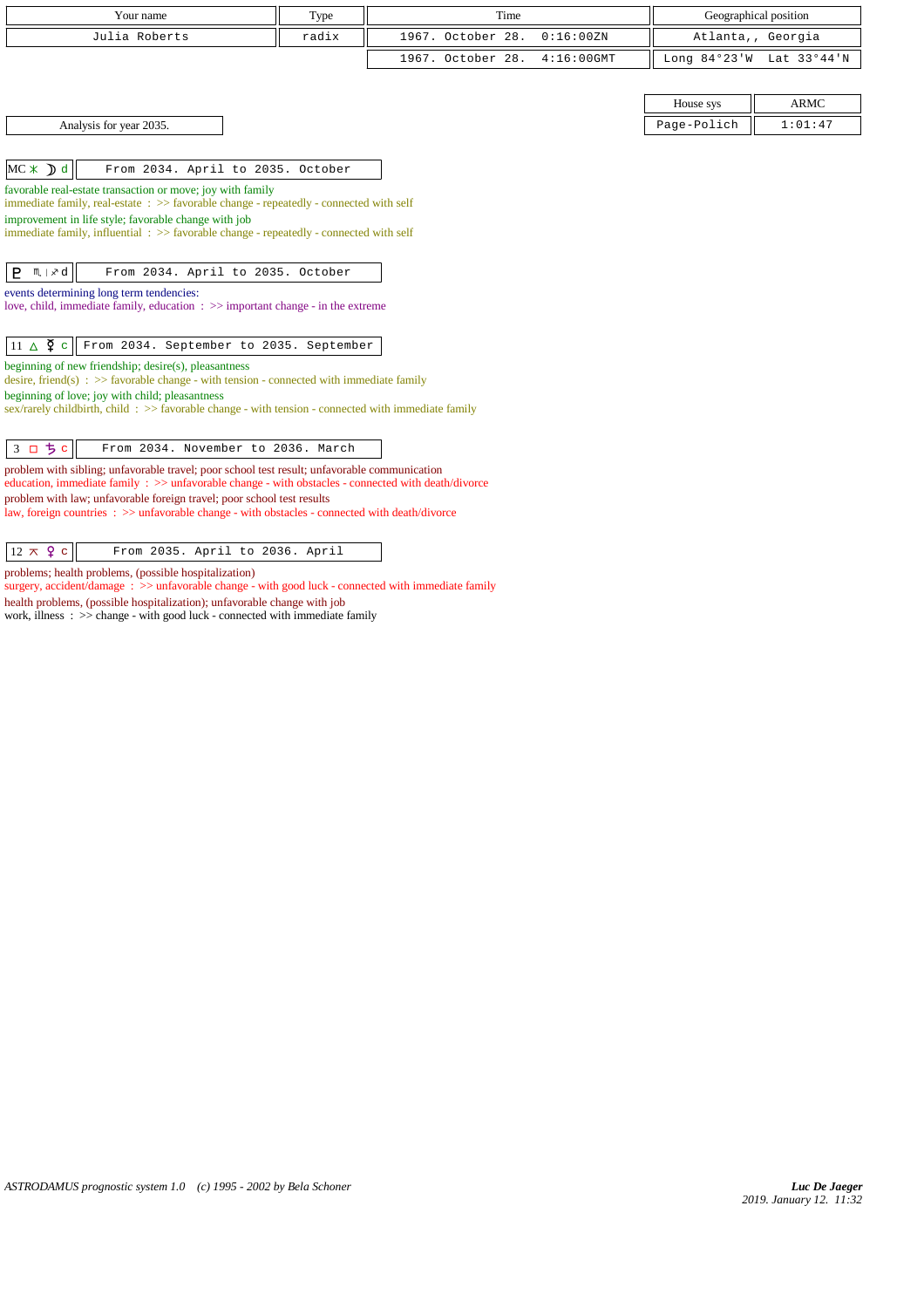| Your name                                                                                                                                                               | Type  | Time                                                                                                                                      | Geographical position |             |
|-------------------------------------------------------------------------------------------------------------------------------------------------------------------------|-------|-------------------------------------------------------------------------------------------------------------------------------------------|-----------------------|-------------|
| Julia Roberts                                                                                                                                                           | radix | 1967. October 28.<br>0:16:00 ZN                                                                                                           | Atlanta,, Georgia     |             |
|                                                                                                                                                                         |       | 1967. October 28.<br>$4:16:00$ GMT                                                                                                        | Long $84°23'W$        | Lat 33°44'N |
|                                                                                                                                                                         |       |                                                                                                                                           |                       |             |
|                                                                                                                                                                         |       |                                                                                                                                           | House sys             | <b>ARMC</b> |
| Analysis for year 2036.                                                                                                                                                 |       |                                                                                                                                           | Page-Polich           | 1:01:47     |
|                                                                                                                                                                         |       |                                                                                                                                           |                       |             |
| $3 \Box$ $\Box$ $d$<br>From 2035. June to 2036. December                                                                                                                |       |                                                                                                                                           |                       |             |
| problem with sibling; unfavorable travel; poor school test result; unfavorable communication                                                                            |       |                                                                                                                                           |                       |             |
| immediate family, administration: $\gg$ unfavorable change - repeatedly - connected with self<br>problem with law; unfavorable foreign travel; poor school test results |       |                                                                                                                                           |                       |             |
| authority, law : $\gg$ unfavorable change - repeatedly - connected with self                                                                                            |       |                                                                                                                                           |                       |             |
|                                                                                                                                                                         |       |                                                                                                                                           |                       |             |
| $Asc \rightarrow 5d$<br>From 2035. September to 2037. January                                                                                                           |       |                                                                                                                                           |                       |             |
| unfavorable change with marriage or partnership                                                                                                                         |       |                                                                                                                                           |                       |             |
| law, sex/rarely childbirth : >> important change - with obstacles - connected with accident/damage                                                                      |       | partner/spouse, external environment, accident/damage, surgery, death/divorce : >> important change - with obstacles - connected with law |                       |             |
|                                                                                                                                                                         |       |                                                                                                                                           |                       |             |
| $11 \times 4d$<br>From 2035. October to 2036. October                                                                                                                   |       |                                                                                                                                           |                       |             |
| gynecology problem; end of love; problem with child; unpleasantness<br>child, love $\Rightarrow$ >> unfavorable change - with great luck - connected with work          |       |                                                                                                                                           |                       |             |
| separation from friends; desires are fulfilled with great difficulties                                                                                                  |       |                                                                                                                                           |                       |             |
| friend(s), desire $\Rightarrow$ > change - with great luck - connected with work                                                                                        |       |                                                                                                                                           |                       |             |
|                                                                                                                                                                         |       |                                                                                                                                           |                       |             |
| MC X 5c<br>From 2036. January to 2037. May                                                                                                                              |       |                                                                                                                                           |                       |             |
| favorable real-estate transaction or move; joy with family<br>real-estate, immediate family : >> favorable change - with obstacles - connected with law                 |       |                                                                                                                                           |                       |             |
| improvement in life style; favorable change with job<br>vocation/success, authority : >> favorable change - with obstacles - connected with law                         |       |                                                                                                                                           |                       |             |
|                                                                                                                                                                         |       |                                                                                                                                           |                       |             |
| Asc $\triangle$ $\varphi$ c<br>From 2036. April to 2037. April                                                                                                          |       |                                                                                                                                           |                       |             |

favorable change related to self

real-estate, immediate family, desire, friend(s) : >> favorable change - with good luck - connected with communication

favorable change with marriage or partnership

education, love : >> favorable change - with good luck - connected with immediate family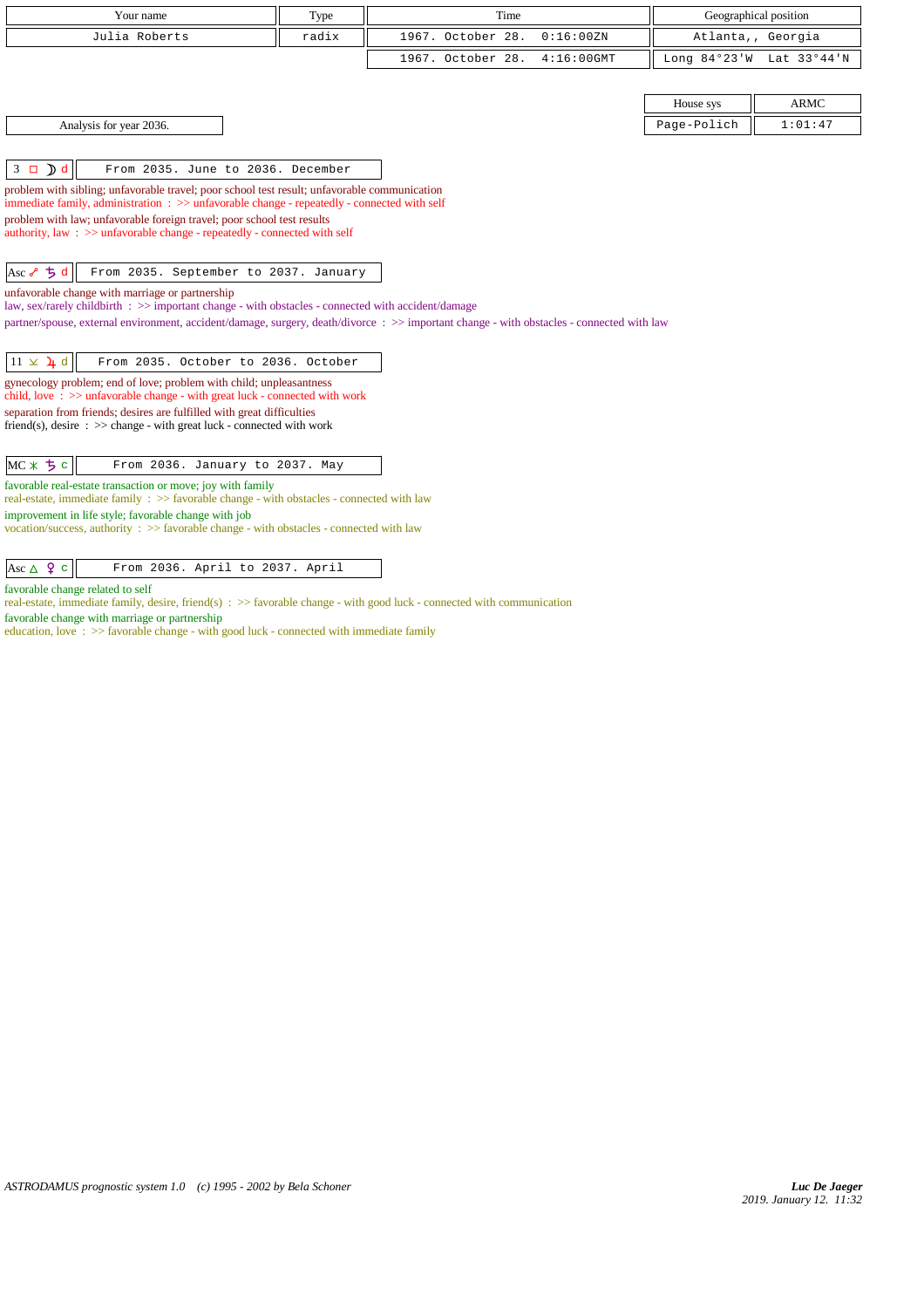| Your name     | Type  | Time                         | Geographical position    |
|---------------|-------|------------------------------|--------------------------|
| Julia Roberts | radix | 1967. October 28. 0:16:00ZN  | Atlanta,, Georgia        |
|               |       | 1967. October 28. 4:16:00GMT | Long 84°23'W Lat 33°44'N |
|               |       |                              |                          |

House sys ARMC Analysis for year 2037. Page-Polich 201:47

 $\boxed{12 \times 5 \text{ d}}$  From 2036. September to 2038. January

beginning of secret love (or attempt); problems; health problems, (possible hospitalization) accident/damage, surgery : >> unfavorable change - with obstacles - connected with partner/spouse health problems, (possible hospitalization); unfavorable change with job illness, work : >> change - with obstacles - connected with accident/damage

MCO & d From 2036. December to 2037. December

(public) assault affecting life style; end of job; illness of parents

immediate family, vocation/success : >> unfavorable change - unexpectedly - connected with accident/damage

unfavorable real-estate transaction or move; losses; problem with family

accident/damage, surgery : >> unfavorable change - unexpectedly - connected with immediate family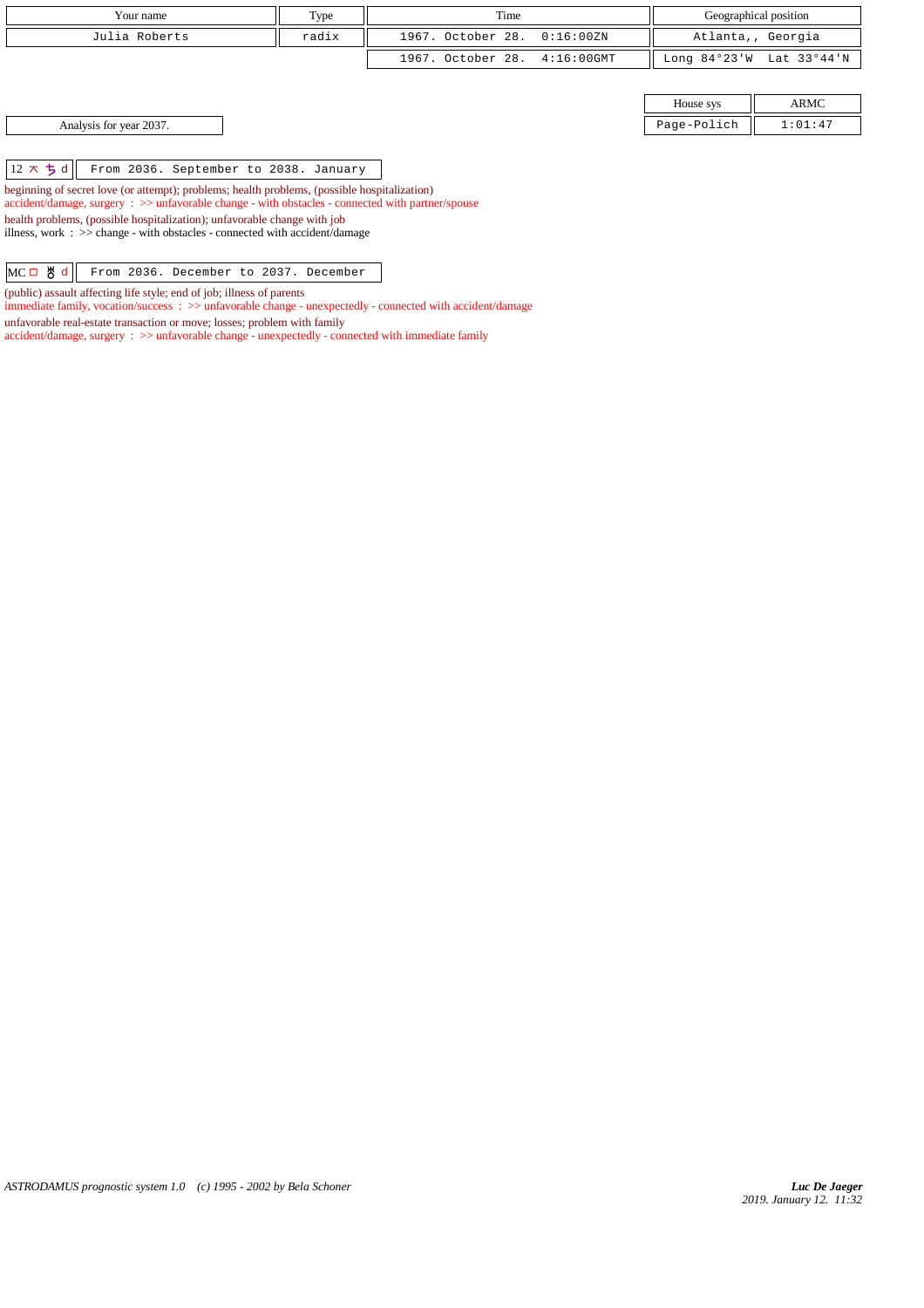| Your name<br>Julia Roberts                                                                                                                                                                                                                                                                                                                               | Type<br>radix | Time<br>1967. October 28. | 0:16:00 ZN    | Geographical position<br>Atlanta,, Georgia |             |
|----------------------------------------------------------------------------------------------------------------------------------------------------------------------------------------------------------------------------------------------------------------------------------------------------------------------------------------------------------|---------------|---------------------------|---------------|--------------------------------------------|-------------|
|                                                                                                                                                                                                                                                                                                                                                          |               | 1967. October 28.         | $4:16:00$ GMT | Long $84°23'W$                             | Lat 33°44'N |
|                                                                                                                                                                                                                                                                                                                                                          |               |                           |               |                                            |             |
|                                                                                                                                                                                                                                                                                                                                                          |               |                           |               | House sys                                  | <b>ARMC</b> |
| Analysis for year 2038.                                                                                                                                                                                                                                                                                                                                  |               |                           |               | Page-Polich                                | 1:01:47     |
| $3 \triangle$ O c<br>From 2037. September to 2039. March                                                                                                                                                                                                                                                                                                 |               |                           |               |                                            |             |
| joy with sibling; domestic travel or examination; favorable communication<br>immediate family, administration $\Rightarrow$ Savorable change - with positive final result - connected with finances<br>foreign travel; favorable law procedure<br>authority, law : $\gg$ favorable change - with positive final result - connected with immediate family |               |                           |               |                                            |             |
| $2 \times 4d$<br>From 2038. January to 2039. January                                                                                                                                                                                                                                                                                                     |               |                           |               |                                            |             |
| (if existed) end of risk of divorce; improvement of partner's financial situation<br>illness, sex/rarely childbirth $\therefore$ > favorable change - with great luck - connected with work<br>improvement of financial situation<br>finances: >> favorable change - with great luck - connected with work                                               |               |                           |               |                                            |             |
| 3 * 5 d<br>From 2038. February to 2039. February                                                                                                                                                                                                                                                                                                         |               |                           |               |                                            |             |
| foreign travel; favorable law procedure<br>law, foreign countries $\Rightarrow$ favorable change - unexpectedly - connected with communication<br>joy with sibling; domestic travel or examination; favorable communication<br>communication, transportation : >> favorable change - unexpectedly - connected with work                                  |               |                           |               |                                            |             |
| $11 \pi$<br>d<br>From 2038. February to 2039. February                                                                                                                                                                                                                                                                                                   |               |                           |               |                                            |             |
| separation from friends; desires are fulfilled with great difficulties<br>desire, friend(s) : $\gg$ unfavorable change - with dynamics - connected with illness                                                                                                                                                                                          |               |                           |               |                                            |             |
| gynecology problem; end of love; problem with child; unpleasantness<br>love, sex/rarely childbirth : >> change - with dynamics - connected with illness                                                                                                                                                                                                  |               |                           |               |                                            |             |
| From 2038. April to 2039. April<br>3 <sub>o</sub><br>$\mathbf{C}$<br>ഗ്                                                                                                                                                                                                                                                                                  |               |                           |               |                                            |             |
| foreign travel; favorable law procedure<br>authority, distant relatives : >> important change - with dynamics - connected with illness                                                                                                                                                                                                                   |               |                           |               |                                            |             |
| immediate family, education : >> important change - with dynamics - connected with illness                                                                                                                                                                                                                                                               |               |                           |               |                                            |             |
| ¥<br>m ∣∡d<br>From 2038. February to 2039. August                                                                                                                                                                                                                                                                                                        |               |                           |               |                                            |             |
| events determining long term tendencies:<br>real-estate, immediate family, desire, friend(s) : >> important change - with good luck                                                                                                                                                                                                                      |               |                           |               |                                            |             |
| $11 \Box$ $\Theta$ d<br>From 2038. March to 2039. September                                                                                                                                                                                                                                                                                              |               |                           |               |                                            |             |
| separation from friends; desires are fulfilled with great difficulties<br>desire, friend(s) : $\gg$ important change - with positive final result - connected with immediate family                                                                                                                                                                      |               |                           |               |                                            |             |

gynecology problem; end of love; problem with child; unpleasantness

love, sex/rarely childbirth : >> important change - with positive final result - connected with immediate family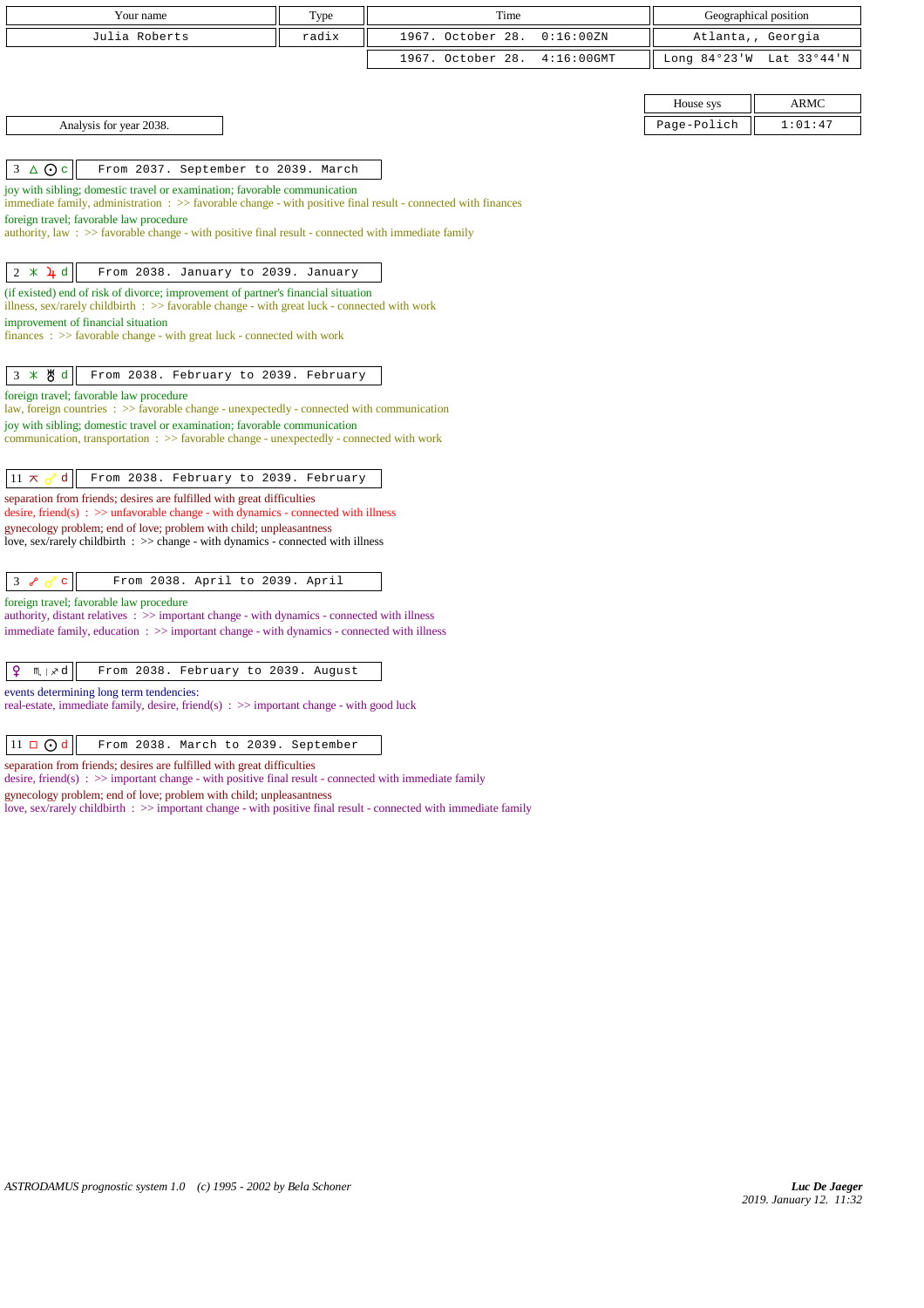| Your name                                                                                                                                                       | Type  | Time                               |                   | Geographical position |
|-----------------------------------------------------------------------------------------------------------------------------------------------------------------|-------|------------------------------------|-------------------|-----------------------|
| Julia Roberts                                                                                                                                                   | radix | 1967. October 28.<br>0:16:00 ZN    | Atlanta,, Georgia |                       |
|                                                                                                                                                                 |       | 1967. October 28.<br>$4:16:00$ GMT | Long $84°23'W$    | Lat 33°44'N           |
|                                                                                                                                                                 |       |                                    |                   |                       |
|                                                                                                                                                                 |       |                                    | House sys         | <b>ARMC</b>           |
| Analysis for year 2039.                                                                                                                                         |       |                                    | Page-Polich       | 1:01:47               |
|                                                                                                                                                                 |       |                                    |                   |                       |
| 2 * 5 c<br>From 2039. January to 2040. May                                                                                                                      |       |                                    |                   |                       |
| (if existed) end of risk of divorce; improvement of partner's financial situation                                                                               |       |                                    |                   |                       |
| illness, sex/rarely childbirth : $\gg$ favorable change - with obstacles - connected with law                                                                   |       |                                    |                   |                       |
| improvement of financial situation                                                                                                                              |       |                                    |                   |                       |
| $finances : \gg$ favorable change - with obstacles - connected with law                                                                                         |       |                                    |                   |                       |
|                                                                                                                                                                 |       |                                    |                   |                       |
| $MC \Box$ $\odot$ c<br>From 2038. November to 2040. May                                                                                                         |       |                                    |                   |                       |
| (public) assault affecting life style; end of job; illness of parents                                                                                           |       |                                    |                   |                       |
| immediate family, vocation/success: >> important change - with positive final result - connected with death/divorce                                             |       |                                    |                   |                       |
| unfavorable real-estate transaction or move; losses; problem with family                                                                                        |       |                                    |                   |                       |
| death/divorce, immediate family : >> important change - with positive final result - connected with finances                                                    |       |                                    |                   |                       |
|                                                                                                                                                                 |       |                                    |                   |                       |
| $12 \times \xi$ c<br>From 2039. May to 2040. May                                                                                                                |       |                                    |                   |                       |
| problems; health problems, (possible hospitalization)<br>death/divorce, accident/damage: >> unfavorable change - with tension - connected with immediate family |       |                                    |                   |                       |
| health problems, (possible hospitalization); unfavorable change with job                                                                                        |       |                                    |                   |                       |
| illness, distant relatives : >> change - with tension - connected with death/divorce                                                                            |       |                                    |                   |                       |
|                                                                                                                                                                 |       |                                    |                   |                       |

 $MC \times \sigma$  c From 2039. June to 2040. June

unfavorable real-estate transaction or move; losses; problem with family

death/divorce, immediate family : >> unfavorable change - with dynamics - connected with illness

(public) assault affecting life style; end of job; illness of parents

vocation/success, principal : >> change - with dynamics - connected with illness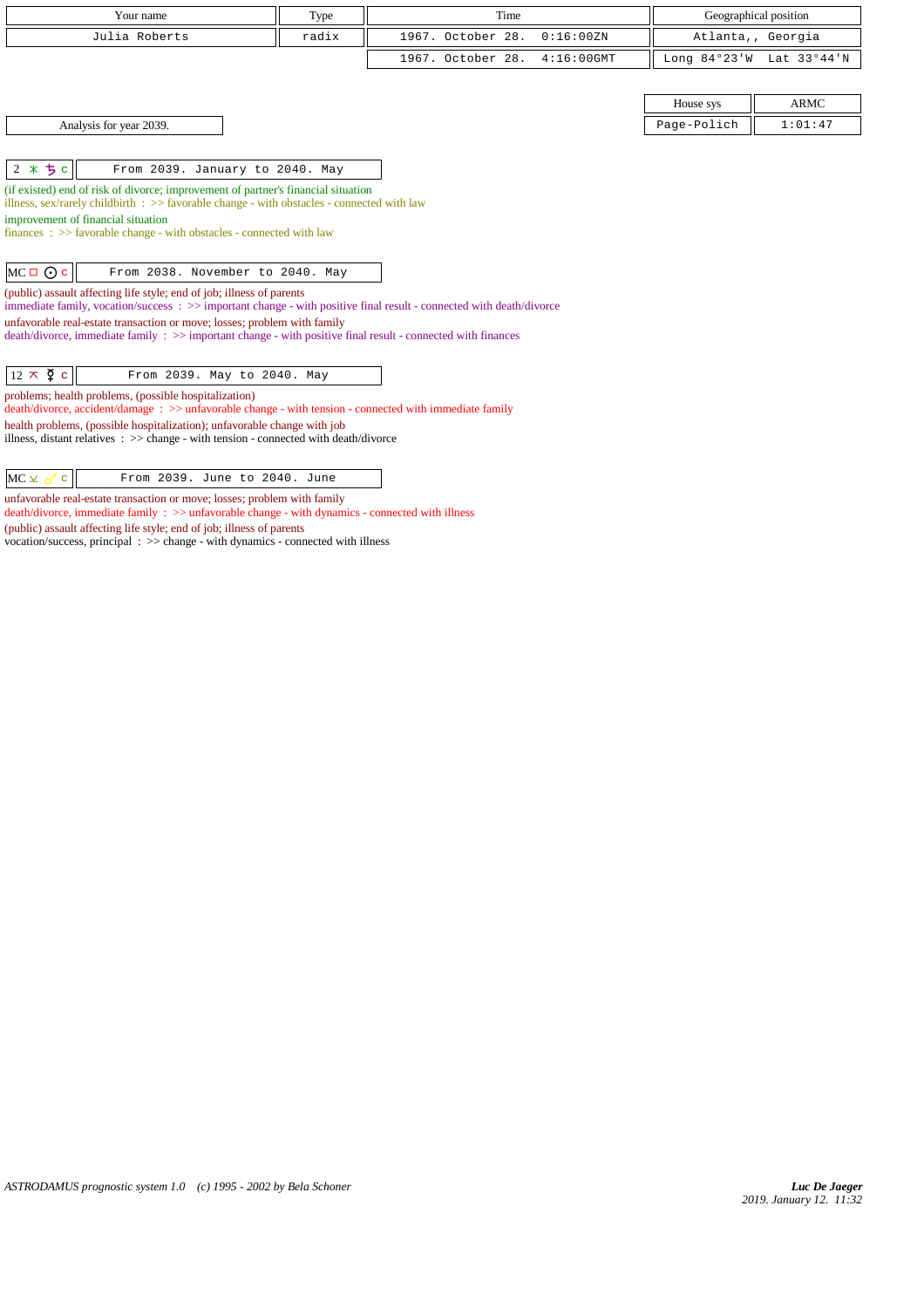| Your name                                                                                      | Type  | Time              |               |                | Geographical position |
|------------------------------------------------------------------------------------------------|-------|-------------------|---------------|----------------|-----------------------|
| Julia Roberts                                                                                  | radix | 1967. October 28. | 0:16:00 ZN    |                | Atlanta,, Georgia     |
|                                                                                                |       | 1967. October 28. | $4:16:00$ GMT | Long $84°23'W$ | Lat 33°44'N           |
|                                                                                                |       |                   |               |                |                       |
|                                                                                                |       |                   |               | House sys      | ARMC                  |
| Analysis for year 2040.                                                                        |       |                   |               | Page-Polich    | 1:01:47               |
|                                                                                                |       |                   |               |                |                       |
| ¥<br>$m \mid \partial_c c \mid$<br>From 2040. January to 2041. July                            |       |                   |               |                |                       |
| events determining long term tendencies:                                                       |       |                   |               |                |                       |
| immediate family, education, isolation, secret $\div \gg$ important change - with tension      |       |                   |               |                |                       |
| $2 \times \sigma d$<br>From 2040. May to 2041. May                                             |       |                   |               |                |                       |
| (if existed) end of risk of divorce; improvement of partner's financial situation              |       |                   |               |                |                       |
| illness, $sex/rarely$ childbirth : $>>$ favorable change - with dynamics - connected with work |       |                   |               |                |                       |
| improvement of financial situation                                                             |       |                   |               |                |                       |
| $finances : \gg$ favorable change - with dynamics - connected with illness                     |       |                   |               |                |                       |
| Asc $\sqrt{2}$ $\sigma$<br>From 2040. June to 2041. June                                       |       |                   |               |                |                       |

favorable change with marriage or partnership

education, sex/rarely childbirth : >> important change - with tension - connected with immediate family immediate family, education, isolation, secret : >> important change - with tension - connected with accident/damage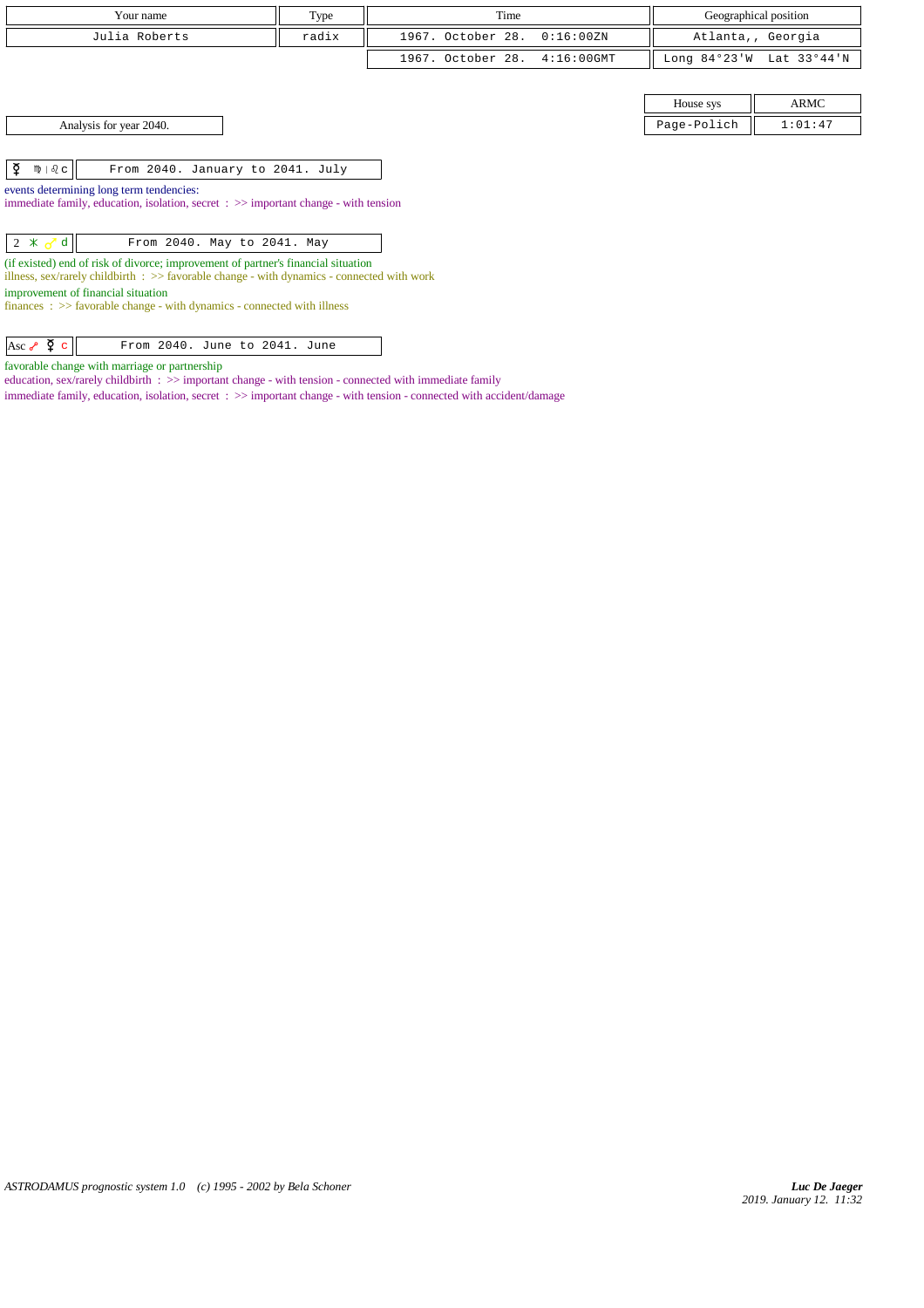| Your name                                                                                                                                                                                                                    | Type  | Time                               | Geographical position |             |  |
|------------------------------------------------------------------------------------------------------------------------------------------------------------------------------------------------------------------------------|-------|------------------------------------|-----------------------|-------------|--|
| Julia Roberts                                                                                                                                                                                                                | radix | 1967. October 28.<br>0:16:00 ZN    | Atlanta,, Georgia     |             |  |
|                                                                                                                                                                                                                              |       | 1967. October 28.<br>$4:16:00$ GMT | Long 84°23'W          | Lat 33°44'N |  |
|                                                                                                                                                                                                                              |       |                                    |                       |             |  |
|                                                                                                                                                                                                                              |       |                                    | House sys             | <b>ARMC</b> |  |
| Analysis for year 2041.                                                                                                                                                                                                      |       |                                    | Page-Polich           | 1:01:47     |  |
|                                                                                                                                                                                                                              |       |                                    |                       |             |  |
| $3 \times 4c$<br>From 2040. August to 2041. August                                                                                                                                                                           |       |                                    |                       |             |  |
| foreign travel; favorable law procedure                                                                                                                                                                                      |       |                                    |                       |             |  |
| law, foreign countries $\Rightarrow$ > favorable change - with great luck - connected with work<br>joy with sibling; domestic travel or examination; favorable communication                                                 |       |                                    |                       |             |  |
| education, travel $\Rightarrow$ Savorable change - with great luck - connected with work                                                                                                                                     |       |                                    |                       |             |  |
|                                                                                                                                                                                                                              |       |                                    |                       |             |  |
| $2 \sigma$ Od<br>From 2040. May to 2041. November                                                                                                                                                                            |       |                                    |                       |             |  |
| improvement of financial situation                                                                                                                                                                                           |       |                                    |                       |             |  |
| finances $\Rightarrow$ important change - with positive final result - connected with immediate family<br>death/divorce, accident/damage: >> important change - with positive final result - connected with immediate family |       |                                    |                       |             |  |
|                                                                                                                                                                                                                              |       |                                    |                       |             |  |
| $MC \times 1$ <sup>d</sup><br>From 2041. January to 2042. January                                                                                                                                                            |       |                                    |                       |             |  |
| favorable real-estate transaction or move; joy with family                                                                                                                                                                   |       |                                    |                       |             |  |
| real-estate, immediate family : >> favorable change - with great luck - connected with work<br>improvement in life style; favorable change with job                                                                          |       |                                    |                       |             |  |
| authority, influential $\Rightarrow$ 5 favorable change - with great luck - connected with work                                                                                                                              |       |                                    |                       |             |  |
|                                                                                                                                                                                                                              |       |                                    |                       |             |  |
| $11 \times 5c$<br>From 2041. March to 2042. July                                                                                                                                                                             |       |                                    |                       |             |  |
| gynecology problem; end of love; problem with child; unpleasantness<br>sex/rarely childbirth, love: >> unfavorable change - with obstacles - connected with accident/damage                                                  |       |                                    |                       |             |  |
| separation from friends; desires are fulfilled with great difficulties                                                                                                                                                       |       |                                    |                       |             |  |
| desire, friend(s) : $\gg$ change - with obstacles - connected with accident/damage                                                                                                                                           |       |                                    |                       |             |  |
|                                                                                                                                                                                                                              |       |                                    |                       |             |  |
| 11 $\triangle$ $\frac{1}{2}$ d<br>From 2041. May to 2042. September                                                                                                                                                          |       |                                    |                       |             |  |

beginning of new friendship; desire(s), pleasantness desire, friend(s)  $\therefore$  >> favorable change - with obstacles - connected with law

beginning of love; joy with child; pleasantness

sex/rarely childbirth, love : >> favorable change - with obstacles - connected with law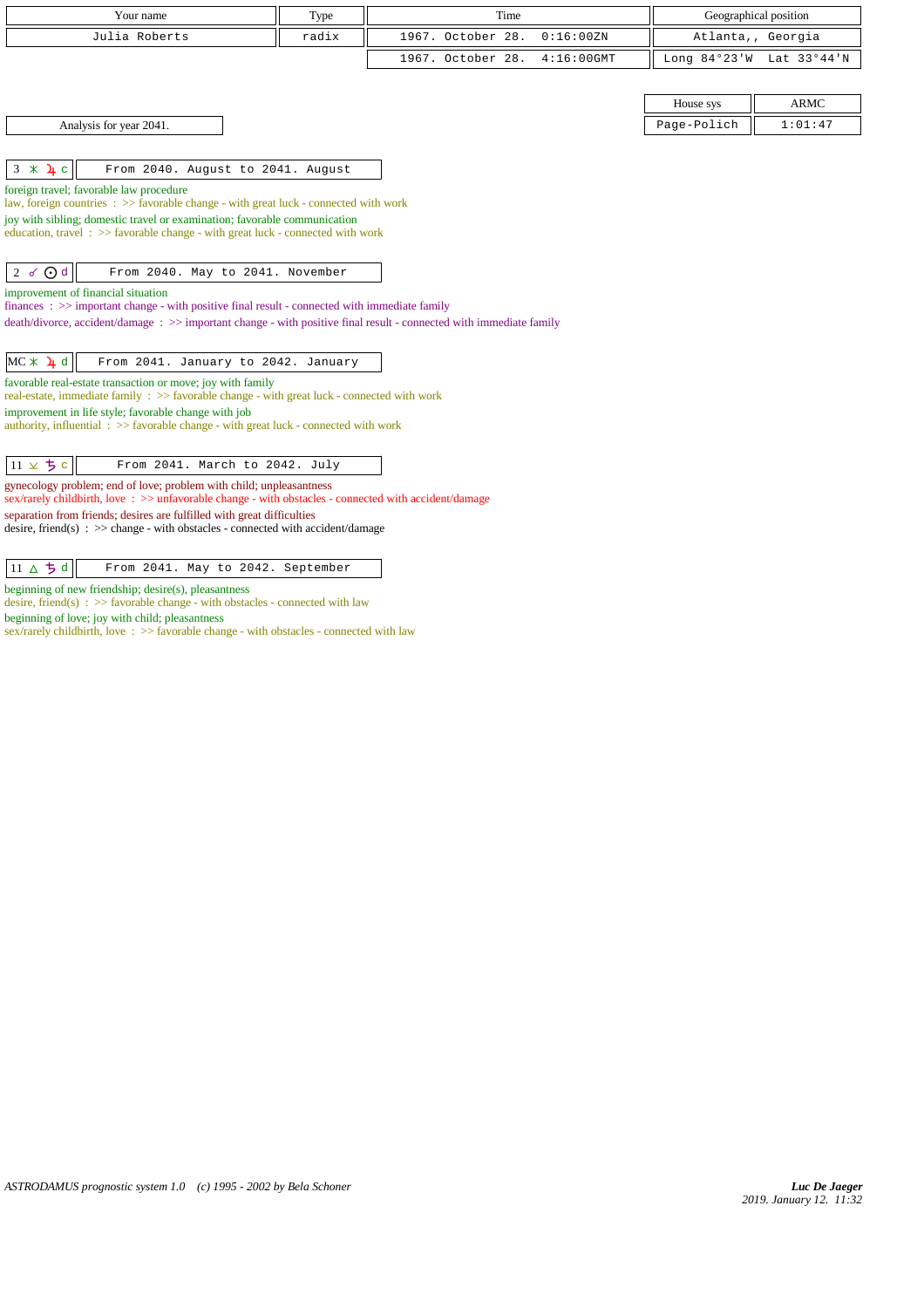| Your name                                                                                                                                                                                                                           | Type  | Time              |               |                | Geographical position |
|-------------------------------------------------------------------------------------------------------------------------------------------------------------------------------------------------------------------------------------|-------|-------------------|---------------|----------------|-----------------------|
| Julia Roberts                                                                                                                                                                                                                       | radix | 1967. October 28. | 0:16:00 ZN    |                | Atlanta,, Georgia     |
|                                                                                                                                                                                                                                     |       | 1967. October 28. | $4:16:00$ GMT | Long $84°23'W$ | Lat 33°44'N           |
|                                                                                                                                                                                                                                     |       |                   |               |                |                       |
|                                                                                                                                                                                                                                     |       |                   |               | House sys      | <b>ARMC</b>           |
| Analysis for year 2042.                                                                                                                                                                                                             |       |                   |               | Page-Polich    | 1:01:47               |
|                                                                                                                                                                                                                                     |       |                   |               |                |                       |
| From 2041. October to 2042. October<br>$MC \times 4c$                                                                                                                                                                               |       |                   |               |                |                       |
| (public) assault affecting life style; end of job; illness of parents<br>authority, influential: >> unfavorable change - with great luck - connected with work                                                                      |       |                   |               |                |                       |
| unfavorable real-estate transaction or move; losses; problem with family                                                                                                                                                            |       |                   |               |                |                       |
| surgery, accident/damage: >> change - with great luck - connected with authority                                                                                                                                                    |       |                   |               |                |                       |
|                                                                                                                                                                                                                                     |       |                   |               |                |                       |
| $2 \times 0$ c<br>From 2041. November to 2043. May                                                                                                                                                                                  |       |                   |               |                |                       |
| financial decline, incidental expenses<br>finances: >> important change - with positive final result - connected with death/divorce                                                                                                 |       |                   |               |                |                       |
| end of love, divorce; risk of accident or surgery in immediate environment: (scale: 3)                                                                                                                                              |       |                   |               |                |                       |
| death/divorce, accident/damage : >> change - with positive final result - connected with immediate family                                                                                                                           |       |                   |               |                |                       |
| From 2042. March to 2043. March<br>$3 \square \square$ d                                                                                                                                                                            |       |                   |               |                |                       |
| problem with sibling; unfavorable travel; poor school test result; unfavorable communication                                                                                                                                        |       |                   |               |                |                       |
| education, travel $\Rightarrow$ > $\Rightarrow$ unfavorable change - with great luck - connected with work                                                                                                                          |       |                   |               |                |                       |
| problem with law; unfavorable foreign travel; poor school test results<br>law, foreign countries : >> unfavorable change - with great luck - connected with work                                                                    |       |                   |               |                |                       |
|                                                                                                                                                                                                                                     |       |                   |               |                |                       |
| Asc $\times$ $\zeta$ d<br>From 2042. May to 2043. May                                                                                                                                                                               |       |                   |               |                |                       |
| risk of divorce, end of love; health problem of partner (scale: 6)                                                                                                                                                                  |       |                   |               |                |                       |
| education, sex/rarely childbirth $\Rightarrow$ > unfavorable change - with tension - connected with immediate family<br>health problems; risk of accident or surgery, death/separation/divorce in immediate environment: (scale: 6) |       |                   |               |                |                       |
| immediate family, education, isolation, secret : >> change - with tension - connected with accident/damage                                                                                                                          |       |                   |               |                |                       |
|                                                                                                                                                                                                                                     |       |                   |               |                |                       |
| From 2042. June to 2043. June<br>2 $\pi$<br>$\mathbf{C}$                                                                                                                                                                            |       |                   |               |                |                       |
| financial decline, incidental expenses<br>$finances: \gg$ unfavorable change - with dynamics - connected with illness                                                                                                               |       |                   |               |                |                       |

end of love, divorce; risk of accident or surgery, death/separation/divorce in immediate environment: (scale: 5) illness, sex/rarely childbirth : >> change - with dynamics - connected with work

 $\left| \begin{array}{cc} \xi & \text{if } \xi \end{array} \right|$  From 2042. March to 2043. September

events determining long term tendencies:

immediate family, education, isolation, secret : >> important change - with tension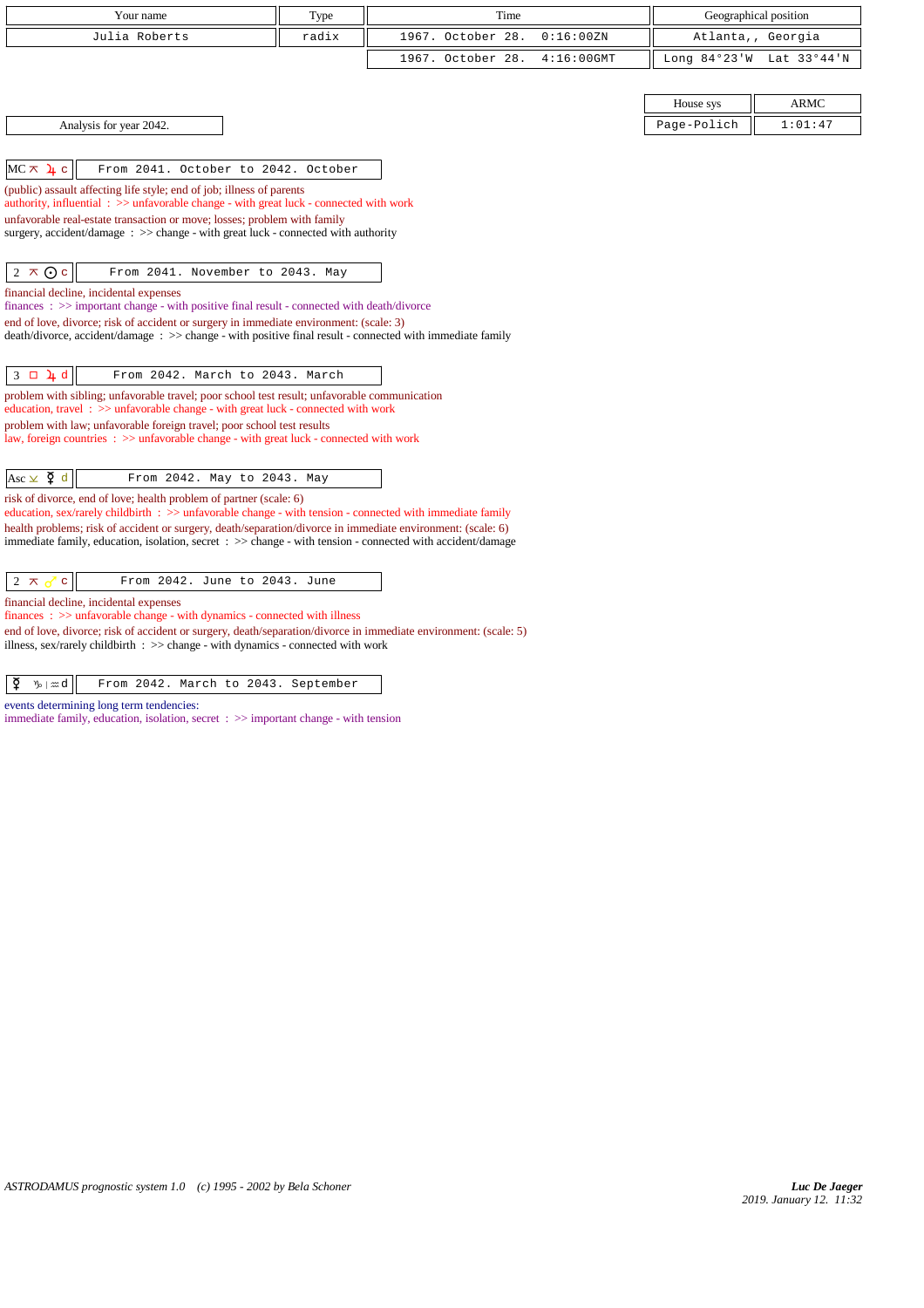| Your name               | Type  | Time                         |             | Geographical position    |
|-------------------------|-------|------------------------------|-------------|--------------------------|
| Julia Roberts           | radix | 1967. October 28. 0:16:00ZN  |             | Atlanta,, Georgia        |
|                         |       | 1967. October 28. 4:16:00GMT |             | Long 84°23'W Lat 33°44'N |
|                         |       |                              |             |                          |
|                         |       |                              | House sys   | ARMC                     |
| Analysis for year 2043. |       |                              | Page-Polich | 1:01:47                  |

 $MC \sim d$  From 2043. May to 2044. May

favorable real-estate transaction or move; joy with family

immediate family, accident/damage : >> important change - with dynamics - connected with illness vocation/success, principal  $\, : \, >>$  important change - with dynamics - connected with illness

| $12 \times \mathfrak{F}$ d |  |  |  |  | From 2043. May to 2044. May |  |  |
|----------------------------|--|--|--|--|-----------------------------|--|--|
|----------------------------|--|--|--|--|-----------------------------|--|--|

favorable change with job or illness

illness, distant relatives : >> favorable change - with tension - connected with communication resolution of problems

secret, isolation :  $\gg$  favorable change - with tension - connected with immediate family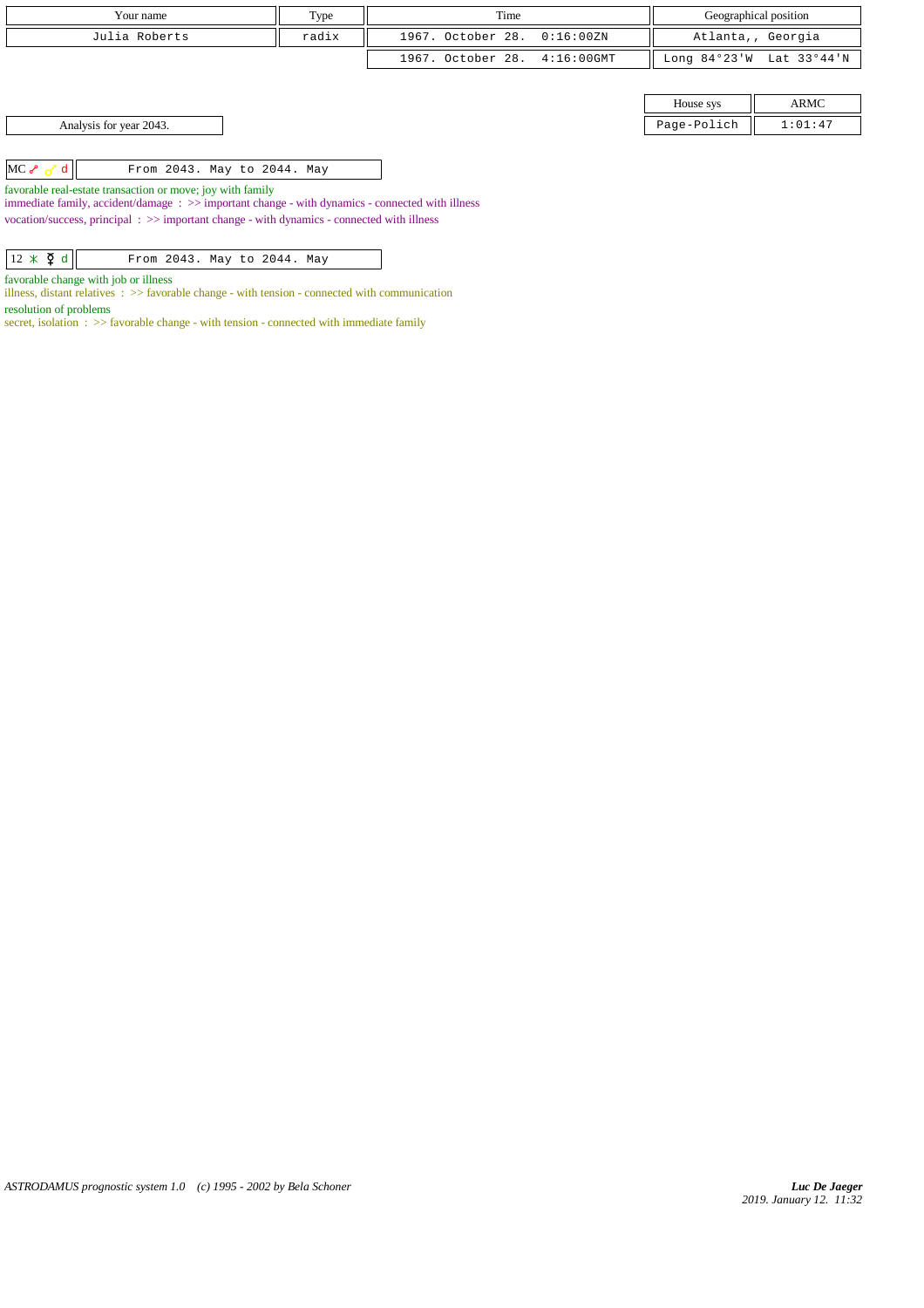| Your name                                                                                                                                                                                                                                                                                                                                                                                                                                                                                                                                                                                                                                                                                                                                                           | Type  | Time              |               | Geographical position |                          |  |  |
|---------------------------------------------------------------------------------------------------------------------------------------------------------------------------------------------------------------------------------------------------------------------------------------------------------------------------------------------------------------------------------------------------------------------------------------------------------------------------------------------------------------------------------------------------------------------------------------------------------------------------------------------------------------------------------------------------------------------------------------------------------------------|-------|-------------------|---------------|-----------------------|--------------------------|--|--|
| Julia Roberts                                                                                                                                                                                                                                                                                                                                                                                                                                                                                                                                                                                                                                                                                                                                                       | radix | 1967. October 28. | 0:16:00 ZN    | Atlanta,, Georgia     |                          |  |  |
|                                                                                                                                                                                                                                                                                                                                                                                                                                                                                                                                                                                                                                                                                                                                                                     |       | 1967. October 28. | $4:16:00$ GMT |                       | Long 84°23'W Lat 33°44'N |  |  |
|                                                                                                                                                                                                                                                                                                                                                                                                                                                                                                                                                                                                                                                                                                                                                                     |       |                   |               |                       |                          |  |  |
|                                                                                                                                                                                                                                                                                                                                                                                                                                                                                                                                                                                                                                                                                                                                                                     |       |                   |               | House sys             | <b>ARMC</b>              |  |  |
| Analysis for year 2044.                                                                                                                                                                                                                                                                                                                                                                                                                                                                                                                                                                                                                                                                                                                                             |       |                   |               | Page-Polich           | 1:01:47                  |  |  |
|                                                                                                                                                                                                                                                                                                                                                                                                                                                                                                                                                                                                                                                                                                                                                                     |       |                   |               |                       |                          |  |  |
| $MC \triangle$ $Q$ d<br>From 2043. May to 2044. November                                                                                                                                                                                                                                                                                                                                                                                                                                                                                                                                                                                                                                                                                                            |       |                   |               |                       |                          |  |  |
| improvement in life style; favorable change with job<br>immediate family, vocation/success $\Rightarrow$ favorable change - with positive final result - connected with finances<br>favorable real-estate transaction or move; joy with family<br>immediate family, real-estate: >> favorable change - with positive final result - connected with finances<br>$2 \times 5d$<br>From 2043. August to 2044. December<br>financial decline, incidental expenses<br>finances: >> unfavorable change - with obstacles - connected with death/divorce<br>end of love, divorce; risk of accident or surgery, death/separation/divorce in immediate environment: (scale: 4)<br>death/divorce, accident/damage : >> change - with obstacles - connected with partner/spouse |       |                   |               |                       |                          |  |  |
| $11 \triangle$ O c<br>From 2044. February to 2045. August                                                                                                                                                                                                                                                                                                                                                                                                                                                                                                                                                                                                                                                                                                           |       |                   |               |                       |                          |  |  |
| beginning of new friendship; desire(s), pleasantness<br>desire, friend(s) : $\gg$ favorable change - with positive final result - connected with immediate family                                                                                                                                                                                                                                                                                                                                                                                                                                                                                                                                                                                                   |       |                   |               |                       |                          |  |  |
| beginning of love; joy with child; pleasantness<br>love, sex/rarely childbirth $\Rightarrow$ favorable change - with positive final result - connected with immediate family                                                                                                                                                                                                                                                                                                                                                                                                                                                                                                                                                                                        |       |                   |               |                       |                          |  |  |

 $\boxed{ \rho \quad \text{if } c \text{ if } \text{if } c \text{ if } 2044. \text{ February to } 2045. \text{ August}}$ 

events determining long term tendencies:

real-estate, immediate family, desire, friend(s)  $\Rightarrow$  important change - with good luck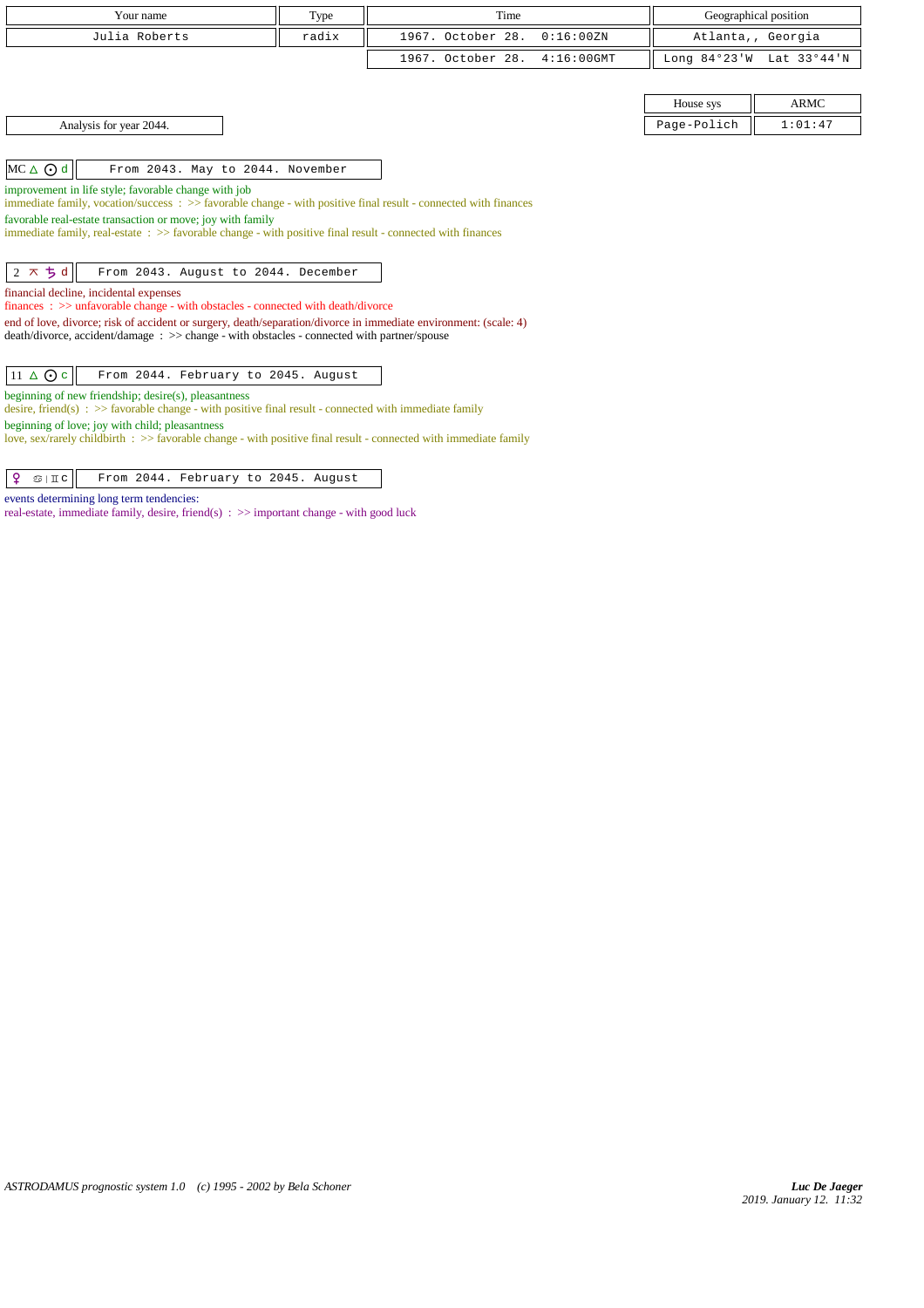| Your name                                                                                                                                                                                                          | Type  | Time                               |             | Geographical position    |
|--------------------------------------------------------------------------------------------------------------------------------------------------------------------------------------------------------------------|-------|------------------------------------|-------------|--------------------------|
| Julia Roberts                                                                                                                                                                                                      | radix | 1967. October 28.<br>0:16:00ZN     |             | Atlanta,, Georgia        |
|                                                                                                                                                                                                                    |       | 1967. October 28.<br>$4:16:00$ GMT |             | Long 84°23'W Lat 33°44'N |
|                                                                                                                                                                                                                    |       |                                    |             |                          |
|                                                                                                                                                                                                                    |       |                                    | House sys   | <b>ARMC</b>              |
| Analysis for year 2045.                                                                                                                                                                                            |       |                                    | Page-Polich | 1:01:47                  |
|                                                                                                                                                                                                                    |       |                                    |             |                          |
| $3 \times 3 d$<br>From 2044. July to 2045. July                                                                                                                                                                    |       |                                    |             |                          |
| problem with law; unfavorable foreign travel; poor school test results                                                                                                                                             |       |                                    |             |                          |
| authority, distant relatives : >> unfavorable change - with dynamics - connected with illness<br>problem with sibling; unfavorable travel; poor school test result; unfavorable communication                      |       |                                    |             |                          |
| immediate family, education $\Rightarrow$ $\Rightarrow$ change - with dynamics - connected with illness                                                                                                            |       |                                    |             |                          |
|                                                                                                                                                                                                                    |       |                                    |             |                          |
| $11 \times$<br>From 2044. August to 2045. August<br>$\mathbf{C}$                                                                                                                                                   |       |                                    |             |                          |
| beginning of love; joy with child; pleasantness<br>love, sex/rarely childbirth : >> favorable change - with dynamics - connected with illness                                                                      |       |                                    |             |                          |
| beginning of new friendship; $desire(s)$ , pleasantness                                                                                                                                                            |       |                                    |             |                          |
| desire, friend(s) : $\gg$ favorable change - with dynamics - connected with illness                                                                                                                                |       |                                    |             |                          |
|                                                                                                                                                                                                                    |       |                                    |             |                          |
| 3 口 M c<br>From 2044. September to 2045. September                                                                                                                                                                 |       |                                    |             |                          |
| problem with sibling; unfavorable travel; poor school test result; unfavorable communication<br>communication, transportation: >> unfavorable change - unexpectedly - connected with death/divorce                 |       |                                    |             |                          |
| problem with law; unfavorable foreign travel; poor school test results                                                                                                                                             |       |                                    |             |                          |
| law, foreign countries : >> unfavorable change - unexpectedly - connected with death/divorce                                                                                                                       |       |                                    |             |                          |
| From 2044. October to 2045. October<br>$2 \Box \mathbf{\underline{u}}$ c                                                                                                                                           |       |                                    |             |                          |
| financial decline, incidental expenses                                                                                                                                                                             |       |                                    |             |                          |
| finances: >> unfavorable change - with great luck - connected with work                                                                                                                                            |       |                                    |             |                          |
| end of love, divorce; risk of accident or surgery, death/separation/divorce in immediate environment: (scale: 4)<br>illness, death/divorce : $\gg$ unfavorable change - with great luck - connected with authority |       |                                    |             |                          |
|                                                                                                                                                                                                                    |       |                                    |             |                          |
| $3 \times 0d$<br>From 2044. July to 2046. January                                                                                                                                                                  |       |                                    |             |                          |

problem with law; unfavorable foreign travel; poor school test results

authority, law :  $\gg$  important change - with positive final result - connected with immediate family problem with sibling; unfavorable travel; poor school test result; unfavorable communication immediate family, administration : >> change - with positive final result - connected with finances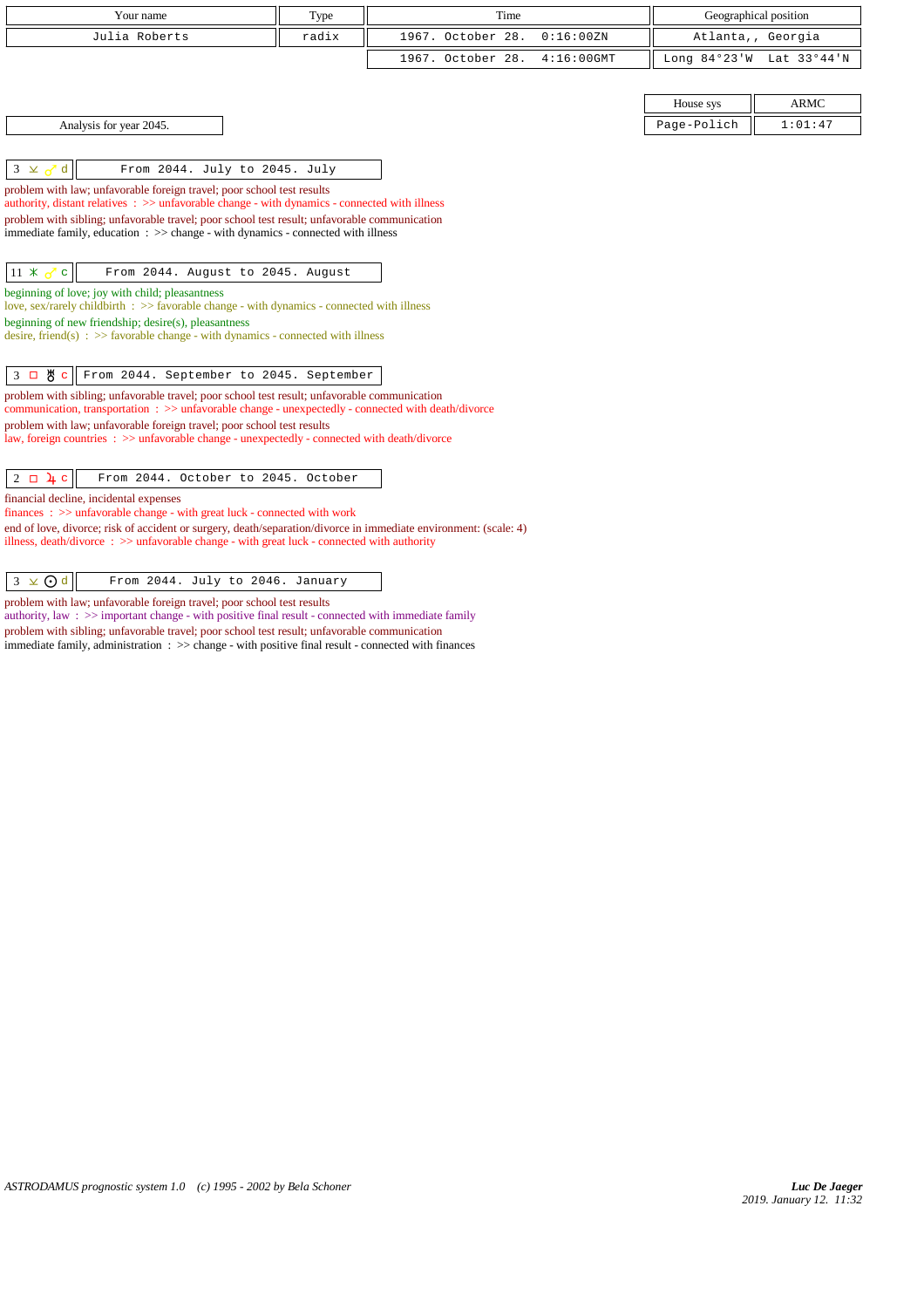| Your name                                                                                                                                                            | Type  | Time              |               | Geographical position |             |  |
|----------------------------------------------------------------------------------------------------------------------------------------------------------------------|-------|-------------------|---------------|-----------------------|-------------|--|
| Julia Roberts                                                                                                                                                        | radix | 1967. October 28. | 0:16:00 ZN    | Atlanta,, Georgia     |             |  |
|                                                                                                                                                                      |       | 1967. October 28. | $4:16:00$ GMT | Long $84°23'W$        | Lat 33°44'N |  |
|                                                                                                                                                                      |       |                   |               |                       |             |  |
|                                                                                                                                                                      |       |                   |               | House sys             | ARMC        |  |
| Analysis for year 2046.                                                                                                                                              |       |                   |               | Page-Polich           | 1:01:47     |  |
|                                                                                                                                                                      |       |                   |               |                       |             |  |
| $MC \triangle$ $\frac{1}{6}$ $\in$<br>From 2045. November to 2046. November                                                                                          |       |                   |               |                       |             |  |
| improvement in life style; favorable change with job                                                                                                                 |       |                   |               |                       |             |  |
| immediate family, vocation/success : >> favorable change - unexpectedly - connected with communication<br>favorable real-estate transaction or move; joy with family |       |                   |               |                       |             |  |
| immediate family, real-estate : >> favorable change - unexpectedly - connected with communication                                                                    |       |                   |               |                       |             |  |
|                                                                                                                                                                      |       |                   |               |                       |             |  |
| 12 $\sigma$ $\frac{1}{2}$ $c$<br>From 2045. December to 2047. April                                                                                                  |       |                   |               |                       |             |  |
| beginning of secret love (or attempt); resolution of problems<br>accident/damage, surgery : >> important change - with obstacles - connected with partner/spouse     |       |                   |               |                       |             |  |
| illness, work $\Rightarrow$ important change - with obstacles - connected with accident/damage                                                                       |       |                   |               |                       |             |  |
|                                                                                                                                                                      |       |                   |               |                       |             |  |

 $|{\text{Asc}} \times$   $\varphi$  d  $|$  From 2046. June to 2047. June risk of divorce, end of love; health problem of partner (scale: 3)

education, love : >> unfavorable change - with good luck - connected with immediate family health problems; risk of accident or surgery in immediate environment: (scale: 3)

real-estate, immediate family, desire, friend(s) : >> change - with good luck - connected with communication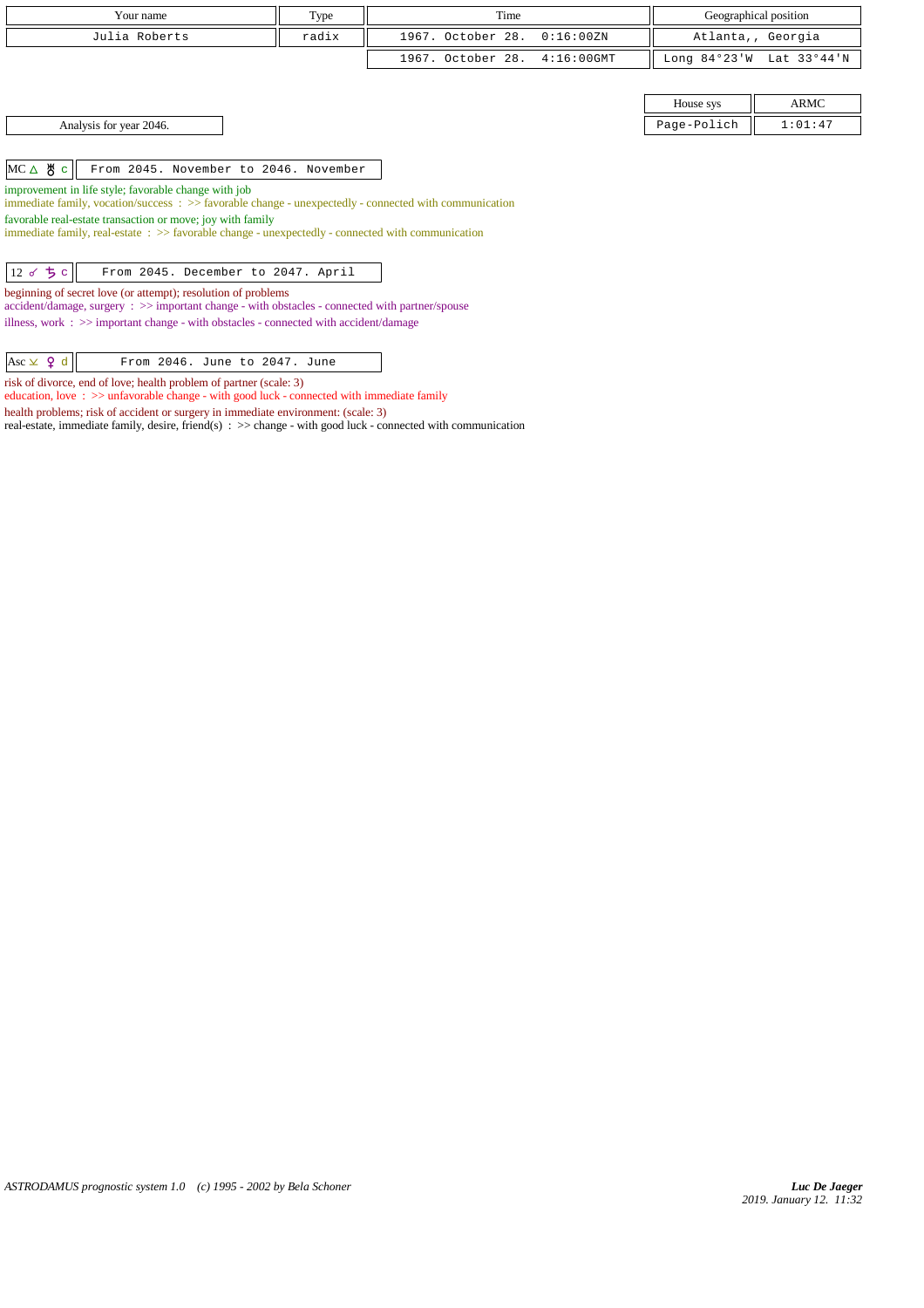| Your name                                                                                                                                                                                                                                      | Type  | Time              |               | Geographical position |             |  |  |
|------------------------------------------------------------------------------------------------------------------------------------------------------------------------------------------------------------------------------------------------|-------|-------------------|---------------|-----------------------|-------------|--|--|
| Julia Roberts                                                                                                                                                                                                                                  | radix | 1967. October 28. | 0:16:00 ZN    | Atlanta,, Georgia     |             |  |  |
|                                                                                                                                                                                                                                                |       | 1967. October 28. | $4:16:00$ GMT | Long $84°23'W$        | Lat 33°44'N |  |  |
|                                                                                                                                                                                                                                                |       |                   |               |                       |             |  |  |
|                                                                                                                                                                                                                                                |       |                   |               | House sys             | <b>ARMC</b> |  |  |
| Analysis for year 2047.                                                                                                                                                                                                                        |       |                   |               | Page-Polich           | 1:01:47     |  |  |
|                                                                                                                                                                                                                                                |       |                   |               |                       |             |  |  |
| $MCII$ $\frac{1}{2}$ $d$<br>From 2046. August to 2047. December                                                                                                                                                                                |       |                   |               |                       |             |  |  |
| (public) assault affecting life style; end of job; illness of parents<br>vocation/success, authority : $\gg$ unfavorable change - with obstacles - connected with accident/damage                                                              |       |                   |               |                       |             |  |  |
| unfavorable real-estate transaction or move; losses; problem with family                                                                                                                                                                       |       |                   |               |                       |             |  |  |
| accident/damage, surgery : >> unfavorable change - with obstacles - connected with partner/spouse                                                                                                                                              |       |                   |               |                       |             |  |  |
|                                                                                                                                                                                                                                                |       |                   |               |                       |             |  |  |
| $11 e^{0} 4 c$<br>From 2046. December to 2047. December                                                                                                                                                                                        |       |                   |               |                       |             |  |  |
| beginning of love; joy with child; pleasantness<br>child, love $\Rightarrow$ important change - with great luck - connected with work                                                                                                          |       |                   |               |                       |             |  |  |
| friend(s), desire $\Rightarrow$ > important change - with great luck - connected with work                                                                                                                                                     |       |                   |               |                       |             |  |  |
|                                                                                                                                                                                                                                                |       |                   |               |                       |             |  |  |
| $Asc \times 5c$<br>From 2046. December to 2048. April                                                                                                                                                                                          |       |                   |               |                       |             |  |  |
| risk of divorce, end of love; health problem of partner (scale: 4)<br>law, sex/rarely childbirth : >> unfavorable change - with obstacles - connected with death/divorce                                                                       |       |                   |               |                       |             |  |  |
| health problems; risk of accident or surgery, death/separation/divorce in immediate environment: (scale: 4)<br>partner/spouse, external environment, accident/damage, surgery, death/divorce : >> change - with obstacles - connected with law |       |                   |               |                       |             |  |  |

| $3 \times D c$ |  | From 2046. October to 2048. April |  |  |
|----------------|--|-----------------------------------|--|--|
|----------------|--|-----------------------------------|--|--|

foreign travel; favorable law procedure

authority, law : >> favorable change - repeatedly - connected with self

joy with sibling; domestic travel or examination; favorable communication

immediate family, administration : >> favorable change - repeatedly - connected with self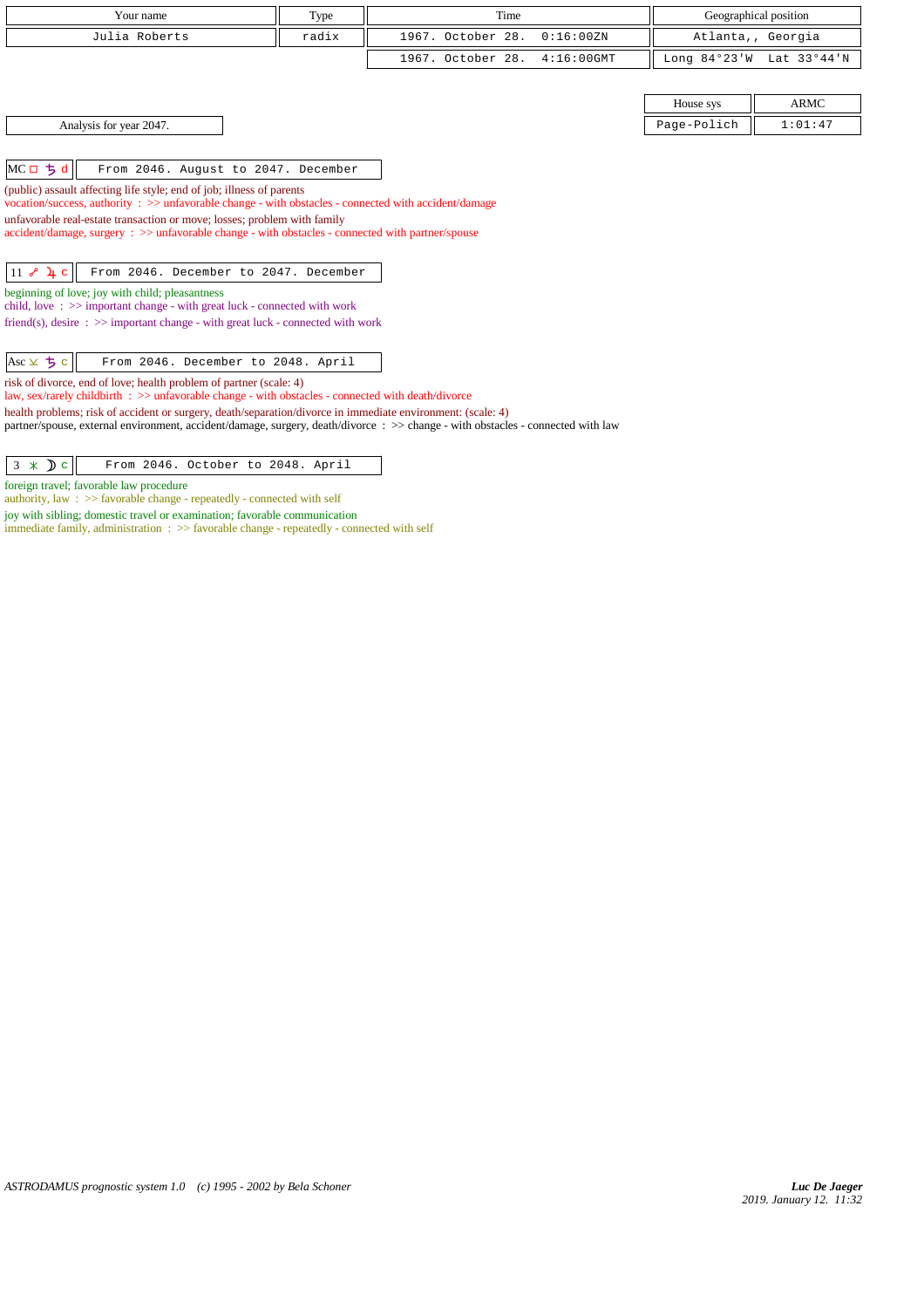| Your name                                                                                                                                                                      | Type  | Time              |               | Geographical position |             |  |
|--------------------------------------------------------------------------------------------------------------------------------------------------------------------------------|-------|-------------------|---------------|-----------------------|-------------|--|
| Julia Roberts                                                                                                                                                                  | radix | 1967. October 28. | 0:16:00 ZN    | Atlanta,, Georgia     |             |  |
|                                                                                                                                                                                |       | 1967. October 28. | $4:16:00$ GMT | Long $84°23'W$        | Lat 33°44'N |  |
|                                                                                                                                                                                |       |                   |               |                       |             |  |
|                                                                                                                                                                                |       |                   |               | House sys             | <b>ARMC</b> |  |
| Analysis for year 2048.                                                                                                                                                        |       |                   |               | Page-Polich           | 1:01:47     |  |
|                                                                                                                                                                                |       |                   |               |                       |             |  |
| 12 o 9 d<br>From 2047. July to 2048. July                                                                                                                                      |       |                   |               |                       |             |  |
| resolution of problems<br>surgery, accident/damage : $\gg$ important change - with good luck - connected with immediate family                                                 |       |                   |               |                       |             |  |
| work, illness $\Rightarrow$ > important change - with good luck - connected with immediate family                                                                              |       |                   |               |                       |             |  |
|                                                                                                                                                                                |       |                   |               |                       |             |  |
| △ちd<br>From 2047. October to 2049. February<br>3                                                                                                                               |       |                   |               |                       |             |  |
| joy with sibling; domestic travel or examination; favorable communication<br>education, immediate family $\Rightarrow$ favorable change - with obstacles - connected with law  |       |                   |               |                       |             |  |
| foreign travel; favorable law procedure                                                                                                                                        |       |                   |               |                       |             |  |
| law, foreign countries : >> favorable change - with obstacles - connected with illness                                                                                         |       |                   |               |                       |             |  |
| $11 \Box \Phi$ d<br>From 2048. January to 2049. January                                                                                                                        |       |                   |               |                       |             |  |
| separation from friends; desires are fulfilled with great difficulties                                                                                                         |       |                   |               |                       |             |  |
| desire, friend(s) : $\gg$ unfavorable change - with tension - connected with immediate family                                                                                  |       |                   |               |                       |             |  |
| gynecology problem; end of love; problem with child; unpleasantness<br>sex/rarely childbirth, child: $\gg$ unfavorable change - with tension - connected with immediate family |       |                   |               |                       |             |  |
|                                                                                                                                                                                |       |                   |               |                       |             |  |
| P.<br>$\mathfrak{D} \mid \mathbb{I} \subset$<br>From 2047. December to 2049. June                                                                                              |       |                   |               |                       |             |  |
| events determining long term tendencies:<br>love, child, immediate family, education $\Rightarrow$ important change - in the extreme                                           |       |                   |               |                       |             |  |
|                                                                                                                                                                                |       |                   |               |                       |             |  |
| $MC \times D$ c<br>From 2047. December to 2049. June                                                                                                                           |       |                   |               |                       |             |  |
| (public) assault affecting life style; end of job; illness of parents<br>immediate family, influential $\Rightarrow$ >> unfavorable change - repeatedly - connected with self  |       |                   |               |                       |             |  |
| unfavorable real-estate transaction or move; losses; problem with family                                                                                                       |       |                   |               |                       |             |  |
| immediate family, real-estate : >> change - repeatedly - connected with self                                                                                                   |       |                   |               |                       |             |  |
|                                                                                                                                                                                |       |                   |               |                       |             |  |
| $3 \times \Psi$ c<br>From 2048. May to 2049. September                                                                                                                         |       |                   |               |                       |             |  |

problem with sibling; unfavorable travel; poor school test result; unfavorable communication travel, education : >> unfavorable change - with irregularity - connected with passion problem with law; unfavorable foreign travel; poor school test results

law, foreign countries : >> change - with irregularity - connected with passion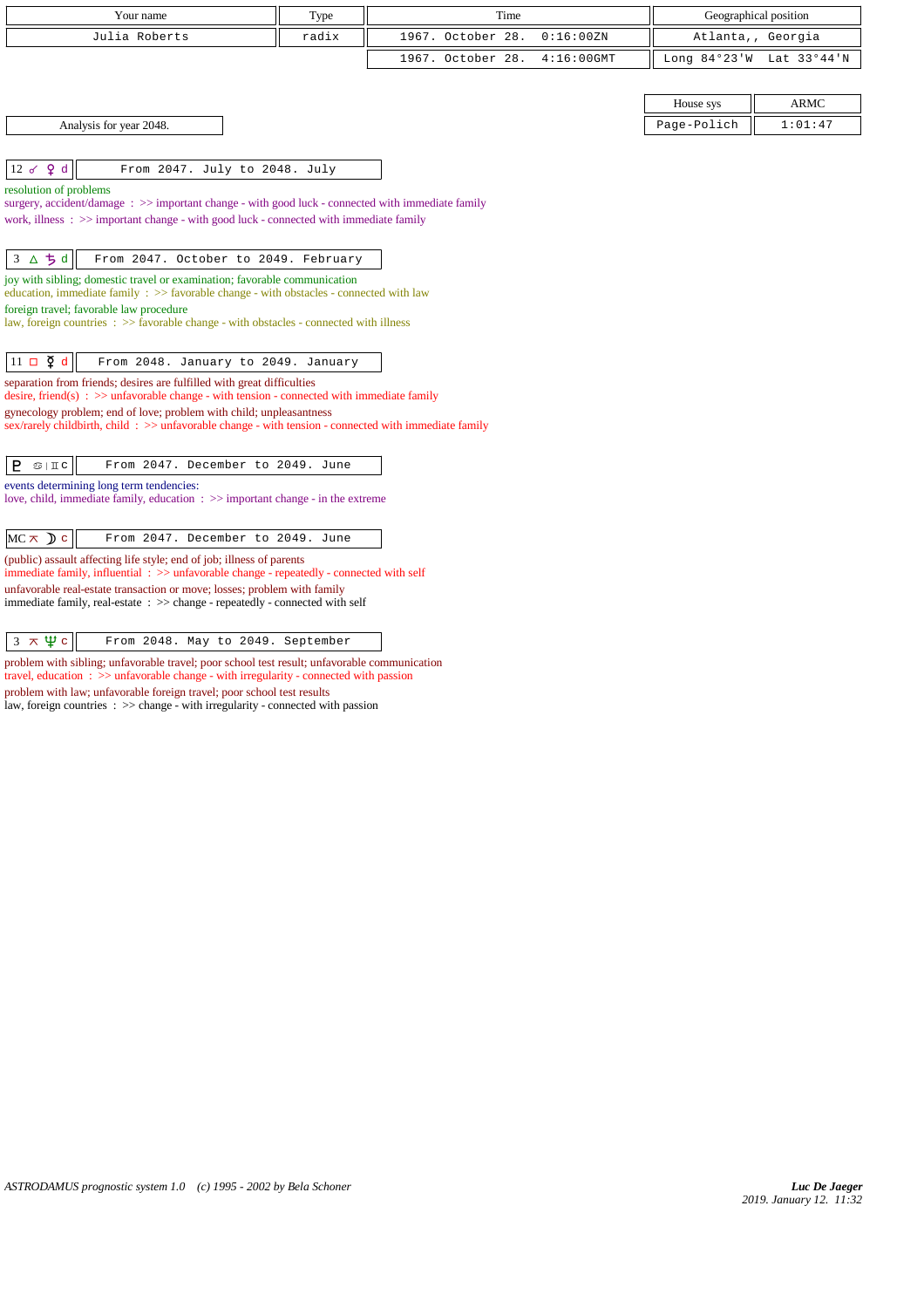|                                                                                                                                                                                      | Your name                                                                                                          | Type  | Time                               | Geographical position |             |  |  |
|--------------------------------------------------------------------------------------------------------------------------------------------------------------------------------------|--------------------------------------------------------------------------------------------------------------------|-------|------------------------------------|-----------------------|-------------|--|--|
|                                                                                                                                                                                      | Julia Roberts                                                                                                      | radix | 1967. October 28.<br>0:16:00 ZN    | Atlanta,, Georgia     |             |  |  |
|                                                                                                                                                                                      |                                                                                                                    |       | 1967. October 28.<br>$4:16:00$ GMT | Long $84°23'W$        | Lat 33°44'N |  |  |
|                                                                                                                                                                                      |                                                                                                                    |       |                                    |                       |             |  |  |
|                                                                                                                                                                                      |                                                                                                                    |       |                                    | House sys             | <b>ARMC</b> |  |  |
|                                                                                                                                                                                      | Analysis for year 2049.                                                                                            |       |                                    | Page-Polich           | 1:01:47     |  |  |
|                                                                                                                                                                                      |                                                                                                                    |       |                                    |                       |             |  |  |
| $2 \triangle$ 8 c                                                                                                                                                                    | From 2048. November to 2049. November                                                                              |       |                                    |                       |             |  |  |
|                                                                                                                                                                                      | improvement of financial situation                                                                                 |       |                                    |                       |             |  |  |
|                                                                                                                                                                                      | $finances : >> favorable change - unexpectedly - connected with communication$                                     |       |                                    |                       |             |  |  |
|                                                                                                                                                                                      | (if existed) end of risk of divorce; improvement of partner's financial situation                                  |       |                                    |                       |             |  |  |
| illness, sex/rarely childbirth $\Rightarrow$ > favorable change - unexpectedly - connected with communication                                                                        |                                                                                                                    |       |                                    |                       |             |  |  |
|                                                                                                                                                                                      |                                                                                                                    |       |                                    |                       |             |  |  |
| $12 \times Qc$                                                                                                                                                                       | From 2048. October to 2050. April                                                                                  |       |                                    |                       |             |  |  |
| problems; health problems, (possible hospitalization)                                                                                                                                |                                                                                                                    |       |                                    |                       |             |  |  |
|                                                                                                                                                                                      | death/divorce, accident/damage: >> important change - with positive final result - connected with immediate family |       |                                    |                       |             |  |  |
| health problems, (possible hospitalization); unfavorable change with job<br>illness, work $\div$ $\Rightarrow$ change - with positive final result - connected with immediate family |                                                                                                                    |       |                                    |                       |             |  |  |
|                                                                                                                                                                                      |                                                                                                                    |       |                                    |                       |             |  |  |
|                                                                                                                                                                                      |                                                                                                                    |       |                                    |                       |             |  |  |
| ち<br>$\text{I} \mid \text{od}$                                                                                                                                                       | From 2048. November to 2050. May                                                                                   |       |                                    |                       |             |  |  |
| events determining long term tendencies:                                                                                                                                             |                                                                                                                    |       |                                    |                       |             |  |  |
| partner/spouse, external environment, accident/damage, surgery, death/divorce: >> important change - with obstacles                                                                  |                                                                                                                    |       |                                    |                       |             |  |  |
|                                                                                                                                                                                      |                                                                                                                    |       |                                    |                       |             |  |  |
| $12 \square \neg \neg$<br>$\mathbf{c}$                                                                                                                                               | From 2049. April to 2050. April                                                                                    |       |                                    |                       |             |  |  |

beginning of secret love (or attempt); problems; health problems, (possible hospitalization) death/divorce, accident/damage : >> unfavorable change - with dynamics - connected with love health problems, (possible hospitalization); unfavorable change with job illness, work : >> unfavorable change - with dynamics - connected with love